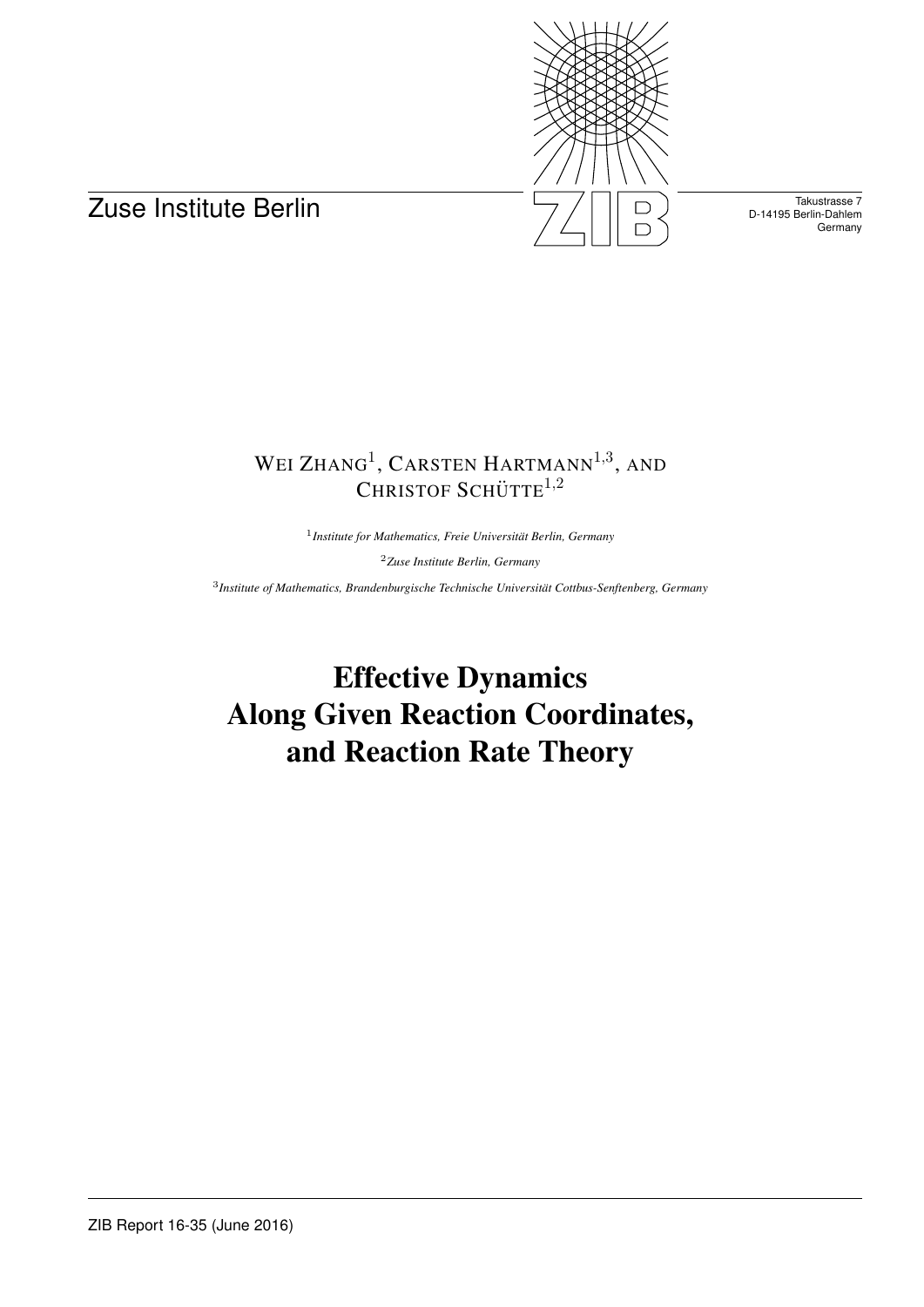Zuse Institute Berlin Takustrasse 7 D-14195 Berlin-Dahlem

Telefon: 030-84185-0 Telefax: 030-84185-125

e-mail: bibliothek@zib.de URL: http://www.zib.de

ZIB-Report (Print) ISSN 1438-0064 ZIB-Report (Internet) ISSN 2192-7782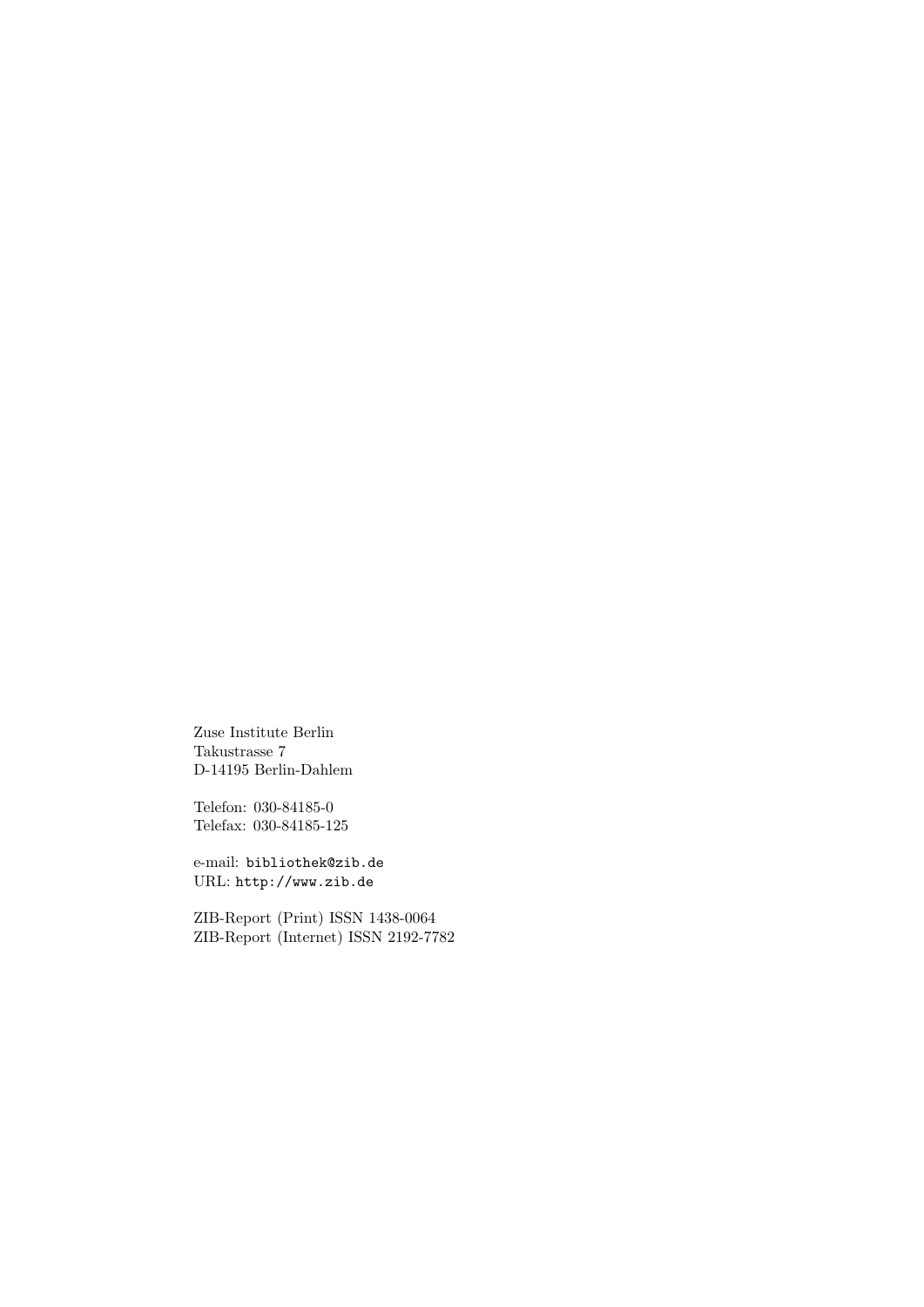## EFFECTIVE DYNAMICS ALONG GIVEN REACTION COORDINATES, AND REACTION RATE THEORY

#### WEI ZHANG<sup>1</sup>, CARSTEN HARTMANN<sup>13</sup>, AND CHRISTOF SCHÜTTE<sup>12</sup>

Abstract. In molecular dynamics and related fields one considers dynamical descriptions of complex systems in full (atomic) detail. In order to reduce the overwhelming complexity of realistic systems (high dimension, large timescale spread, limited computational resources) the projection of the full dynamics onto some reaction coordinates is examined in order to extract statistical information like free energies or reaction rates. In this context, the effective dynamics that is induced by the full dynamics on the reaction coordinate space has attracted considerable attention in the literature. In this article, we contribute to this discussion: We first show that if we start with an ergodic diffusion processes whose invariant measure is unique then these properties are inherited by the effective dynamics. Then, we give equations for the effective dynamics, discuss whether the dominant timescales and reaction rates inferred from the effective dynamics are accurate approximations of such quantities for the full dynamics, and compare our findings to results from approaches like Zwanzig-Mori, averaging, or homogenization. Finally, by discussing the algorithmic realization of the effective dynamics, we demonstrate that recent algorithmic techniques like the "equation-free" approach and the "heterogeneous multiscale method" can be seen as special cases of our approach.

Key words. Ergodic diffusion, reaction coordinate, effective dynamics, model reduction, equation-free, heterogeneous multiscale method.

#### AMS subject classifications. 58J65, 62P35

1. Introduction. Diffusion processes are continuous-time Markov processes on a continuous state space, typically  $\mathbb{R}^n$ , and can be described by stochastic differential equations (SDE). A diffusion process is said to be ergodic if it has a unique invariant (stationary) measure and the ergodic theorem is satisfied, i.e. its stationary statistics can be realized by an infinitely long trajectory [65, 14, 58].

In the past few decades, ergodic diffusion processes have been extensively investigated and widely applied to complex systems arising from physics, biology and chemistry [26, 50, 87, 67]. In realistic applications, e.g. in molecular dynamics or materials science, the systems of interest are high-dimensional and exhibit essential phenomena on vastly different time scales [67, 19, 64, 32]. Mostly, numerical simulation of the process of interest is performed in order to extract particular quantities of interest, e.g., thermodynamic quantities like free energy, or dynamicsrelated quantities, such as reaction or transition rates. In the latter case, computing good approximations of dynamics-related quantities is often infeasible even on the fastest computers, since the underlying processes (reactions, transitions) are rare events and the inherent timescale are too long to allow for the extraction of reliable statistics from long simulation runs. In order to circumvent this obstacle one selects some reaction coordinates or collective variables of the system and then tries to compute the desired quantities by projection of the high-dimensional full dynamics onto the low-dimensional reaction coordinate space [32, 35, 51, 57, 64], leading to what we call an *effective dynamics*. There are various *model reduction* approaches that yield an

<sup>&</sup>lt;sup>1</sup>Institute of Mathematics, Freie Universität Berlin, Arnimallee 6, 14195 Berlin, Germany

<sup>2</sup>Zuse Institute Berlin, Takustrasse 7, 14195 Berlin, Germany

<sup>&</sup>lt;sup>3</sup>Institute of Mathematics, Brandenburgische Technische Universität Cottbus-Senftenberg, Platz der Deutschen Einheit 1, 03046 Cottbus, Germany

<sup>4</sup>Email : chartman@mi.fu-berlin.de, schuette@zib.de, wei.zhang@fu-berlin.de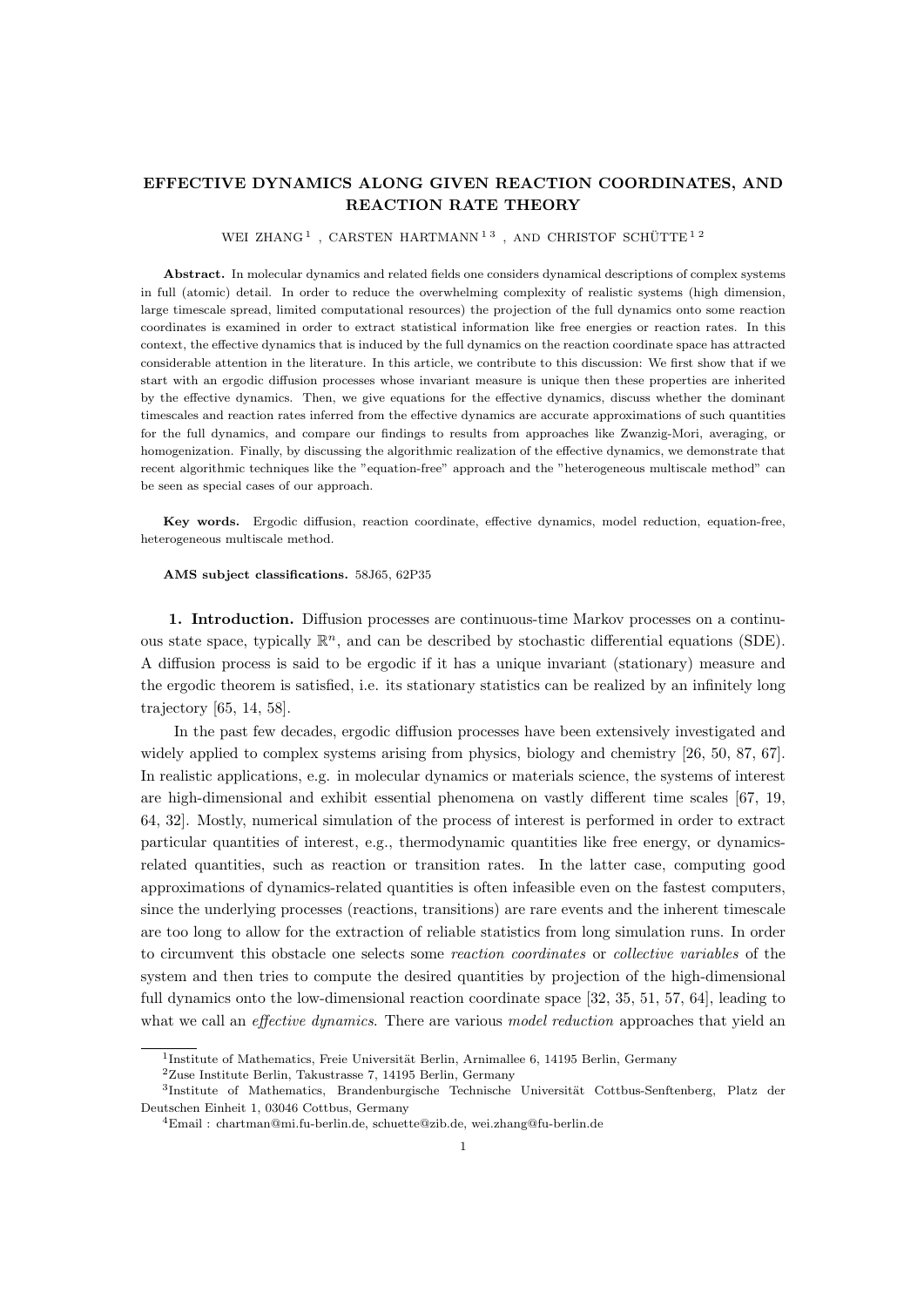effective dynamics starting from the full dynamics, and this article is about putting several of these approaches into a common perspective.

Our key questions are the following:

- Q1. Do the most prominent model reduction approaches lead to the same type of effective dynamics?
- Q2. Are structural properties the full (high-dimensional) dynamics like ergodicity / existence of an invariant measure or reversibility inherited by the (low-dimensional) effective dynamics?
- Q3. When dynamical properties like reaction/transition rates or inherent timescales are computed based on the effective dynamics, how well do they approximate the associated quantities of the full dynamics?
- $Q4.$  How are the most prominent approaches (e.g., the equation-free approach [42, 44, 43], the heterogeneous multiscale method (HMM) [20, 21, 1, 77], or other approaches [19, 52]) for performing numerical simulation of the effective dynamics related? Is there a unifying framework for studying them in one setting?

Each of the above questions has been answered to some extent by researchers from different disciplines.



Fig. 1.1: Outline of the article.

Here we discuss them based on a joint background, providing many links to the related literature. However, developing this background requires an extended mathematical discussion of structural and dynamical properties of ergodic diffusion processes. Based on this discussion we will see that in most cases all well-known model reduction techniques yield the same kind of effective dynamics (Q1), that many structural properties are inherited by the effective dynamics (Q2) and that the most prominent simulation techniques for the effective dynamics blend well into the joint background developed herein. The answers provided to questions (Q3) contain completely new insights into the approximation quality of timescales and reaction rates computed via the effective dynamics. Figure 1.1 summarizes these different aspects in a single diagram.

This paper is organized as follows. In Section 2, we discuss various properties of general ergodic diffusion processes. In Section 3, we focus on the model reduction of ergodic diffusion processes and study the preservation of various properties by the effective dynamics. Numerical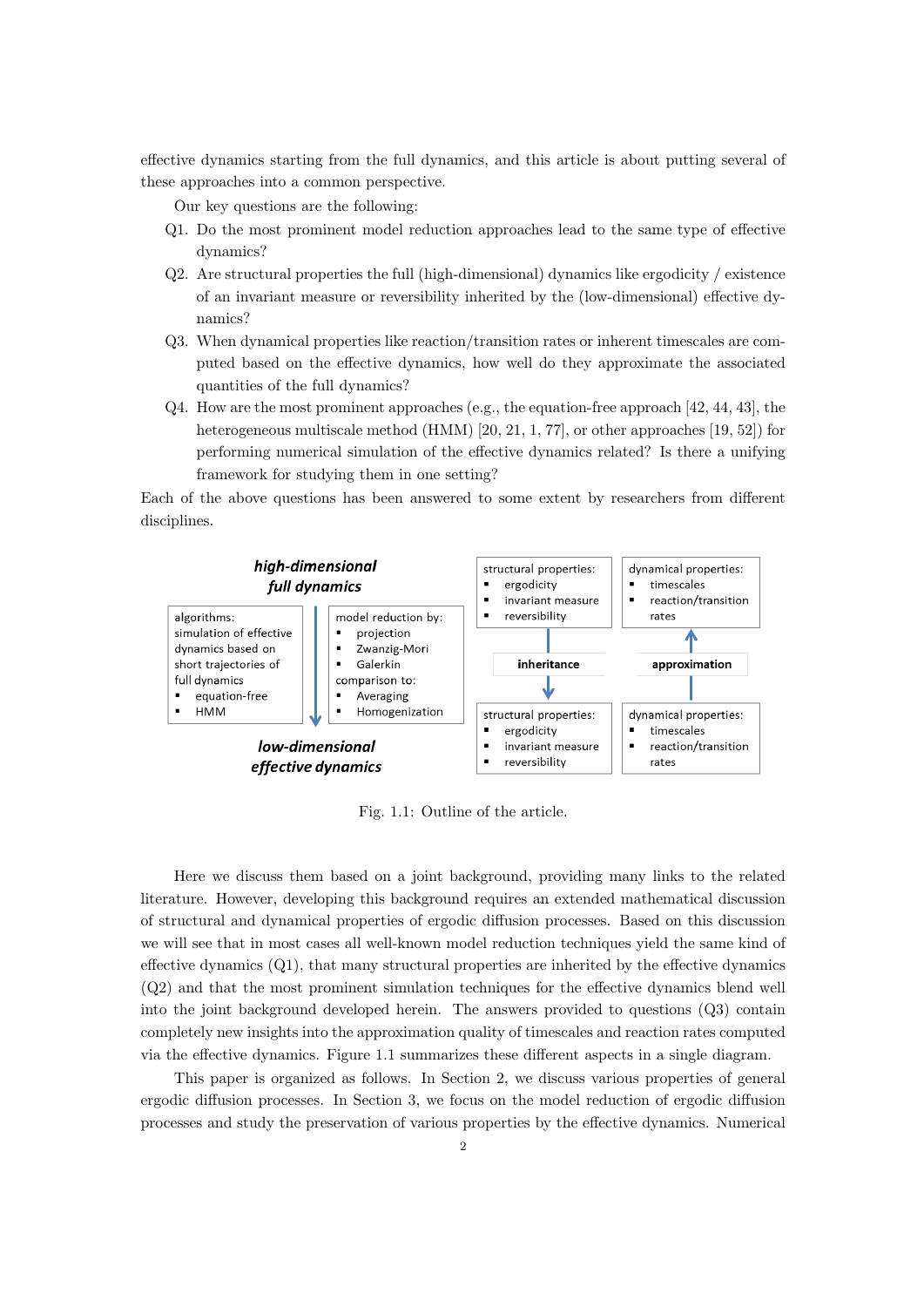methods for simulating the effective dynamics are discussed and compared with each other in Section 3.4. Finally, we conclude our work with further discussions in Section 4.

2. Ergodic diffusion processes. In this section, we will introduce some notation related to and study some common properties of diffusion processes that are ergodic with a unique invariant measure.

Consider the diffusion process that satisfies the stochastic differential equation (SDE)

$$
dx(s) = b(x(s))ds + \sqrt{2\beta^{-1}}\sigma(x(s))dw(s), \quad s \ge 0,
$$
  

$$
x(0) = x,
$$
 (2.1)

where  $x(s) \in \mathbb{R}^n$ , parameter  $\beta > 0$  is the inverse of system's temperature, and  $w(s)$  is a kdimensional Brownian motion. We assume that both, the drift vector  $b : \mathbb{R}^n \to \mathbb{R}^n$ , and the diffusion matrix  $\sigma : \mathbb{R}^n \to \mathbb{R}^{n \times d}$  are smooth functions. The infinitesimal generator of the dynamics (2.1) is given by

$$
\mathcal{L} = \sum_{i=1}^{n} b_i \frac{\partial}{\partial x_i} + \frac{1}{\beta} \sum_{i,j=1}^{n} a_{ij} \frac{\partial^2}{\partial x_i \partial x_j},
$$
\n(2.2)

where the matrix  $a(x) = (\sigma \sigma^T)(x) \in \mathbb{R}^{n \times n}$ ,  $\forall x \in \mathbb{R}^n$ . Subsequently we always assume

$$
\eta^T a(x)\eta = \sum_{i,j=1}^n a_{ij}(x)\eta_i\eta_j \ge c_1|\eta|^2, \quad \forall \eta, x \in \mathbb{R}^n,
$$
\n(2.3)

for some constant  $c_1 > 0$ . Here,  $b_i, a_{ij}$  denote the components of vector b and matrix a, respectively. Furthermore, let  $u(s, \cdot)$  be the probability density function (with respect to Lebesgue measure) of system  $(2.1)$  at time  $s \geq 0$ , i.e.

$$
\mathbb{P}(x(s) \in A \mid x(0) \sim u_0) = \int_A u(s, x) dx, \quad \forall A \subset \mathbb{R}^n, A \text{ is measurable,}
$$

where  $x(0) \sim u_0$  means that the initial probability distribution at time  $s = 0$  has a density  $u_0$ with respect to the Lebesgue measure  $dx$ . Then u satisfies the Kolmogorov forward equation (also called Fokker-Planck equation)

$$
\frac{\partial u}{\partial s} = -\sum_{i=1}^{n} \frac{\partial (b_i u)}{\partial x_i} + \frac{1}{\beta} \sum_{i,j=1}^{n} \frac{\partial^2 (a_{ij} u)}{\partial x_i \partial x_j}, \qquad (2.4)
$$

with initial probability density  $u(0, \cdot) = u_0$ . We also assume that the process given by (2.1) is ergodic and has a unique invariant measure  $\mu$  whose probability density is  $\rho > 0$ , satisfying

$$
d\mu(dx) = \rho(x) dx, \quad \text{with} \quad \int_{\mathbb{R}^n} \rho(x) dx = 1.
$$
 (2.5)

The invariant density  $\rho : \mathbb{R}^n \to \mathbb{R}^+$  (set of positive real numbers) satisfies the PDE

$$
-\sum_{i=1}^{n} \frac{\partial(b_i \rho)}{\partial x_i} + \frac{1}{\beta} \sum_{i,j=1}^{n} \frac{\partial^2(a_{ij}\rho)}{\partial x_i \partial x_j} = 0, \quad \forall x \in \mathbb{R}^n,
$$
\n(2.6)

i.e. the right hand side of the Fokker-Planck equation (2.4) vanishes when we take  $u \equiv \rho$ .

Given a probability density function  $u : \mathbb{R}^n \to \mathbb{R}_0^+$  with  $\int_{\mathbb{R}^n} u \, dx = 1$ , we also introduce the relative entropy with respect to  $\rho$ , which is defined as

$$
Ent(u) = \int_{\mathbb{R}^n} u \ln(\frac{u}{\rho}) dx.
$$
 (2.7)

Applying Jensen's inequality, we can verify that  $Ent(u) \geq 0$ .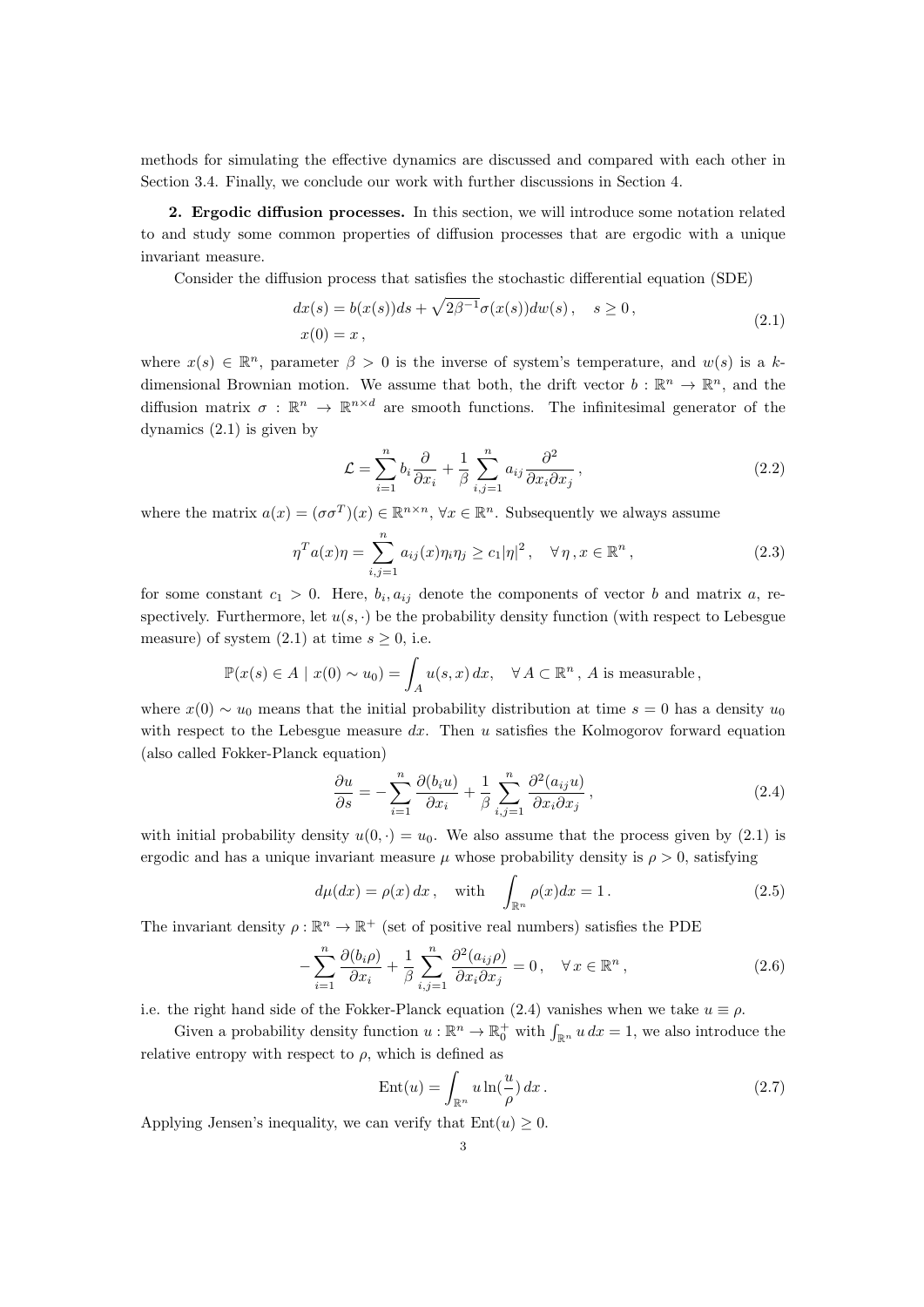2.1. Probability velocity, generator decomposition. In this part we introduce the probability velocity of diffusion process given by  $(2.1)$ , that is useful when investigating system's various properties [68, 86, 30, 78, 25]; some related work can also be found in [68] based on the forward operator.

Specifically, given a probability density function  $u > 0$  satisfying  $\int_{\mathbb{R}^n} u(x) dx = 1$ , we define the probability velocity vector  $J(u)$  whose *i*th component is given by

$$
J_i(u) = b_i - \frac{1}{\beta u} \sum_{j=1}^n \frac{\partial (a_{ij}u)}{\partial x_j}, \quad 1 \le i \le n.
$$
 (2.8)

The use of the terminology *probability velocity* is motivated by the fact that equation (2.4) can be written as a continuity equation

$$
\frac{\partial u}{\partial s} = -\text{div}(J(u)u),\tag{2.9}
$$

and the quantity  $J(u)u$  is usually called *probability current* or *probability flux* in the literatures [86, 30, 25] (notice that the meaning of the notation  $J$  used in these citations is different from ours). Especially for  $u \equiv \rho$ , the equilibrium probability density, we define  $J^{st} = J(\rho)$  and call it *stationary probability velocity*. Using  $(2.8)$ , we can directly verify that

$$
J_i(u) = J_i^{st} - \frac{1}{\beta} \sum_{j=1}^n a_{ij} \frac{\partial}{\partial x_j} \left( \ln \frac{u}{\rho} \right),\tag{2.10}
$$

and PDE (2.6) is equivalent to the equation

$$
-\text{div}(J^{st}\rho) = 0. \tag{2.11}
$$

We will also frequently use the Hilbert space  $H = L^2(\mathbb{R}^n, \mu)$  with inner product

$$
\langle f, g \rangle_{\mu} = \int_{\mathbb{R}^n} f \, g \rho \, dx \,, \quad f, g \in H \,, \tag{2.12}
$$

and the norm  $|f|_{\mu} = \sqrt{\langle f, f \rangle_{\mu}}$ ,  $\forall f \in H$ . Using integration by parts formula, it is direct to check that  $\forall f, g \in D(L) \subset H$ , we have

$$
\langle \mathcal{L}f, g \rangle_{\mu} = \langle f, \mathcal{L}g \rangle_{\mu} - 2\langle f, J^{st} \cdot \nabla g \rangle_{\mu} = \langle J^{st} \cdot \nabla f, g \rangle_{\mu} - \frac{1}{\beta} \langle a \nabla f, \nabla g \rangle_{\mu},
$$
  

$$
\langle J^{st} \cdot \nabla f, g \rangle_{\mu} + \langle J^{st} \cdot \nabla g, f \rangle_{\mu} = 0.
$$
 (2.13)

From the first equation in (2.13), we deduce that  $\mathcal{L}^* = \mathcal{L} - 2J^{st} \cdot \nabla$ , where  $\mathcal{L}^*$  denotes the dual operator of  $\mathcal L$  in H. Especially, taking  $f = g \in D(\mathcal L)$  (the domain of  $\mathcal L$ ) in (2.13), we obtain

$$
\langle J^{st} \cdot \nabla f, f \rangle_{\mu} = 0, \langle \mathcal{L}f, f \rangle_{\mu} = -\frac{1}{\beta} \langle a \nabla f, \nabla f \rangle_{\mu}.
$$
\n(2.14)

Furthermore, it is direct to verify that the following conditions are equivalent to each other.

$$
J^{st} \equiv 0,
$$
  
\n
$$
\iff b_i - \frac{1}{\beta \rho} \sum_{j=1}^n \frac{\partial (a_{ij}\rho)}{\partial x_j} \equiv 0, \quad 1 \le i \le n,
$$
  
\n
$$
\iff \mathcal{L} = \mathcal{L}^*, \quad \langle \mathcal{L}f, g \rangle_{\mu} = \langle f, \mathcal{L}g \rangle_{\mu} = -\frac{1}{\beta} \langle a \nabla f, \nabla g \rangle_{\mu}, \quad \forall f, g \in D(L).
$$
\n(2.15)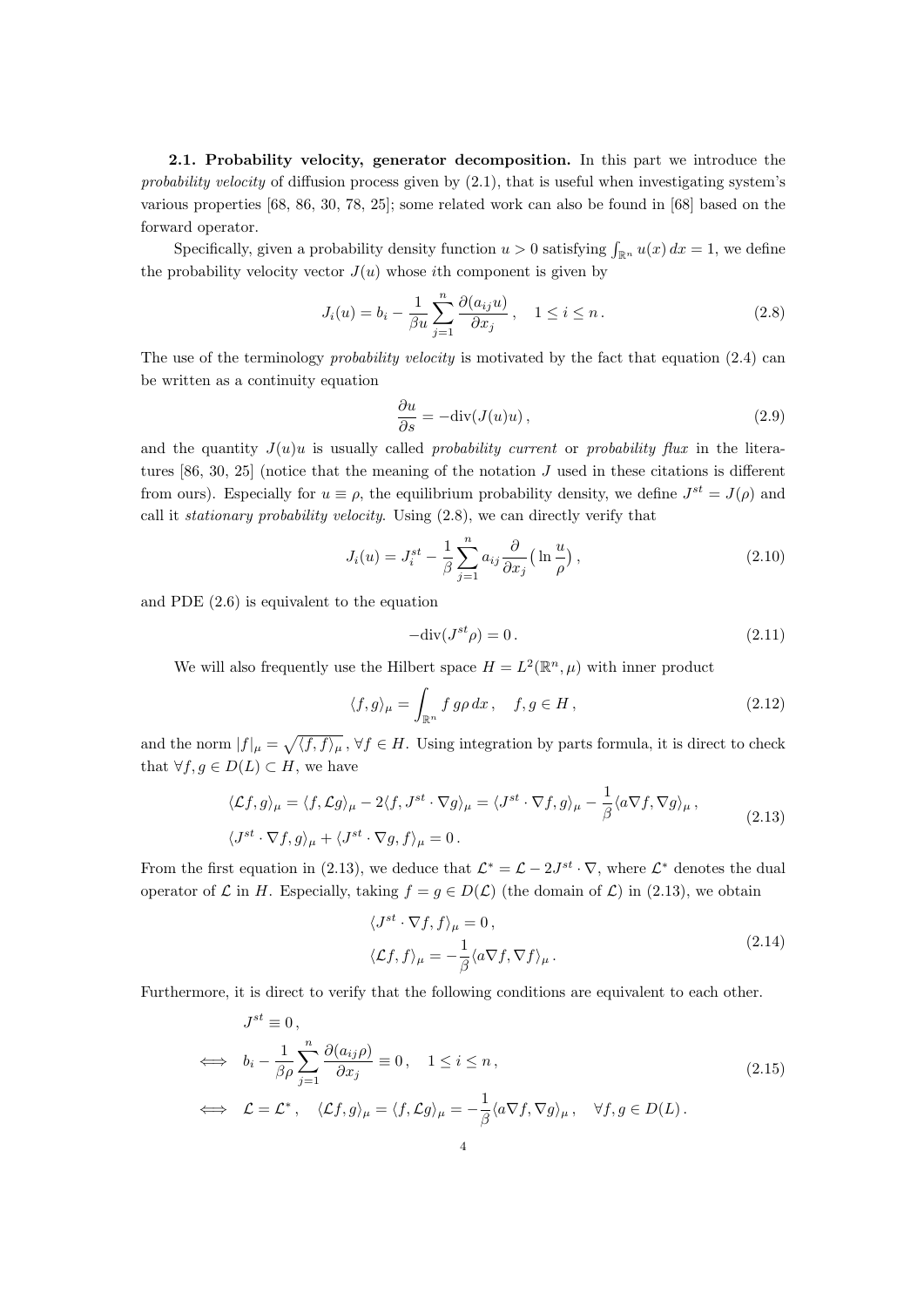This also allows to check the reversibility of the diffusion process: Although reversibility may have different meanings in different communities, roughly speaking, a diffusion process is said to be reversible if its statistical properties are unchanged when we reverse time's arrow [70, 61, 6]. Any of the conditions in (2.15) is equivalent to the process being reversible (see below).

In the general case (whether reversible or not), using equation (2.8) for the stationary probability velocity  $J^{st}$ , we can recast  $(2.1)$  as

$$
dx_i(s) = J_i^{st} ds + \frac{1}{\beta \rho} \sum_{j=1}^n \frac{\partial (a_{ij}\rho)}{\partial x_j} ds + \sqrt{2\beta^{-1}} \sum_{j=1}^d \sigma_{ij} dw_j(s), \quad 1 \le i \le n,
$$
 (2.16)

and the generator as  $\mathcal{L} = \mathcal{L}_a + \mathcal{L}_s$  where

$$
\mathcal{L}_a = \frac{1}{2}(\mathcal{L} - \mathcal{L}^*) = J^{st} \cdot \nabla, \qquad \mathcal{L}_s = \frac{1}{2}(\mathcal{L} + \mathcal{L}^*) = \frac{1}{\beta \rho} \nabla(\rho a \nabla \cdot). \tag{2.17}
$$

The above relations can be obtained directly from (2.13) as well; the decomposition formula for the forward operator was obtained in [68].

For the dual operator  $\mathcal{L}^*$ , we have  $\mathcal{L}^* = \mathcal{L} - 2J^{st} \cdot \nabla = -\mathcal{L}_a + \mathcal{L}_s$ , and therefore the corresponding (time reversed) dynamics is

$$
d\overleftarrow{x}_i(s) = -J_i^{st}ds + \frac{1}{\beta\rho} \sum_{j=1}^n \frac{\partial(a_{ij}\rho)}{\partial x_j} ds + \sqrt{2\beta^{-1}} \sum_{j=1}^d \sigma_{ij} dw_j(s), \quad 1 \le i \le n,
$$
 (2.18)

which is obtained by changing the direction of the probability velocity  $J^{st}$  in the original dynamics (2.16). It is straightforward to verify that the time reversed dynamics (2.18) has the same invariant measure  $\mu$  as the original dynamics and both dynamics coincide with each other if and only if they are reversible, i.e. when any of the conditions in (2.15) are satisfied.

Finally we turn our attention to the stationary flow governed by

$$
\dot{\phi}_s = J^{st}(\phi_s), \qquad \phi_s : \mathbb{R}^n \to \mathbb{R}^n, \tag{2.19}
$$

with  $\phi_0 = \text{id}$ . Assuming that (2.19) has a unique solution, it holds that  $\phi_{t+s} = \phi_t \circ \phi_s$ ,  $\forall s, t \geq 0$ . Let  $(\phi_s)_\# \nu$  denote the transportation of some probability measure  $\nu$  under the map  $\phi_s$ , being defined by  $((\phi_s)_\#\nu)(A) = \nu(\phi_s^{-1}(A))$  for any measurable set  $A \subset \mathbb{R}^n$  (see Chapter 5 of [3] and Chapter 1 of [83] for more details). We state the following result, the proof of which is given in Appendix A:

PROPOSITION 1. Let  $J^{st}$  be the stationary probability velocity of (2.1), and let  $\phi_s$  be the stationary flow map defined by (2.19). Then

- 1.  $(\phi_s)_\# \mu = \mu$ ,  $\forall s \geq 0$ , where  $\mu$  is the unique invariant measure of dynamics (2.1).
- 2. Given a probability measure  $\mu_v$  whose probability density function v satisfies  $\int v(x) dx =$ 1. Let  $d((\phi_s)_\#\mu_v) = v_s dx$ . Then  $Ent(v_s) = Ent(v) \,\forall s \geq 0$ .

These results show that both the invariant measure  $\mu$  and the relative entropy (of any probability density function) are invariant under the action of  $\phi_t$ . Results similar to Proposition 1 were also obtained in [68] using a different argument.

2.2. Convergence to equilibrium. In the following we discuss the process' speed of converge to equilibrium. Let  $T_t$  be the semigroup defined by the infinitesimal generator  $\mathcal L$  on the Hilbert space H. It is known that for function  $f \in H$ , we have  $(T_t f)(x) = \mathbf{E}(f(x(t)) | x(0) = x)$ ,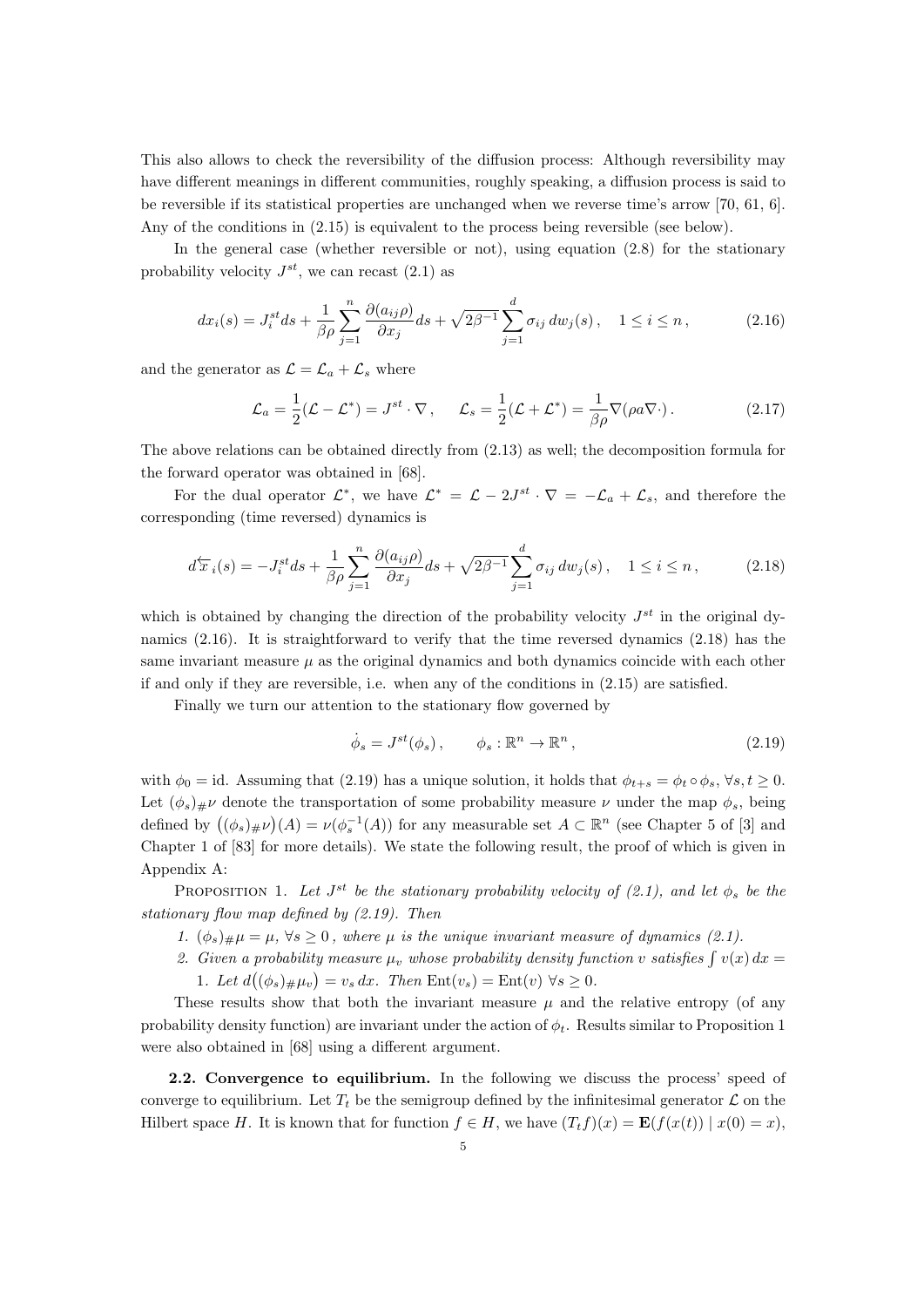where  $x(t)$  satisfies SDE (2.1). Given  $f \in H$ , it is often interesting to study the decay of the quantity  $\text{Var}_{\mu}(T_t f) = |T_t f - \mathbf{E}_{\mu} f|^2_{\mu}$ , where  $\mathbf{E}_{\mu}$ , and  $\text{Var}_{\mu}$  denote the mathematical expectation and the variance under probability measure  $\mu$ , respectively (notice that  $\mathbf{E}_{\mu}T_{t}f = \mathbf{E}_{\mu}f$ ). Without loss of generality, we can assume  $\mathbf{E}_{\mu}f = 0$  and compute

$$
\frac{\partial}{\partial t}|T_t f|_{\mu}^2 = 2\langle \mathcal{L}T_t f, T_t f \rangle_{\mu} = 2\langle \mathcal{L}_s T_t f, T_t f \rangle_{\mu} = -\frac{2}{\beta} \langle a \nabla T_t f, \nabla T_t f \rangle_{\mu} \le 0, \qquad (2.20)
$$

where we have used relations  $(2.14)$ ,  $(2.17)$  and the assumption  $(2.3)$  for matrix a. The above inequality implies that  $\text{Var}_{\mu}(T_t f)$  is nonincreasing as  $t \to +\infty$ . Furthermore if the Poincaré inequality

$$
|f|_{\mu}^{2} \le \frac{1}{\lambda} \langle a \nabla f, \nabla f \rangle_{\mu},\tag{2.21}
$$

holds for some fixed  $\lambda > 0$ , and for all  $f \in H$  such that  $\mathbf{E}_{\mu} f = 0$  and f is  $\mathcal{C}^1$  differentiable, then we can obtain

$$
\frac{\partial}{\partial t}|T_t f|_{\mu}^2 \le -\frac{2\lambda}{\beta}|T_t f|_{\mu}^2 \quad \Longrightarrow \quad |T_t f|_{\mu}^2 \le e^{-\frac{2\lambda}{\beta}t}|f|_{\mu}^2, \quad \forall t > 0.
$$

The last inequality can be shown to hold for all  $f \in H$  by considering an approximation sequence  $f^{(i)} \to f$  in H, where  $f^{(i)} \in H$  and is  $C^1$  differentiable. Therefore we conclude that  $\text{Var}_{\mu}(T_t f) \searrow$ 0, for all  $f \in H$  as  $t \to +\infty$  and the decay is exponentially fast.

The trend towards equilibrium can also be characterized by considering the entropy decay for the solution of the Fokker-Planck equation (2.9). We will only record the following simple result; for a proof see Appendix A and Remark 1 for discussions.

PROPOSITION 2. Suppose the condition  $(2.3)$  is satisfied by the dynamics  $(2.1)$  which is ergodic with a unique invariant measure  $\mu$ . Let  $u_t$  be the solution of Fokker-Planck equation (2.9) or, equivalently, (2.4). Then  $Ent(u_t)$  is non-increasing as  $t \to +\infty$ .

REMARK 1. Much deeper and stronger results (mostly for reversible system) related to the decay of relative entropy can be found in [82, 83, 3] and references therein. Here it might be interesting to point out that Proposition 2 holds for general ergodic processes (2.1) which can be either reversible or irreversible. Furthermore, the decay rate of the relative entropy only depends on the reversible part of the infinitesimal generator.

Now we turn to the characterization of the time scales in dynamical system (2.1). In the study of molecular dynamics, climate, chemical reactions et al., knowing the systems' different time scales as well as the dynamical behavior of the process at given time scales is an important issue in order to understand the systems. See [67, 84, 73, 57, 45, 64] and references therein.

Here we assume the dynamics is reversible and therefore its infinitesimal generator  $\mathcal L$  is a symmetric (essentially self-adjoint) operator. We also assume that the essential spectrum of  $\mathcal L$  is empty [85], therefore its spectrum consists of a set of isolated eigenvalues [16, Theorem 4.1.5]. It is known that the time scales of the dynamics are determined by the eigenvalue problem (notice the minus sign)

$$
-\mathcal{L}f = \lambda f, \qquad (2.22)
$$

which holds for some eigenfunction  $f \in D(\mathcal{L}) \subset H$  and eigenvalue  $\lambda$ . Since  $\mathcal{L} = \mathcal{L}^*$  is an essentially self-adjoint operator, we know  $\lambda \in \mathbb{R}$ . It is clear that  $\lambda = 0$ ,  $f \equiv 1$  is a solution of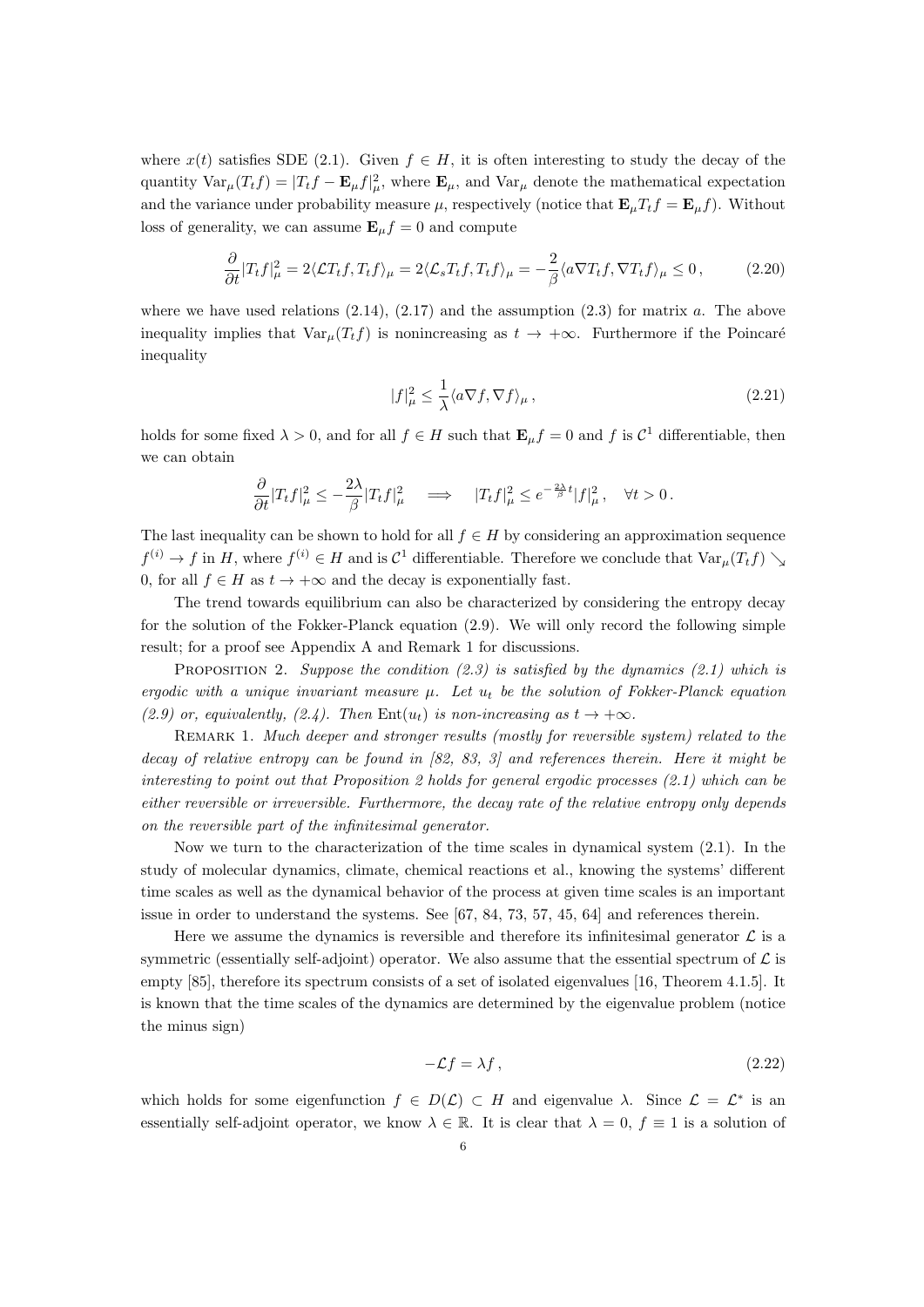(2.22). Otherwise, we can assume  $|f|_{\mu} = 1$  and  $\nabla f \neq 0$ . Multiplying both sides of (2.22) by f and integrating with respect to  $\mu$  gives

$$
\lambda = -\langle \mathcal{L}f, f \rangle_{\mu} = \frac{1}{\beta} \langle a \nabla f, \nabla f \rangle_{\mu} \ge \frac{c_1}{\beta} |\nabla f|_{\mu}^2 > 0, \qquad (2.23)
$$

where we have used the assumption  $(2.3)$  for matrix a. Therefore, we can assume that there are eigenvalues  $\lambda_i \in \mathbb{R}$ ,  $i \geq 0$ , with  $0 = \lambda_0 < \lambda_1 \leq \cdots \leq \lambda_k \leq \cdots$ , and eigenfunctions  $\varphi_i \in D(\mathcal{L}) \subset H$ , s.t.  $-\mathcal{L}\varphi_i = \lambda_i \varphi_i$ .

For two eigenfunctions  $\varphi_i$ ,  $\varphi_j$  corresponding to  $\lambda_i \neq \lambda_j$ , we have

$$
\lambda_i \langle \varphi_i, \varphi_j \rangle_\mu = - \langle \mathcal{L} \varphi_i, \varphi_j \rangle_\mu = - \langle \varphi_i, \mathcal{L} \varphi_j \rangle_\mu = \lambda_j \langle \varphi_i, \varphi_j \rangle_\mu,
$$

which implies  $\langle \varphi_i, \varphi_j \rangle_\mu = 0$ . When  $\lambda_i = \lambda_j$ , we can also choose eigenfunctions  $\varphi_i, \varphi_j$  such that  $\langle \varphi_i, \varphi_j \rangle_\mu = 0$ . Thus, we can assume without loss of generality that eigenfunctions  $\varphi_i$  form an orthonormal basis of H. And for all  $f \in D(\mathcal{L})$  with  $\mathbf{E}_{\mu} f = 0$ , using the orthogonal expansion  $f = \sum^{+\infty}$  $\sum_{i=1} \langle f, \varphi_i \rangle_{\mu} \varphi_i$ , we can verify that Poincaré inequality (2.21) holds for constant  $\lambda = \lambda_1$ . For an eigenfunction  $\varphi_i$  with  $i > 0$ , we have  $\mathbf{E}_{\mu} \varphi_i = \langle \varphi_i, \varphi_0 \rangle_{\mu} = 0$  and

$$
\frac{\partial}{\partial t}|T_t\varphi_i|^2_{\mu} = 2\langle \mathcal{L}T_t\varphi_i, T_t\varphi_i \rangle_{\mu} = -2\lambda_i|T_t\varphi_i|^2_{\mu},
$$

which implies  $\text{Var}_{\mu}(T_t\varphi_i) = |T_t\varphi_i|^2_{\mu} = e^{-2\lambda_i t}|\varphi_i|^2_{\mu} = e^{-2\lambda_i t}$ , where  $\lambda_i > 0$ . Therefore we can conclude that  $\text{Var}_{\mu}(T_t\varphi_i)$  for an eigenfunction  $\varphi_i$ ,  $i>0$  decays on time scales of order  $(2\lambda_i)^{-1}$ .

2.3. Connection with diffusions on Riemannian manifolds. Consider the process (2.1) with the unique invariant measure  $\mu$  in (2.5) whose probability density is  $\rho$ . By defining the potential  $V = -\beta^{-1} \ln \rho$ , we get from equation (2.8) that

$$
b_i = J_i^{st} + \frac{e^{\beta V}}{\beta} \sum_{j=1}^n \frac{\partial (a_{ij}e^{-\beta V})}{\partial x_j}, \quad 1 \le i \le n,
$$
\n(2.24)

and thus (2.1) can be rewritten as

$$
dx(s) = \left[J^{st}(x(s)) - a(x(s))\nabla V(x(s)) + \frac{1}{\beta}\nabla \cdot a(x(s))\right]ds + \sqrt{2\beta^{-1}}\sigma(x(s))dw(s),\tag{2.25}
$$

with  $x(0) = x$ . In the last equation,  $\nabla \cdot a$  is a vector in  $\mathbb{R}^n$  with components  $(\nabla \cdot a)_i = \sum_{i=1}^n a_i$  $j=1$  $\partial a_{ij}$  $\frac{\partial a_{ij}}{\partial x_j},$  $1 \leq i \leq n$ , also see (2.16). The decomposition of the infinitesimal generator in (2.17) now reads

$$
\mathcal{L} = J^{st} \cdot \nabla + \frac{e^{\beta V}}{\beta} \nabla \Big( e^{-\beta V} a \nabla \cdot \Big). \tag{2.26}
$$

Notice that (2.25) reduces to the standard overdamped dynamics when  $J^{st} = 0$  and  $a = \sigma =$ id  $\in \mathbb{R}^{n \times n}$ .

We may also think of the space  $\mathbb{R}^n$  as a Riemannian manifold M and consider the dynamics  $(2.25)$  as a diffusion process on M. In this case, we can simply take the identity map id : M =  $\mathbb{R}^n \to \mathbb{R}^n$  to obtain a local coordinate. Specifically, from (2.3) we know that the matrix  $a = \sigma \sigma^T$ is positive definite, therefore we can define the metric tensor  $g(x) = a^{-1}(x)$ ,  $x \in \mathbb{R}^n$  with the induced inner product  $\langle v_1, v_2 \rangle = v_1^T g v_2$  for  $\forall v_1, v_2 \in \mathbb{R}^n$ . We have  $(g^{-1}(x))_{ij} = g^{ij}(x) = a_{ij}(x)$ ,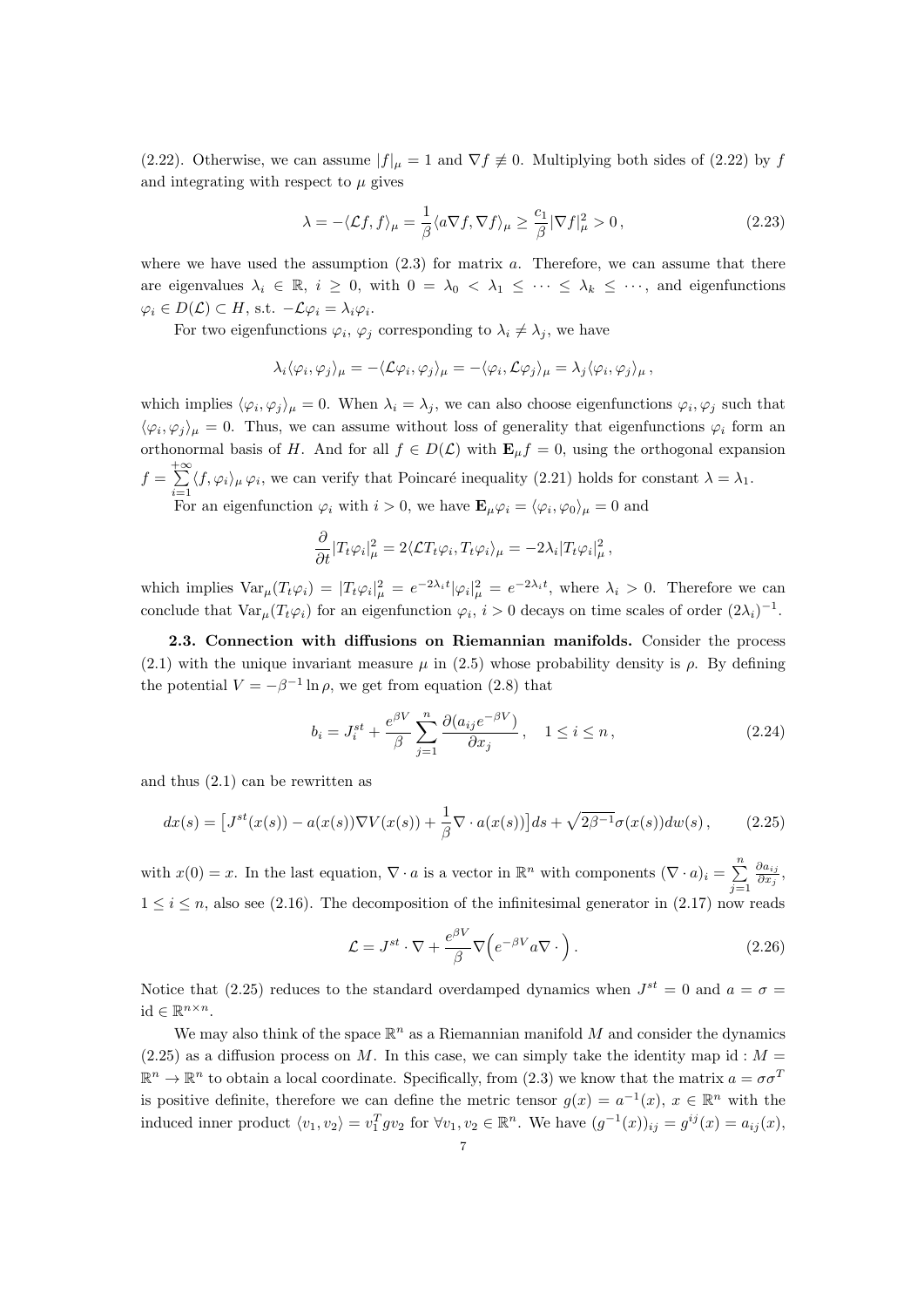$1 \leq i, j \leq n$ . Also define  $G(x) = \det g(x)$  and consider the nature volume measure  $\mu_q(dx) =$  $\sqrt{G(x)} dx$  on M. Under this (global) coordinate chart, we have [39, 66]

$$
\nabla_g f = \sum_{i,j=1}^n g^{ij} \frac{\partial f}{\partial x_i} \frac{\partial}{\partial x_j},
$$
  
\n
$$
\Delta_g f = \frac{1}{\sqrt{G}} \sum_{i,j=1}^n \frac{\partial}{\partial x_i} \left( \sqrt{G} g^{ij} \frac{\partial f}{\partial x_j} \right),
$$
\n(2.27)

where  $f \in \mathcal{C}^{\infty}(M)$ ,  $\nabla_g$ , div<sub>g</sub> are the gradient, divergence operator respectively, and  $\Delta_g = \text{div}_g \nabla_g$ is the Laplace-Beltrami operator on the manifold  $M$ . Using  $(2.26)$ , we can write the infinitesimal generator  $\mathcal L$  as a 2nd order differential operator on M as

$$
\mathcal{L}f = J^{st} \cdot \nabla f + \frac{e^{\beta V}}{\beta} \sum_{i,j=1}^{n} \frac{\partial}{\partial x_i} \left( \frac{e^{-\beta V}}{\sqrt{G}} \sqrt{G} g^{ij} \frac{\partial f}{\partial x_j} \right)
$$
  
\n
$$
= J^{st} \cdot (gg^{-1} \nabla f) + \frac{1}{\beta} \sum_{i,j=1}^{n} \left[ \frac{\partial}{\partial x_i} \left( \ln \frac{e^{-\beta V}}{\sqrt{G}} \right) g^{ij} \frac{\partial f}{\partial x_j} + \frac{1}{\sqrt{G}} \frac{\partial}{\partial x_i} \left( \sqrt{G} g^{ij} \frac{\partial f}{\partial x_j} \right) \right]
$$
  
\n
$$
= \langle J^{st}, \nabla_g f \rangle - \langle \nabla_g \left( V + \frac{1}{2\beta} \ln G \right), \nabla_g f \rangle + \frac{1}{\beta} \Delta_g f
$$
  
\n
$$
= \left[ J^{st} - \nabla_g \left( V + \frac{1}{2\beta} \ln G \right) + \frac{1}{\beta} \Delta_g \right] f.
$$

In the last equation above,  $J^{st}$  is considered as a vector field on M. Accordingly, (2.25) can be written as an SDE on the Riemannian manifold M

$$
dx(s) = \left[J^{st} - \nabla_g (V + \frac{1}{2\beta} \ln G)\right] ds + \sqrt{2\beta^{-1}} dW(s) ,\qquad (2.28)
$$

where  $W(s)$  is the Brownian motion on manifold M [39]. Further notice that the stationary probability velocity satisfies

$$
-\text{div}_g \left( J^{st} e^{-\beta (V + \frac{1}{2\beta} \ln G)} \right) = 0, \qquad (2.29)
$$

which should be compared to (2.11). And dynamics (2.28) has a unique invariant measure  $\mu$ which is related to the measure  $\mu_g$  by  $d\mu = e^{-\beta(V + \frac{1}{2\beta} \ln G)} d\mu_g$ .

Especially in the reversible case, our derivations above show that if dynamics (2.1) is both reversible and ergodic, then we can always rewrite it as a gradient system (2.28) evolving on a manifold. This point of view may be conceptually useful. For instance, consider the study of rare events in the zero temperature limit. We can conclude that the most probable transition path of system (2.1) connecting two metastable states is actually the minimal energy path (on the manifold) and the string method (on the manifold) can be applied to compute the path [23, 22, 81, 54]. This point of view will be further exploited in Section 3 when discussing model reduction.

3. Model reduction of ergodic diffusions. In this section we consider the model reduction of dynamics (2.1) to a low dimensional effective dynamics [51]. Various properties of the effective dynamics and the relations with the original dynamics will be studied. To this end, we assume that there is a  $\mathcal{C}^2$  function  $\xi : \mathbb{R}^n \to \mathbb{R}^m$ ,  $1 \leq m < n$ , which describes the reaction coordinate of the system.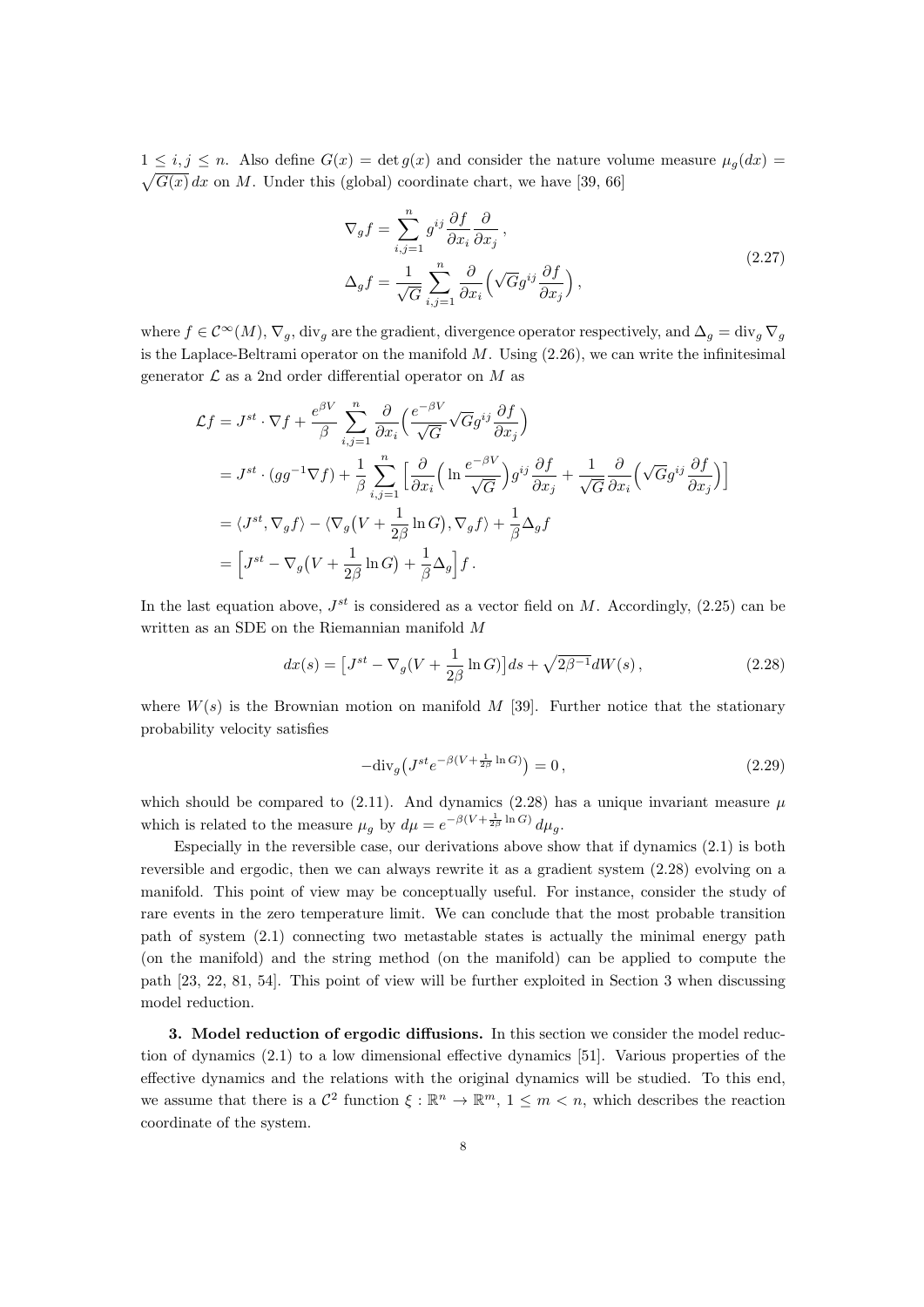3.1. Projection operator. We start by defining a projection operator on the Hilbert space H. Given the reaction coordinate function  $\xi : \mathbb{R}^n \to \mathbb{R}^m$ , we define  $\Sigma_z = \{x \in \mathbb{R}^n \mid \xi(x) = z\}$ and assume it is nonempty for all  $z \in \mathbb{R}^m$ . For any function  $f \in H$  and  $x \in \mathbb{R}^n$ , let

$$
Pf(x) = \int_{\Sigma_z} f(x') d\mu_z(x')
$$
  
= 
$$
\frac{1}{Q(z)} \int_{\Sigma_z} f(x') \rho(x') \left[ \det \left( \nabla \xi^T(x') \nabla \xi(x') \right) \right]^{-\frac{1}{2}} d\sigma_z(x'),
$$
 (3.1)

where  $z = \xi(x) \in \mathbb{R}^m$ , and  $\sigma_z$  denotes the surface measure on  $\Sigma_z$ .  $\mu_z$  is the probability measure on  $\Sigma_z$  whose probability density with respect to  $\sigma_z$  is  $\frac{\rho}{Q(z)} \left[ \det(\nabla \xi^T \nabla \xi) \right]^{-\frac{1}{2}}$ . The Jacobian matrix  $\nabla \xi(x)$  of the map  $\xi : \mathbb{R}^n \to \mathbb{R}^m$  is an  $n \times m$  matrix.  $Q : \mathbb{R}^m \to \mathbb{R}$  is the normalization constant defined as

$$
Q(z) = \int_{\Sigma_z} \rho \left[ \det(\nabla \xi^T \nabla \xi) \right]^{-\frac{1}{2}} d\sigma_z \,. \tag{3.2}
$$

We assume

$$
0 < Q(z) < +\infty, \quad \forall z \in \mathbb{R}^m,
$$
  
\n
$$
P(|\nabla \xi \eta|^2) = P(\eta^T \nabla \xi^T \nabla \xi \eta) \ge c_2 |\eta|^2, \quad \forall \eta \in \mathbb{R}^m, z \in \mathbb{R}^m,
$$
\n(3.3)

holds for some constant  $c_2 > 0$ . Notice that we have  $P^2 = P$  and the function  $Pf : \mathbb{R}^n \to \mathbb{R}$ actually only depends on  $z = \xi(x) \in \mathbb{R}^m$ .

The definition of the projection  $P$  in  $(3.1)$  is motivated by the fact that, using the co-area formula [48, 28], for any suitable function  $h : \mathbb{R}^m \to \mathbb{R}$  we have

$$
\int_{\mathbb{R}^n} f(x) \widetilde{h}(\xi(x)) \rho(x) dx = \int_{\mathbb{R}^m} \mathcal{P}f(\xi^{-1}(z)) \widetilde{h}(z) Q(z) dz.
$$
 (3.4)

The term  $Pf(\xi^{-1}(z))$  on the right hand side is well defined since Pf is constant on  $\xi^{-1}(z)$ . Formally taking  $\tilde{h} = \delta(-z)$ , we see that definition (3.1) is equivalent to the perhaps more familiar expression

$$
Pf(x) = \frac{1}{Q(z)} \int_{\mathbb{R}^n} \rho(x') f(x') \delta(\xi(x') - z) dx'
$$
  
= 
$$
\mathbf{E}_{\mu}(f(x') \mid \xi(x') = z),
$$
 (3.5)

where  $z = \xi(x)$ . Also see [13, 51] for related discussions.

Taking  $f = \tilde{h} = 1$  in (3.4), we can obtain that  $\int_{\mathbb{R}^m} Q(z) dz = 1$ . Therefore we define the probability measure  $\nu$  on  $\mathbb{R}^m$  with  $\nu(dz) = Q(z) dz$  for  $z \in \mathbb{R}^m$  and consider the Hilbert space  $\tilde{H} = L^2(\mathbb{R}^m, \nu)$  as the space of functions on the reaction coordinate space  $\mathbb{R}^m$ .  $\tilde{H}$  induces another function space on the full state space, namely

$$
H_0 = \left\{ f \mid f \in H, f = \tilde{f} \circ \xi, \text{ for some } \tilde{f} \in \tilde{H} \right\} \subset H.
$$
 (3.6)

It can be verified that  $H_0$  forms a linear subspace of H and  $H_0 = \text{Im}(P)$ , i.e. the image of P defined in (3.1). The relation between  $\tilde{H}$  and  $H_0$  can be formalized by introducing the lift map  $\iota : \widetilde{H} \to H_0$  by setting  $\iota(\widetilde{f}) = \widetilde{f} \circ \xi \in H_0$  for  $\widetilde{f} \in \widetilde{H}$ , i.e.,  $\iota(\widetilde{f})(x) = \widetilde{f}(\xi(x))$ . Then using equality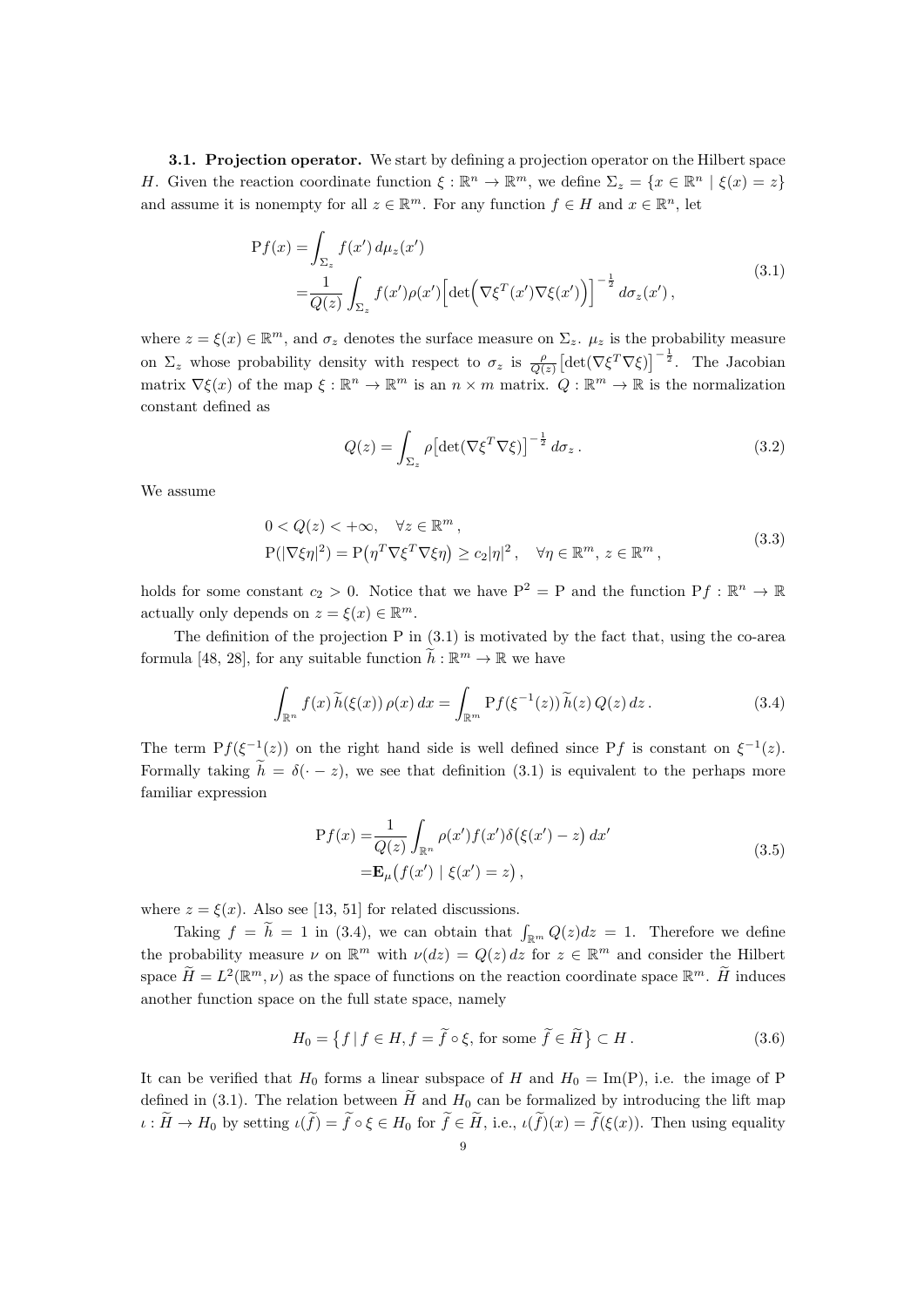(3.4) and  $P(\tilde{f} \circ \xi) = \tilde{f} \circ \xi$ , we have

$$
\langle \iota(\tilde{f}), \iota(\tilde{h}) \rangle_{\mu} = \int_{\mathbb{R}^n} \tilde{f}(\xi(x)) \tilde{h}(\xi(x)) \, \rho(x) \, dx
$$
\n
$$
= \int_{\mathbb{R}^m} \tilde{f}(z) \, \tilde{h}(z) \, Q(z) \, dz = \langle \tilde{f}, \tilde{h} \rangle_{\nu} \,, \tag{3.7}
$$

i.e.  $\iota$  is an isomorphism between spaces  $\widetilde{H}$  and  $H_0$ . To simplify notations, we will use the same notation P to denote both, the projection in (3.1) as well as the mapping  $\iota^{-1} \circ P : H \to H$ .

Given some twice differentiable function  $\tilde{f} \in \tilde{H}$ , we define the operator  $\tilde{\mathcal{L}}$  by

$$
\widetilde{\mathcal{L}}\widetilde{f} = \sum_{l=1}^{m} P(\mathcal{L}\xi_l) \frac{\partial \widetilde{f}}{\partial z_l} + \frac{1}{\beta} \sum_{k,l=1}^{m} P\left(\sum_{i,j=1}^{n} a_{ij} \frac{\partial \xi_l}{\partial x_i} \frac{\partial \xi_k}{\partial x_j}\right) \frac{\partial^2 \widetilde{f}}{\partial z_l \partial z_k},
$$
\n(3.8)

where  $\xi_l$  is the *l*th component of the reaction coordinate map  $\xi$ ,  $1 \leq l \leq m$ . The following result is useful for deriving the effective dynamics (for a proof see Appendix C):

PROPOSITION 3. For  $f = \tilde{f} \circ \xi \in D(\mathcal{L}) \cap H_0$  where  $\tilde{f} \in D(\tilde{\mathcal{L}})$ , we have  $P \mathcal{L} f = \tilde{\mathcal{L}} \tilde{f}$ .

In other words:  $\widetilde{\mathcal{L}}$  is the generator of the full dynamics after projection onto the reaction coordinate function space.

3.2. Deriving the effective dynamics. In this subsection, based on the discussions in Subsection 3.1, especially the result of Proposition 3, we consider different approaches to the derivation of the effective dynamics.

**3.2.1. Ito's formula.** The most straightforward way to derive the effective dynamics may be by applying Ito's formula. To this end we use ideas from [51]: Given the reaction coordinate function  $\xi$ , we consider the quantity  $\xi(x(s)) \in \mathbb{R}^m$ , where  $x(s) \in \mathbb{R}^n$  satisfies dynamics (2.1). By Ito's formula and the definition of  $\mathcal L$  in (2.2), we have

$$
d\xi_l(x(s)) = \sum_{i=1}^n \frac{\partial \xi_l}{\partial x_i} b_i ds + \frac{1}{\beta} \sum_{i,j=1}^n \frac{\partial^2 \xi_l}{\partial x_i \partial x_j} a_{ij} ds + \sqrt{2\beta-1} \sum_{i=1}^n \sum_{j=1}^d \frac{\partial \xi_l}{\partial x_i} \sigma_{ij} dw_j(s),
$$
  
=  $(\mathcal{L}\xi_l)(x(s))ds + \sqrt{2\beta-1} \sum_{i=1}^n \sum_{j=1}^d \frac{\partial \xi_l(x(s))}{\partial x_i} \sigma_{ij}(x(s)) dw_j(s),$  (3.9)

for  $1 \leq l \leq m$ . Notice that the right hand side of (3.9) not only depends on the value of the reaction coordinate  $\xi(x(s))$  but also on the state of the original dynamics  $x(s)$ . To obtain a dynamics in the closed form (of the reaction coordinate), we replace the coefficients in (3.9) with their projections onto the space  $\tilde{H}$  defined in Subsection 3.1. That is, we consider the effective dynamics (following the terminology of [51])

$$
dz(s) = \tilde{b}(z(s)) ds + \sqrt{2\beta^{-1}} \tilde{\sigma}(z(s)) dw(s), \qquad (3.10)
$$

where  $z(s) \in \mathbb{R}^m$  and coefficients  $b : \mathbb{R}^m \to \mathbb{R}^m$ ,  $\tilde{\sigma} : \mathbb{R}^m \to \mathbb{R}^{m \times m}$ , with

$$
\tilde{b}_l(z) = P(\mathcal{L}\xi_l)(z), \quad 1 \le l \le m,
$$
\n
$$
\tilde{a}_{lk}(z) = (\tilde{\sigma}\tilde{\sigma}^T)_{lk}(z) = P\Big(\sum_{i,j=1}^n a_{ij} \frac{\partial \xi_l}{\partial x_i} \frac{\partial \xi_k}{\partial x_j}\Big)(z), \quad 1 \le l, k \le m,
$$
\n
$$
(3.11)
$$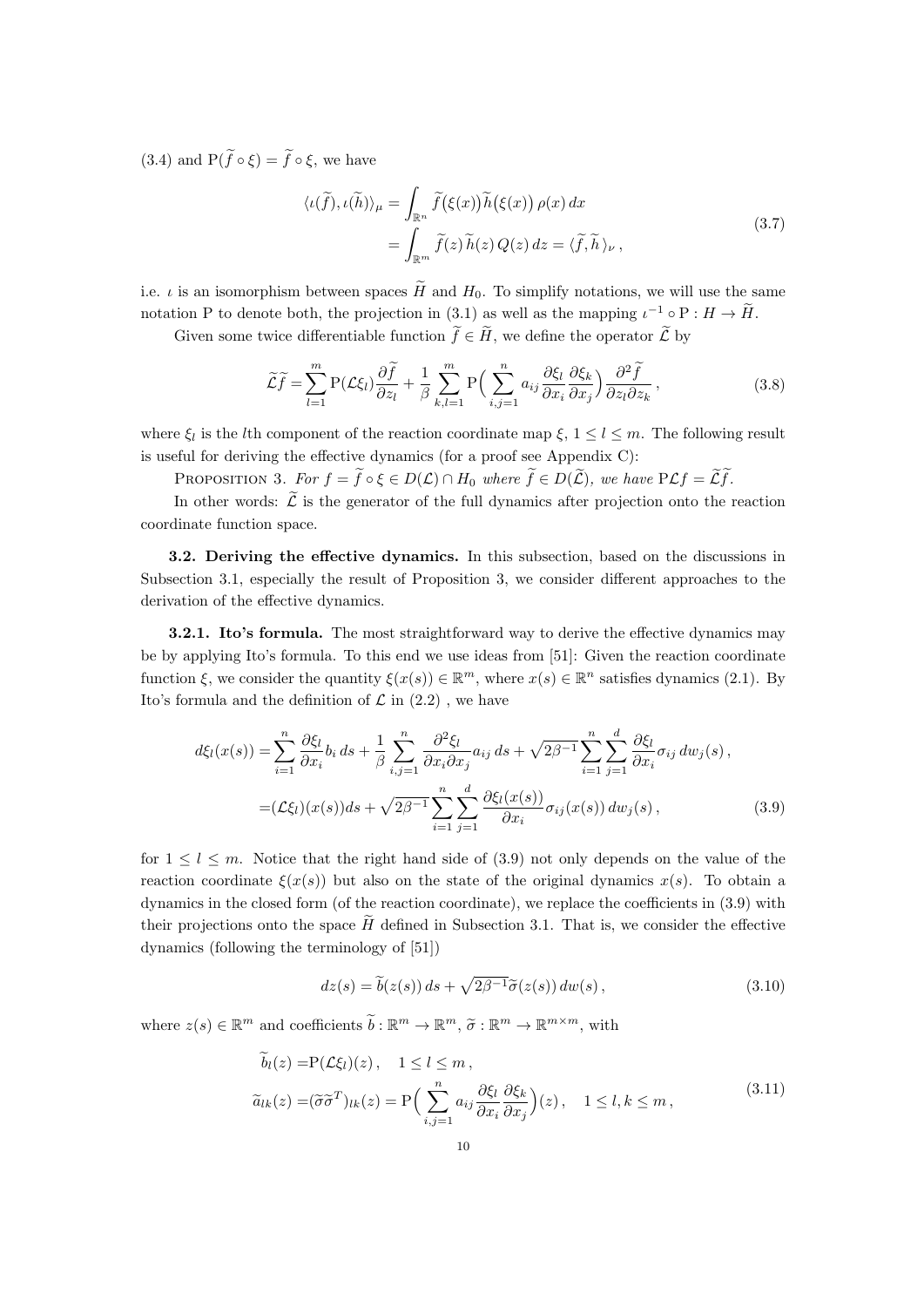for  $\forall z \in \mathbb{R}^m$ . Different from the setting in Section 2 where the noise intensity matrix  $\sigma$  is allowed to have different numbers of rows and columns, here we can simply assume that  $\tilde{\sigma}$  is an  $m \times m$ square matrix. Notice that derivatives of the reaction coordinate  $\xi$  are involved in (3.11). On the other hand, recalling the definitions of the infinitesimal generator  $\mathcal L$  and the quadratic variation and using (3.9) we directly obtain the following alternative formula for  $\tilde{b}$  and  $\tilde{a}$ 

$$
\widetilde{b}_l(z) = \lim_{s \to 0+} \mathbf{E} \Big( \frac{\xi_l(x(s)) - z_l}{s} \mid x(0) \sim \mu_z \Big), \quad 1 \le l \le m,
$$
\n
$$
\widetilde{a}_{lk}(z) = \frac{\beta}{2} \lim_{s \to 0+} \mathbf{E} \Big( \frac{(\xi_l(x(s)) - z_l)(\xi_k(x(s)) - z_k)}{s} \mid x(0) \sim \mu_z \Big), \quad 1 \le l, k \le m,
$$
\n(3.12)

where the conditional expectations are with respect to the ensemble of trajectories of the full dynamics (2.1) with the initial distribution  $\mu_z$  on  $\Sigma_z$  (see Subsection 3.1 for definitions). Numerical algorithms for simulating the effective dynamics (3.10) based on formulas (3.11) and (3.12) will be discussed in Subsection 3.4. Applying conditions  $(2.3)$  and  $(3.3)$ , we also obtain

$$
\eta^T \widetilde{a}(z)\eta = \mathcal{P}\left(\eta^T \nabla \xi^T a \nabla \xi \eta\right) \ge c_1 \mathcal{P}(|\nabla \xi \eta|^2) \ge c_1 c_2 |\eta|^2 \,, \quad \forall z, \eta \in \mathbb{R}^m \,. \tag{3.13}
$$

Using the form of the coefficient  $\tilde{b}$  and  $\tilde{a}$  from (3.11), it is clear that the operator  $\tilde{\mathcal{L}}$  defined by (3.8) can alternatively be written as

$$
\widetilde{\mathcal{L}} = \sum_{l=1}^{m} \widetilde{b}_l \frac{\partial}{\partial z_l} + \frac{1}{\beta} \sum_{k,l=1}^{m} \widetilde{a}_{lk} \frac{\partial^2}{\partial z_l \partial z_k},
$$
\n(3.14)

which is exactly the form of the infinitesimal generator of dynamics (3.10). That is, the projection  $\tilde{\mathcal{L}}$  of the full generator to the reduced space  $\tilde{H}$  is identical to the generator of the effective dynamics (3.10).

REMARK 2. In general, the process  $z(s)$  resulting from the effective dynamics (3.10) is not the same as the full process seen from the reaction coordinate space,  $\xi(x(s))$ , but just an approximation of it. In  $[51]$ , the associated approximation error was studied for the case that  $(2.1)$  is a gradient system and  $m = 1$ , i.e. in the case that the reaction coordinate  $\xi$  is a scalar function.

REMARK 3. It is well known that the coefficients b and a in  $(2.1)$  satisfy the Kramers Moyal expansion [70]

$$
b_l(x) = \lim_{s \to 0+} \mathbf{E} \Big( \frac{x(s) - x_l}{s} \Big| x(0) = x \Big), \quad 1 \le l \le n,
$$
  
\n
$$
a_{lk}(x) = \frac{\beta}{2} \lim_{s \to 0+} \mathbf{E} \Big( \frac{(x_l(s) - x_l)(x_k(s) - x_k)}{s} \Big| x(0) = x \Big), \quad 1 \le l, k \le n,
$$
\n(3.15)

where  $x = (x_1, x_2, \dots, x_n) \in \mathbb{R}^n$  and the expectations are with respect to the ensemble of trajectories under dynamics (2.1). (3.12) shows that similar expressions are satisfied by the effective coefficients  $\tilde{b}$  and  $\tilde{a}$ . In several papers related to the equation-free approach [47, 27, 36, 75, 49], the authors assumed the existence of Fokker-Planck equation of the coarse variables and compute the coefficients using formula (3.12). In connection with our arguments, it is thus clear that the coarse dynamics in the equation-free approach is actually the effective dynamics (3.10).

3.2.2. Mori-Zwanzig formalism. In this part, we give a reasoning to motivate the effective dynamics (3.10) using the Mori-Zwanzig formalism. The Mori-Zwanzig formalism is an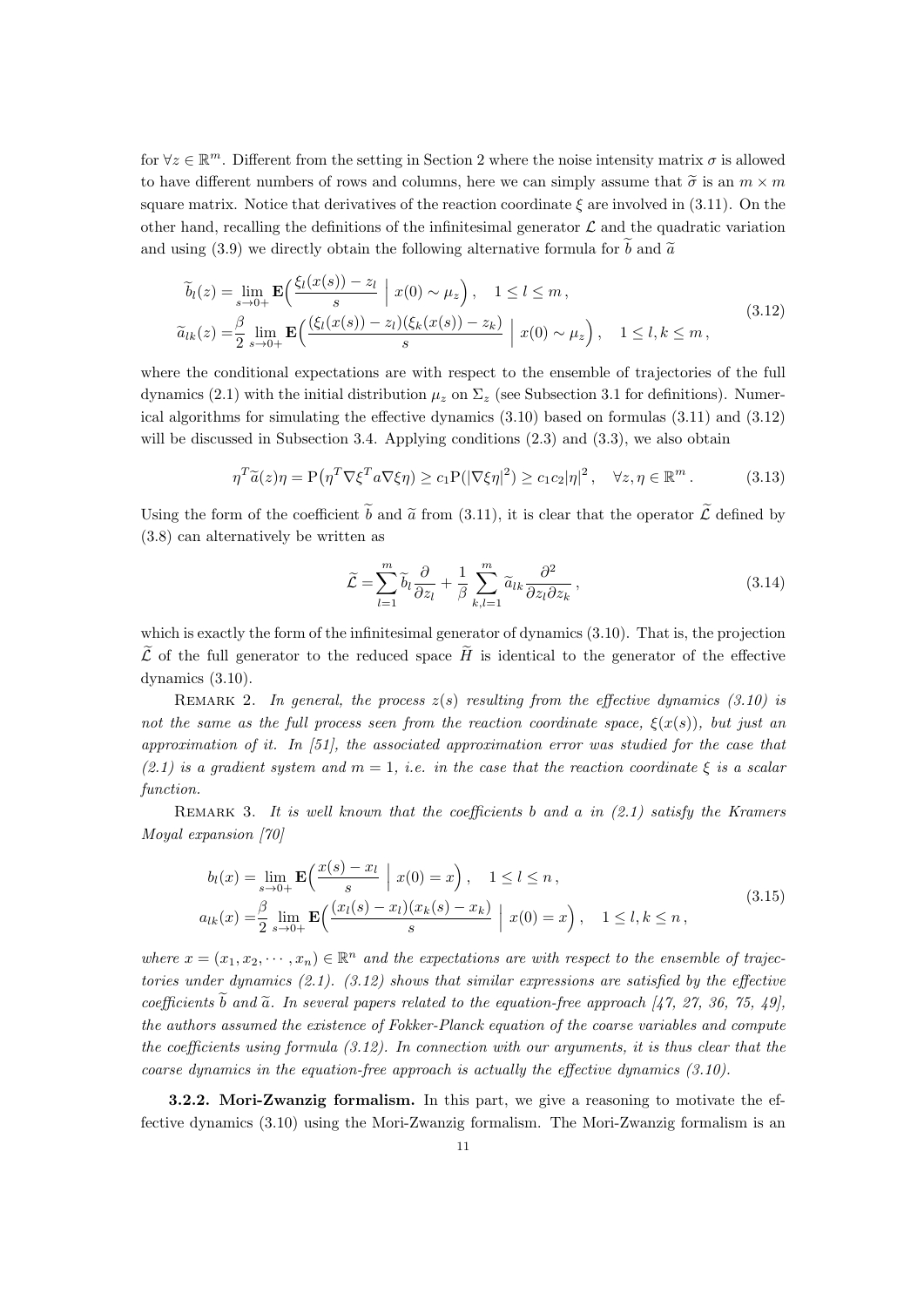operator approach to study the coarse-graining of dynamical systems [59, 88, 33]. Regarding the use of this formalism, it is helpful to point out that recent publications in this field (see [38, 41, 8, 9, 7, 15, 55] and references therein) mainly focused on the coarse graining of deterministic dynamical systems, especially Hamiltonian systems related to molecular dynamics, while we consider the model reduction of the ergodic stochastic process (2.1).

Recall that  $\mathcal L$  in (2.2) is the infinitesimal generator of dynamics (2.1), P is the projection operator defined in Subsection 3.1, and the semigroup  $T_t = e^{t\mathcal{L}} : H \to H$  is introduced in Section 2. Following the Mori-Zwanzig approach, for an arbitrary given function  $f \in D(\mathcal{L}) \subset H$ , we can directly verify the identity

$$
e^{t\mathcal{L}}f = e^{t\mathcal{L}}Pf + \int_0^t e^{(t-s)\mathcal{L}}P\mathcal{L}f_s ds + f_t, \qquad \forall t \ge 0,
$$
\n(3.16)

where  $P^{\perp} = id - P$  and  $f_t = e^{tP^{\perp} \mathcal{L}} P^{\perp} f$ . Similarly, we obtain

$$
\frac{d}{dt}e^{t\mathcal{L}}f = e^{t\mathcal{L}}\mathcal{L}f = e^{t\mathcal{L}}\mathcal{P}\mathcal{L}f + \int_0^t e^{(t-s)\mathcal{L}}\mathcal{P}\mathcal{L}r_s ds + r_t, \qquad \forall t \ge 0,
$$
\n(3.17)

where  $r_t = e^{tP^{\perp} \mathcal{L}} P^{\perp} \mathcal{L} f$ .

We apply the operator P on both sides of  $(3.17)$  and notice that the third term on the right hand side disappears since  $Pr_t \equiv 0$ . Then we follow a similar reasoning as in [8, 9, 7, 38] to drop the memory (integral) term in (3.17). As a result, for function  $f = \tilde{f} \circ \xi \in H_0$ , Proposition 3 entails that

$$
\frac{d}{dt}\mathbf{E}\Big(\tilde{f}(\xi(x(t)))\Big| x(0) \sim \mu_z\Big) \approx \mathbf{E}\Big(\tilde{\mathcal{L}}\tilde{f}(\xi(x(t)))\Big| x(0) \sim \mu_z\Big),\tag{3.18}
$$

where the expectation has the same meaning as in (3.12). Since our aim is to find a Markov process  $z(t) \in \mathbb{R}^m$  which can approximate  $\xi(x(t))$ , we assume the equality will hold in (3.18) if the expectation is taken with respect to the law of  $z(t)$ , i.e.

$$
\frac{d}{dt}\mathbf{E}\big(\widetilde{f}(z(t)) \mid z(0) = z\big) = \mathbf{E}\big(\widetilde{\mathcal{L}}\widetilde{f}(z(t)) \mid z(0) = z\big), \quad \forall \widetilde{f} \in \widetilde{H} \,.
$$
\n(3.19)

Then Dynkin's formula (Chapter 7 of [60]) suggests that  $z(t) \in \mathbb{R}^m$  satisfies the SDE whose infinitesimal generator is given by  $\tilde{\mathcal{L}}$ . From (3.14), we know this SDE coincides with (3.10) and  $z(t)$  is the effective dynamics.

3.2.3. Galerkin method. In this part, we show that the effective dynamics (3.10) can also be motivated by applying the Galerkin method [11]. Recall that (see Subsection 2.2) the implicit time-scales of the full dynamics (2.1) are encoded in the eigenvalue problem

$$
-\mathcal{L}\phi = \lambda\phi\,,\tag{3.20}
$$

where  $\mathcal L$  is the infinitesimal generator in (2.2). For simplicity, we assume the system is reversible and therefore all the eigenvalues are real. (3.20) can be written in weak form as

$$
-\langle \mathcal{L}\phi, \psi \rangle_{\mu} = \lambda \langle \phi, \psi \rangle_{\mu}, \qquad \forall \psi \in H.
$$
 (3.21)

Now suppose we solve (3.21) using a Galerkin discretization with basis functions in the subspace  $H_0$ . Specifically, suppose k basis functions  $\phi_1, \phi_2, \dots, \phi_k \in H_0$  are given with  $\phi_i =$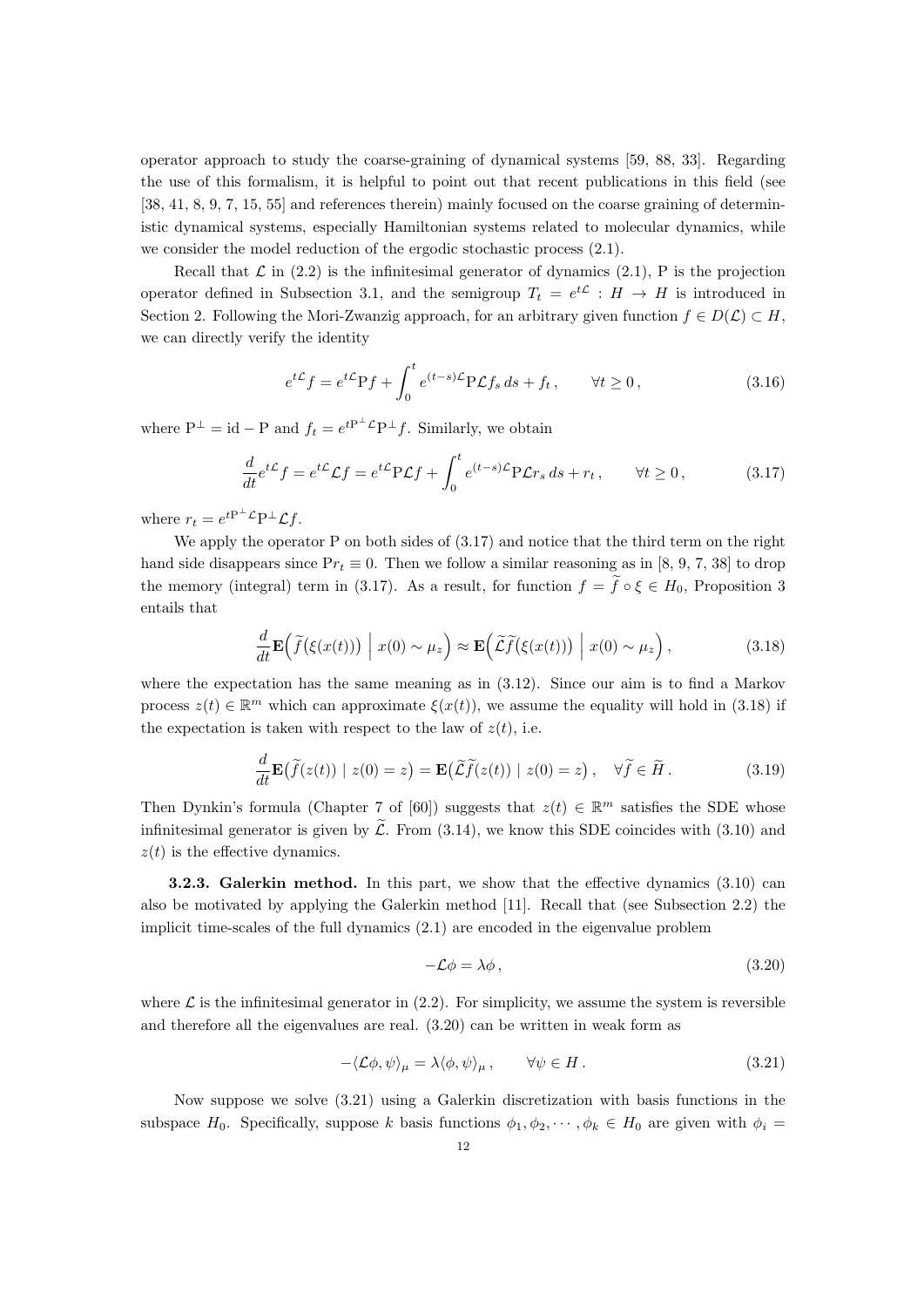$\widetilde{\phi}_i \circ \xi$ ,  $\widetilde{\phi}_i \in \widetilde{H}$ ,  $1 \leq i \leq k$  and consider the linear subspace spanned by these k functions, span $\{\phi_1, \phi_2, \cdots, \phi_k\} \subset H_0 \subset H$ . The Galerkin discretization method amounts to finding an approximation of the solution  $\phi$  to (3.21) in this linear subspace. Let  $\sum_{k=1}^{k}$  $\sum_{i=1} \alpha_i \phi_i$  denote this approximate solution with (presently) unknown coefficients  $\alpha_i \in \mathbb{R}$ . Substituting it into (3.21) and using test functions  $\psi = \phi_j$ ,  $1 \leq j \leq k$ , we obtain

$$
-\sum_{i=1}^{k} \alpha_i \langle \mathcal{L}\phi_i, \phi_j \rangle_{\mu} = \lambda \sum_{i=1}^{k} \alpha_i \langle \phi_i, \phi_j \rangle_{\mu} = \lambda \sum_{i=1}^{k} \alpha_i \langle \widetilde{\phi}_i, \widetilde{\phi}_j \rangle_{\nu},
$$
(3.22)

where the second equality follows from relation  $(3.7)$ . Equation  $(3.22)$  is a finite-dimensional eigenvalue problem with the vector of the unknown coefficients  $\alpha_i$  as its eigenvectors. Since  $\phi_i, \phi_j \in H_0$ , using the co-area formula (3.4) and Proposition 3, it follows that

$$
\langle \mathcal{L}\phi_i, \phi_j \rangle_{\mu}
$$
  
=  $\int_{\mathbb{R}^n} \mathcal{L}\phi_i(x) \widetilde{\phi}_j(\xi(x)) \rho(x) dx$   
=  $\int_{\mathbb{R}^m} (\mathbf{P} \mathcal{L}\phi_i)(z) \widetilde{\phi}_j(z) Q(z) dz$   
=  $\langle \widetilde{\mathcal{L}}\widetilde{\phi}_i, \widetilde{\phi}_j \rangle_{\nu},$  (3.23)

where the operator  $\widetilde{\mathcal{L}}$  is defined in (3.8). Therefore, equation (3.22) takes the form

$$
-\sum_{i=1}^{k} \alpha_i \langle \widetilde{\mathcal{L}} \widetilde{\phi}_i, \widetilde{\phi}_j \rangle_{\nu} = \lambda \sum_{i=1}^{k} \alpha_i \langle \widetilde{\phi}_i, \widetilde{\phi}_j \rangle_{\nu}.
$$
 (3.24)

Now notice in addition that, on the other hand, the same equation (3.24) can be obtained if we consider the Galerkin discretization of the eigenvalue problem

$$
-\widetilde{\mathcal{L}}\widetilde{\phi} = \lambda \widetilde{\phi} \tag{3.25}
$$

on the subspace span $\{\widetilde{\phi}_1, \widetilde{\phi}_2, \cdots, \widetilde{\phi}_k\} \subset \widetilde{H}$ . However, from (3.14), we know that equation (3.25) is the corresponding eigenvalue problem for the effective dynamics (3.10).

Thus we have shown that the Galerkin discretization of the eigenvalue problem of the generator of the full dynamics (2.1) is identical to the Galerkin discretization of the eigenvalue problem of the projected generator (which is the generator of the effective dynamics (3.10). This also suggests to approximate the original full dynamics using the effective dynamics (3.10). The exact relation between the eigenvalues of the full dynamics and those of the effective dynamics will be further studied in Subsection 3.3.

3.2.4. Averaging and homogenization. Here we discuss two special cases when  $x =$  $(z, y)$  and the dynamics is either

$$
dz(s) = f(z(s), y(s))ds + \sigma_1(z(s), y(s))dw^1(s)
$$
  
\n
$$
dy(s) = \frac{1}{\epsilon}g(z(s), y(s))ds + \frac{1}{\sqrt{\epsilon}}\sigma_2(z(s), y(s))dw^2(s),
$$
\n(3.26)

| ×       |  |
|---------|--|
| ۰.<br>v |  |
|         |  |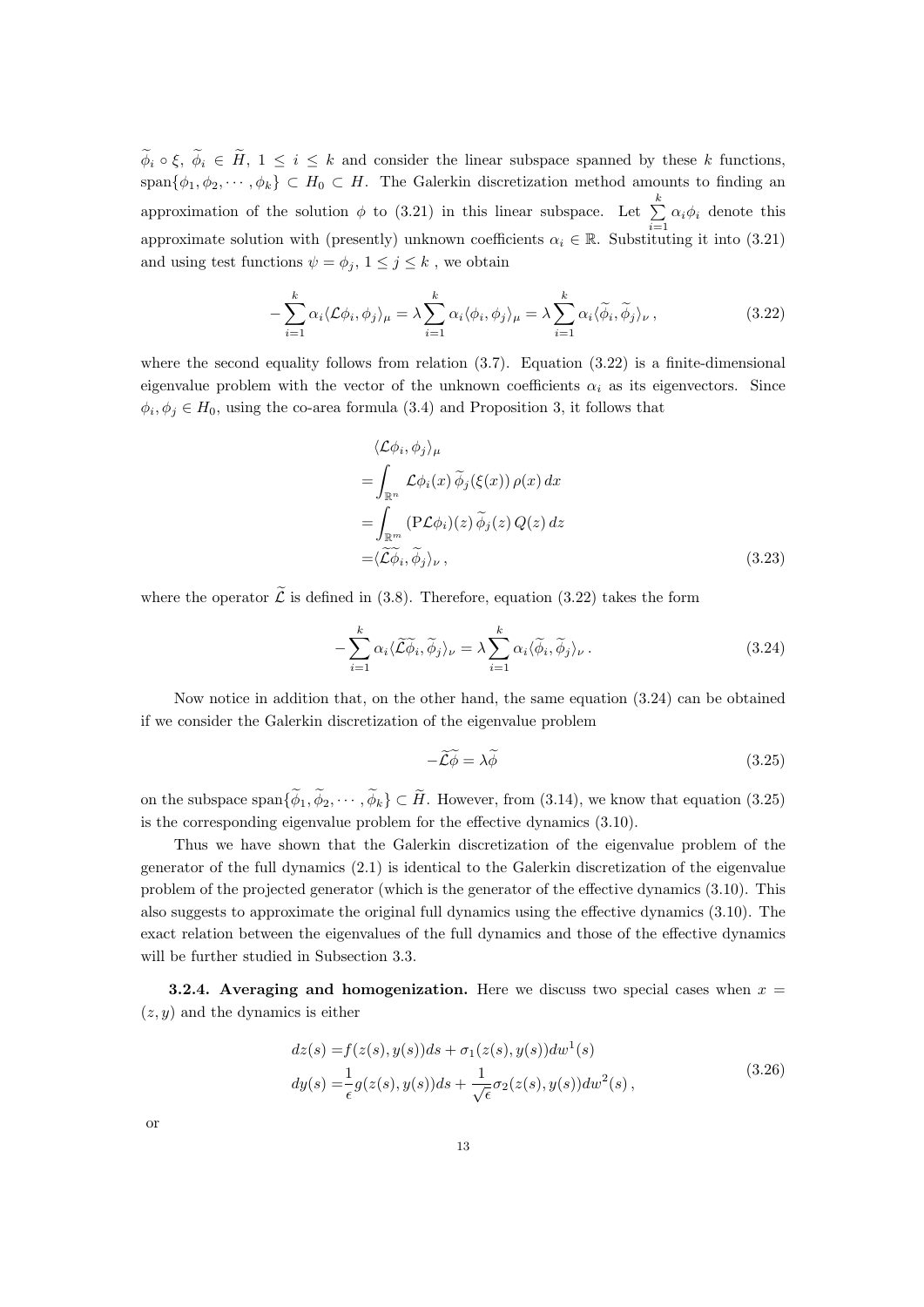$$
dz(s) = \frac{1}{\epsilon} f_0(z(s), y(s))ds + f(z(s), y(s))ds + \sigma_1(z(s), y(s))dw^1(s)
$$
  
\n
$$
dy(s) = \frac{1}{\epsilon^2} g(z(s), y(s))ds + \frac{1}{\epsilon} \sigma_2(z(s), y(s))dw^2(s),
$$
\n(3.27)

where  $x = (z, y) \in \mathbb{R}^m \times \mathbb{R}^{n-m} = \mathbb{R}^n$ , and the time scale separation between z and y is explicitly characterized by the parameter  $\epsilon \ll 1$ . Functions  $f, f_0 : \mathbb{R}^n \to \mathbb{R}^m$ ,  $g : \mathbb{R}^n \to \mathbb{R}^{n-m}$ ,  $\sigma_1 : \mathbb{R}^n \to \mathbb{R}^{m \times d_1}$ ,  $\sigma_2 : \mathbb{R}^n \to \mathbb{R}^{(n-m) \times d_2}$  are assumed to be smooth. Dynamics (3.26) and (3.27) can be obtained from (2.1) by choosing

$$
b = \begin{pmatrix} f \\ \frac{1}{\epsilon}g \end{pmatrix}, \ \sigma = \sqrt{\frac{\beta}{2}} \begin{pmatrix} \sigma_1 & 0 \\ 0 & \frac{1}{\sqrt{\epsilon}}\sigma_2 \end{pmatrix}, \text{ and } b = \begin{pmatrix} \frac{1}{\epsilon}f_0 + f \\ \frac{1}{\epsilon^2}g \end{pmatrix}, \ \sigma = \sqrt{\frac{\beta}{2}} \begin{pmatrix} \sigma_1 & 0 \\ 0 & \frac{1}{\epsilon}\sigma_2 \end{pmatrix},
$$
\n(3.28)

respectively. They are referred to as Averaging and Homogenization systems. They are considered as model problems for multiscale methods and have been extensively investigated [64]. As in [64], we assume the dynamics

$$
dy(s) = g(z, y(s))ds + \sigma_2(z, y(s))dw^2(s)
$$
\n(3.29)

is ergodic and has a unique invariant measure whose probability density is  $\rho_z(\cdot)$  for all fixed  $z \in \mathbb{R}^m$ . In the Homogenization case, we assume the validity of the so-called centering condition for  $f_0$  in  $(3.27)$  :

$$
\int_{\mathbb{R}^{n-m}} f_0(z, y) \rho_z(y) dy = 0, \quad \forall z \in \mathbb{R}^m.
$$
\n(3.30)

Now, we consider the reaction coordinate  $\xi : \mathbb{R}^n \to \mathbb{R}^m$  given by  $\xi(x) = \xi(z, y) = z$  and the measure  $d\mu_z(y) = \rho_z(y)dy$ .

Then, on the one hand, the abstract form the SDE (3.9) for  $\xi(x(s)) = z(s)$  boils down to the first equation of (3.26) in the Averaging case, and to (3.27) in the Homogenization case, respectively.

On the other hand, for our effective dynamics of the form (3.10),

$$
dz(s) = \tilde{f}(z(s))ds + \tilde{\sigma}(z(s))dw_s,
$$
\n(3.31)

direct computations, using the above ergodicity and centering assumptions for both cases, result in the following coefficients:

$$
\widetilde{f}(z) = \int_{\mathbb{R}^{n-m}} f(z, y) \rho_z(y) dy, \quad \widetilde{\sigma}(z) \widetilde{\sigma}(z)^T = \int_{\mathbb{R}^{n-m}} \sigma_1(z, y) \sigma_1(z, y)^T \rho_z(y) dy,
$$
\n(3.32)

for all  $z \in \mathbb{R}^m$ .

In [64] the limit dynamics of (3.26) and (3.27) for  $\epsilon \to 0$  is studied. Thus, we can compare the effective dynamics to the limit dynamics in both cases: In the Averaging case, the effective dynamics (3.31) obtained using conditional expectation is the same as the limit dynamics given in [64]. In the Homogenization case, however, the effective dynamics (3.31) is different from the limit dynamics. Roughly speaking, although the mean contribution of the term  $f_0$  in (3.27) vanishes due to the centering condition (3.30), one needs to take into account its fluctuation in order to obtain the correct limit dynamics. This requires to solve the "cell problem" and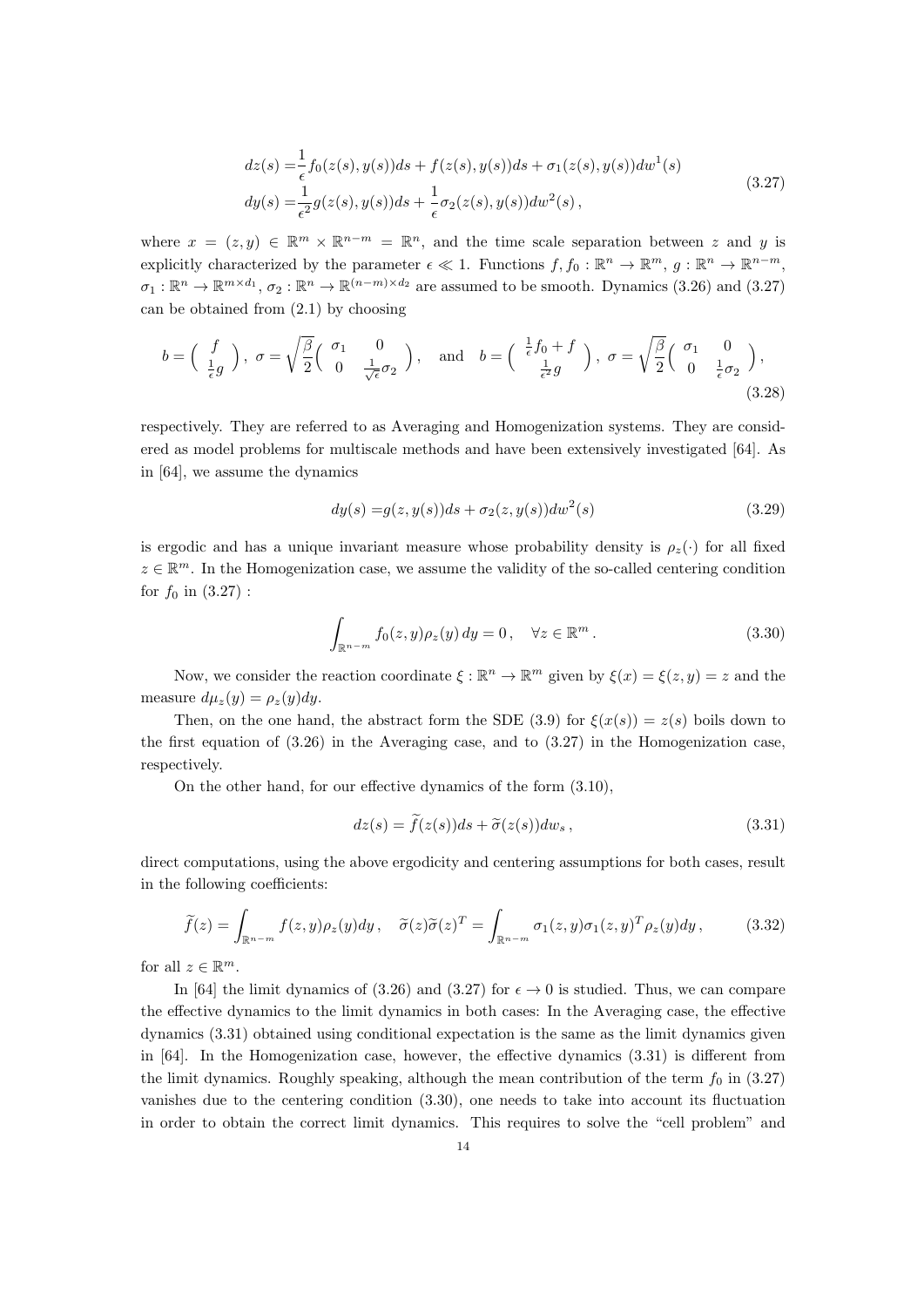to add correction terms to (3.32), see [64] for details. Such corrections are ignored by the model reduction approach using conditional expectation considered in our present work. The underlying differences between Averaging and Homogenization systems have also been observed when studying the parameter estimation problems for multiscale diffusions. We refer to [63, 62] for more detailed discussions.

3.3. Properties of the effective dynamics. In this subsection we consider some properties of the effective dynamics (3.10).

3.3.1. Ergodicity, stationary probability velocity. We first consider the stationary probability velocity and the invariant measure of the effective dynamics. See Section 2 for related definitions. Notice that the invariant measure has been studied in [51] when the original dynamics (2.1) is a gradient system.

PROPOSITION 4. Assume that conditions  $(2.3)$  and  $(3.3)$  hold. The effective dynamics  $(3.10)$  has a unique invariant measure  $\nu$  whose probability density with respect to Lebesque measure is Q (Subsection 3.1). Define  $J^{st} \in \mathbb{R}^m$  whose components are given by

$$
\widetilde{J}_k^{st}(z) = \mathcal{P}(J^{st} \cdot \nabla \xi_k), \quad 1 \le k \le m,
$$
\n(3.33)

for  $z \in \mathbb{R}^m$  where  $J^{st}$  is the stationary probability velocity of dynamics (2.1). Then we have

$$
-\text{div}(\tilde{J}^{st}(z)Q(z)) = 0, \qquad (3.34)
$$

i.e.  $\tilde{J}^{st}$  is the stationary probability velocity of the effective dynamics (3.10).

*Proof.* For any smooth function  $\phi : \mathbb{R}^m \to \mathbb{R}$ , using integration by parts, chain rule and the co-area formula (3.4), we have

$$
-\int_{\mathbb{R}^m} \operatorname{div}(\widetilde{J}^{st}(z) Q(z)) \widetilde{\phi}(z) dz
$$
  
= 
$$
\int_{\mathbb{R}^m} \widetilde{J}^{st}(z) \cdot \nabla \widetilde{\phi}(z) Q(z) dz = \sum_{k=1}^m \int_{\mathbb{R}^m} P(J^{st} \cdot \nabla \xi_k)(z) \frac{\partial \widetilde{\phi}}{\partial z_k}(z) Q(z) dz
$$
  
= 
$$
\int_{\mathbb{R}^m} P(J^{st} \cdot \nabla(\widetilde{\phi} \circ \xi))(z) Q(z) dz = \int_{\mathbb{R}^n} J^{st}(x) \cdot \nabla(\widetilde{\phi} \circ \xi)(x) \rho(x) dx
$$
  
= 
$$
-\int_{\mathbb{R}^n} \operatorname{div}(J^{st}\rho) \widetilde{\phi} \circ \xi dx = 0,
$$

which implies  $(3.34)$ . Using the identities  $(4.6)$  and  $(3.11)$ , we can obtain

$$
\widetilde{b}_l(z) = \widetilde{J}_l^{st}(z) + \frac{1}{\beta Q(z)} \sum_{k=1}^m \frac{\partial}{\partial z_k} \left( \widetilde{a}_{lk}(z) Q(z) \right), \quad 1 \le l \le m. \tag{3.35}
$$

It can be readily checked that

$$
- \sum_{l=1}^{m} \frac{\partial}{\partial z_l} (\tilde{b}_l(z) Q(z)) + \frac{1}{\beta} \sum_{l,k=1}^{m} \frac{\partial^2 (\tilde{a}_{lk}(z) Q(z))}{\partial z_l \partial z_k}
$$
  
= 
$$
- \sum_{l=1}^{m} \frac{\partial}{\partial z_l} [\tilde{J}_l^{st}(z) Q(z) + \frac{1}{\beta} \sum_{k=1}^{m} \frac{\partial}{\partial z_k} (\tilde{a}_{lk}(z) Q(z))] + \frac{1}{\beta} \sum_{l,k=1}^{m} \frac{\partial^2 (\tilde{a}_{lk}(z) Q(z))}{\partial z_l \partial z_k}
$$
  
= 
$$
- \operatorname{div} (\tilde{J}^{st}(z) Q(z)) = 0.
$$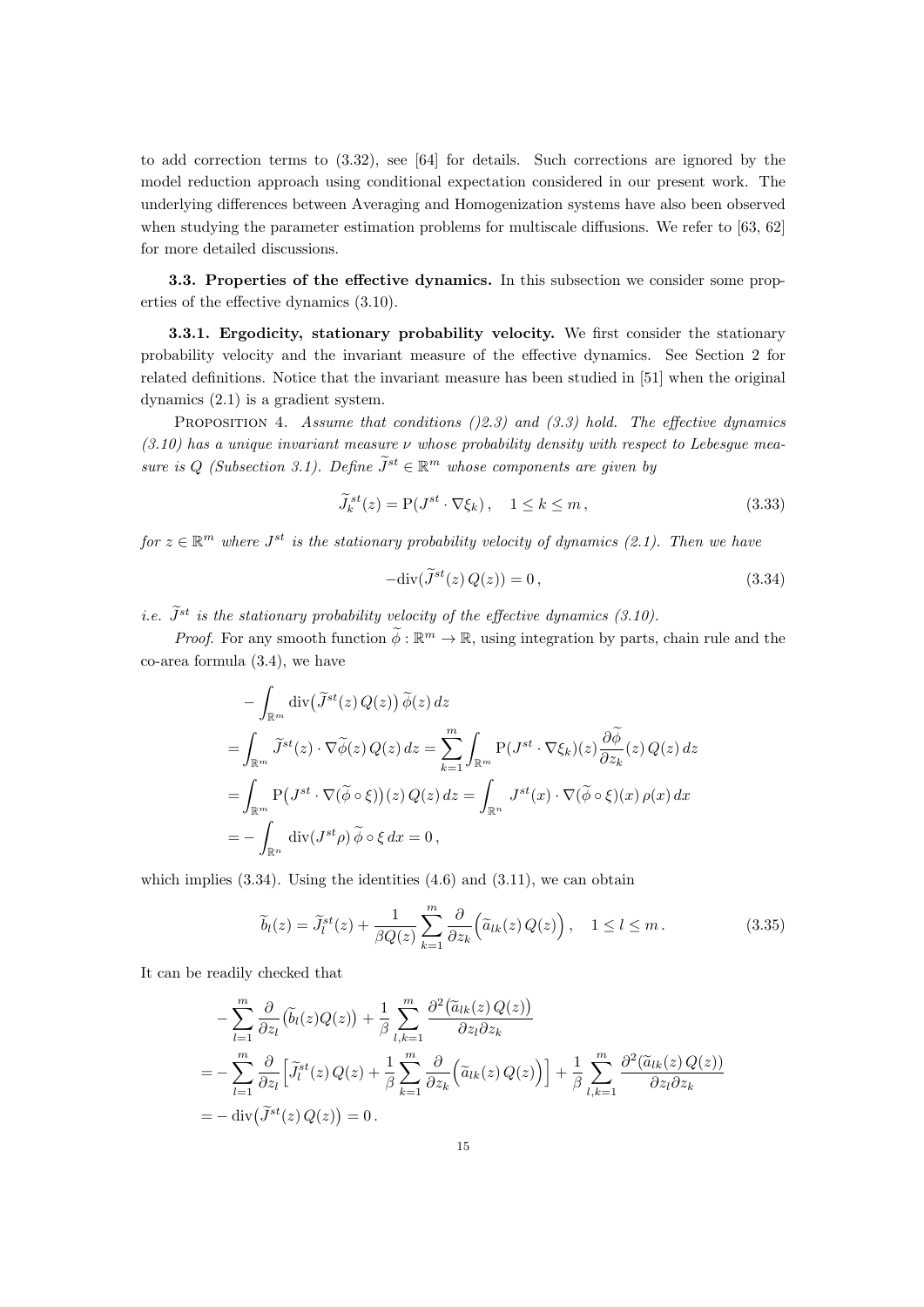Furthermore, conditions (2.3) and (3.3) imply that (3.13) holds for matrix  $\tilde{a}$ . Comparing this with equation  $(2.6)$  and the discussions in Section 2, this implies that the effective dynamics  $(3.10)$  has a unique invariant measure  $\nu$  whose probability density is  $Q$ .  $\Box$ 

Since the effective dynamics is ergodic with the invariant measure  $\nu$ , we know it satisfies all the properties discussed in Section 2. For example, similarly to  $(2.16)$  and  $(2.17)$ , we can rewrite the dynamics as

$$
dz_l(s) = \widetilde{J}_l^{st} ds + \frac{1}{\beta Q} \sum_{k=1}^m \frac{\partial(\widetilde{a}_{lk}Q)}{\partial z_k} ds + \sqrt{2\beta^{-1}} \sum_{k=1}^m \widetilde{\sigma}_{lk} dw_k(s), \quad 1 \le l \le m, \ s \ge 0, \tag{3.36}
$$

and the infinitesimal generator  $\tilde{\mathcal{L}}$  in (3.8) allows the decomposition

$$
\widetilde{\mathcal{L}} = \widetilde{\mathcal{L}}_a + \widetilde{\mathcal{L}}_s = \widetilde{J}^{st} \cdot \nabla + \frac{1}{\beta Q} \nabla (Q \widetilde{a} \nabla \cdot). \tag{3.37}
$$

Especially, Theorem 4 implies that when the original dynamics  $(2.1)$  is reversible, the effective dynamics (3.10) is also reversible.

We can define the metric tensor  $\tilde{g} = \tilde{a}^{-1}$  and let  $\tilde{G} = \det \tilde{g}$ . The free energy is defined as  $F(z) = -\beta^{-1} \ln Q(z)$ . Repeating the argument from Subsection 2.3, we can rewrite the effective dynamics as

$$
dz(s) = \left[\widetilde{J}^{st} - \nabla_{\widetilde{g}}(F + \frac{1}{2\beta} \ln \widetilde{G})\right] ds + \sqrt{2\beta^{-1}} dW(s) ,\qquad (3.38)
$$

where  $\nabla_{\tilde{g}}$  is the gradient operator,  $W(s)$  is the Brownian motion on the m-dimensional manifold  $M$ . It is known that both the free energy and the diffusion coefficients are relevant when studying model reduction of diffusion processes [51]. Here we look at it in a slightly different way : the effective dynamics can be considered as driven by the mean force and the "standard" Brownian motion if we take a manifold point of view (Subsection 2.3).

3.3.2. Time scales. In this part, we consider the relations between the time scales of the full dynamics (2.1) and the effective dynamics (3.10). As before, we assume that the full dynamics (2.1) is reversible, then from the discussions above we know that the effective dynamics is reversible as well. In addition we assume that the essential spectra of both  $\mathcal L$  and  $\mathcal L$  are empty, and therefore both spectra consist of isolated eigenvalues (see Subsection 2.2 for discussions). Let the functions  $\varphi_i \in H$  be the orthonormal eigenfunctions of operator  $-\mathcal{L}$ , i.e.  $-\mathcal{L}\varphi_i = \lambda_i \varphi_i$ , with eigenvalues

$$
0 = \lambda_0 < \lambda_1 \leq \lambda_2 \leq \cdots,\tag{3.39}
$$

and  $\varphi_0 \equiv 1$ . Similarly, let  $\widetilde{\varphi}_i \in \widetilde{H}$  be the orthonormal eigenfunctions of operator  $-\widetilde{\mathcal{L}}$  corresponding to eigenvalues  $\lambda_i$ , where

$$
0 = \widetilde{\lambda}_0 < \widetilde{\lambda}_1 \le \widetilde{\lambda}_2 \le \cdots \tag{3.40}
$$

In order to get a relation between the  $\lambda_i$  and the  $\tilde{\lambda}_i$  we recall the following well known theorem [4, 76].

THEOREM 3.1 (Min-Max). Let  $\lambda_i$  and  $\tilde{\lambda}_i$  be the eigenvalues in (3.39), (3.40), corresponding to operator  $\mathcal L$  and  $\widetilde{\mathcal L}$  respectively. For  $i \geq 0$ , we have

$$
\lambda_i = \min_{H_{i+1}} \max_{f \in H_{i+1}, |f|_{\mu} = 1} \langle -\mathcal{L}f, f \rangle_{\mu},
$$
\n
$$
\tilde{\lambda}_i = \min_{\tilde{H}_{i+1}} \max_{\tilde{f} \in \tilde{H}_{i+1}, |\tilde{f}|_{\nu} = 1} \langle -\tilde{\mathcal{L}}\tilde{f}, \tilde{f} \rangle_{\nu},
$$
\n(3.41)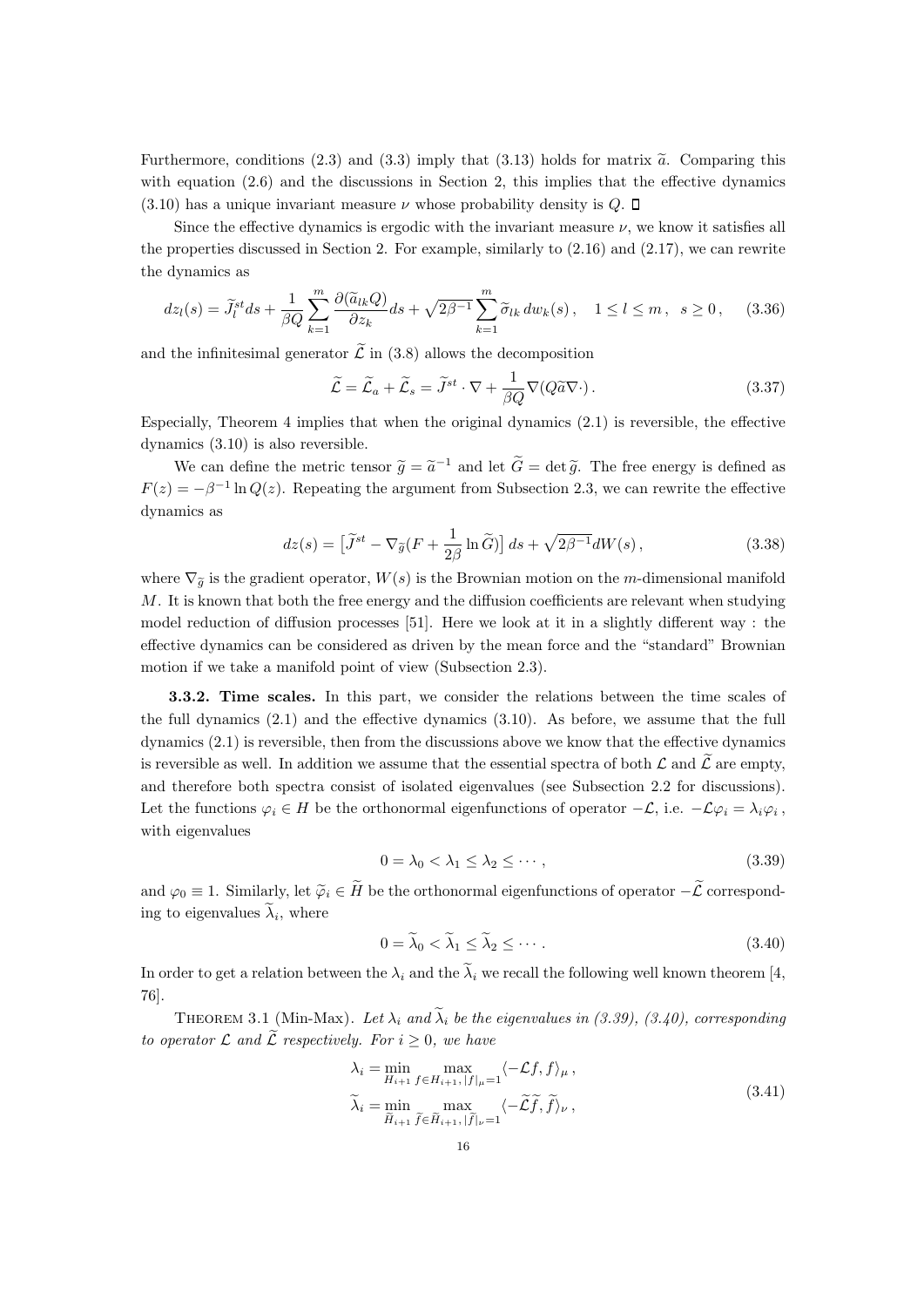where  $H_{i+1}$  and  $\widetilde{H}_{i+1}$  are  $(i+1)$ -dimensional subspaces of H and  $\widetilde{H}$  respectively.

Using Theorem 3.1, we obtain the following result on the relation between the  $\lambda_i$  and the  $\lambda_i$ :

PROPOSITION 5. For  $i \geq 0$ , let  $\varphi_i$  and  $\widetilde{\varphi}_i$  be the normalized eigenfunctions of operator  $-\mathcal{L}$ and  $-\widetilde{\mathcal{L}}$  corresponding to eigenvalues  $\lambda_i$  and  $\widetilde{\lambda}_i$ , respectively. We have

$$
\lambda_i \leq \tilde{\lambda}_i \leq \lambda_i + \frac{1}{\beta} \langle a \nabla (\varphi_i - \tilde{\varphi}_i \circ \xi), \nabla (\varphi_i - \tilde{\varphi}_i \circ \xi) \rangle_{\mu}.
$$
\n(3.42)

*Proof.* For the lower bound, we consider the subspace  $\widetilde{S}_{i+1} = \text{span}\{\widetilde{\varphi}_0, \widetilde{\varphi}_1, \cdots, \widetilde{\varphi}_i\} \subset \widetilde{H}$ . Then it is direct to verify that the minimum is achieved in the second equation of (3.41) with subspace  $\widetilde{S}_{i+1}$ . Also define  $S_{i+1} = \{ \widetilde{f} \circ \xi \mid \widetilde{f} \in \widetilde{S}_{i+1} \}$ , which is an  $(i+1)$ -dimensional subspace of  $H$ . Applying Theorem 3.1, we have

$$
\tilde{\lambda}_{i} = \max_{\tilde{f} \in \tilde{S}_{i+1}, |\tilde{f}|_{\nu}=1} \langle -\tilde{\mathcal{L}}\tilde{f}, \tilde{f} \rangle_{\nu}
$$
\n
$$
= \max_{\tilde{f} \in \tilde{S}_{i+1}, |\tilde{f}|_{\nu}=1} \langle -\mathcal{L}(\tilde{f} \circ \xi), \tilde{f} \circ \xi \rangle_{\mu}
$$
\n
$$
= \max_{f \in S_{i+1}, |f|_{\mu}=1} \langle -\mathcal{L}f, f \rangle_{\mu} \ge \min_{H_{i+1}} \max_{f \in H_{i+1}, |f|_{\mu}=1} \langle -\mathcal{L}f, f \rangle_{\mu} = \lambda_{i}.
$$

Notice that we have used the relation (3.23), i.e.  $\langle \mathcal{L}(\tilde{f} \circ \xi),(\tilde{f} \circ \xi)\rangle_{\mu} = \langle \tilde{\mathcal{L}}\tilde{f},\tilde{f}\rangle_{\nu}, \forall \tilde{f} \in \tilde{H}.$ 

For the upper bound, using (2.13) in the reversible case and  $|\varphi_i|_{\mu} = |\widetilde{\varphi}_i|_{\nu} = |\widetilde{\varphi}_i \circ \xi|_{\mu} = 1$ , we have

$$
\frac{1}{\beta} \langle a \nabla (\varphi_i - \widetilde{\varphi}_i \circ \xi), \nabla (\varphi_i - \widetilde{\varphi}_i \circ \xi) \rangle_{\mu} \n= - \langle \mathcal{L} (\varphi_i - \widetilde{\varphi}_i \circ \xi), \varphi_i - \widetilde{\varphi}_i \circ \xi \rangle_{\mu} \n= \lambda_i \langle \varphi_i, \varphi_i - \widetilde{\varphi}_i \circ \xi \rangle_{\mu} - \lambda_i \langle \varphi_i, \widetilde{\varphi}_i \circ \xi \rangle_{\mu} - \langle \mathcal{L} (\widetilde{\varphi}_i \circ \xi), \widetilde{\varphi}_i \circ \xi \rangle_{\mu} \n= \lambda_i - 2\lambda_i \langle \varphi_i, \widetilde{\varphi}_i \circ \xi \rangle_{\mu} - \langle \widetilde{\mathcal{L}} \widetilde{\varphi}_i, \widetilde{\varphi}_i \rangle_{\nu} \n= \lambda_i - 2\lambda_i \langle \varphi_i, \widetilde{\varphi}_i \circ \xi \rangle_{\mu} + \widetilde{\lambda}_i \n= \widetilde{\lambda}_i - \lambda_i + \lambda_i \langle \varphi_i - \widetilde{\varphi}_i \circ \xi, \varphi_i - \widetilde{\varphi}_i \circ \xi \rangle_{\mu} \ge \widetilde{\lambda}_i - \lambda_i .
$$

REMARK 4. Proposition 5 shows that all eigenvalues  $\lambda_i$  (the time scales  $\lambda_i^{-1}$ ) of the original full dynamics are either preserved or overestimated (underestimated) if we compute them using the effective dynamics. Furthermore, roughly speaking, the approximation error between corresponding eigenvalues is bounded by the error between the corresponding eigenfunctions.

Estimating the eigenvalue approximation error by Galerkin methods is an important topic in the field of finite element methods  $\mathcal{A}, \mathcal{L}$ . Our proof above is also based on a basic analysis in [5]. Different from the setting in finite element methods, where a sequence of subspaces corresponding to mesh resolutions are considered, here we have only one subspace which is determined by the reactive coordinate.

Eigenvalue (time scales) approximations have also been studied for the transfer operator (which is bounded and whose eigenvalues are between  $[0, 1]$ ) in the context of Markov state models [67], which aim at approximating high-dimensional diffusion processes by jump processes on a finite state space. See [72, 18, 71] for more details.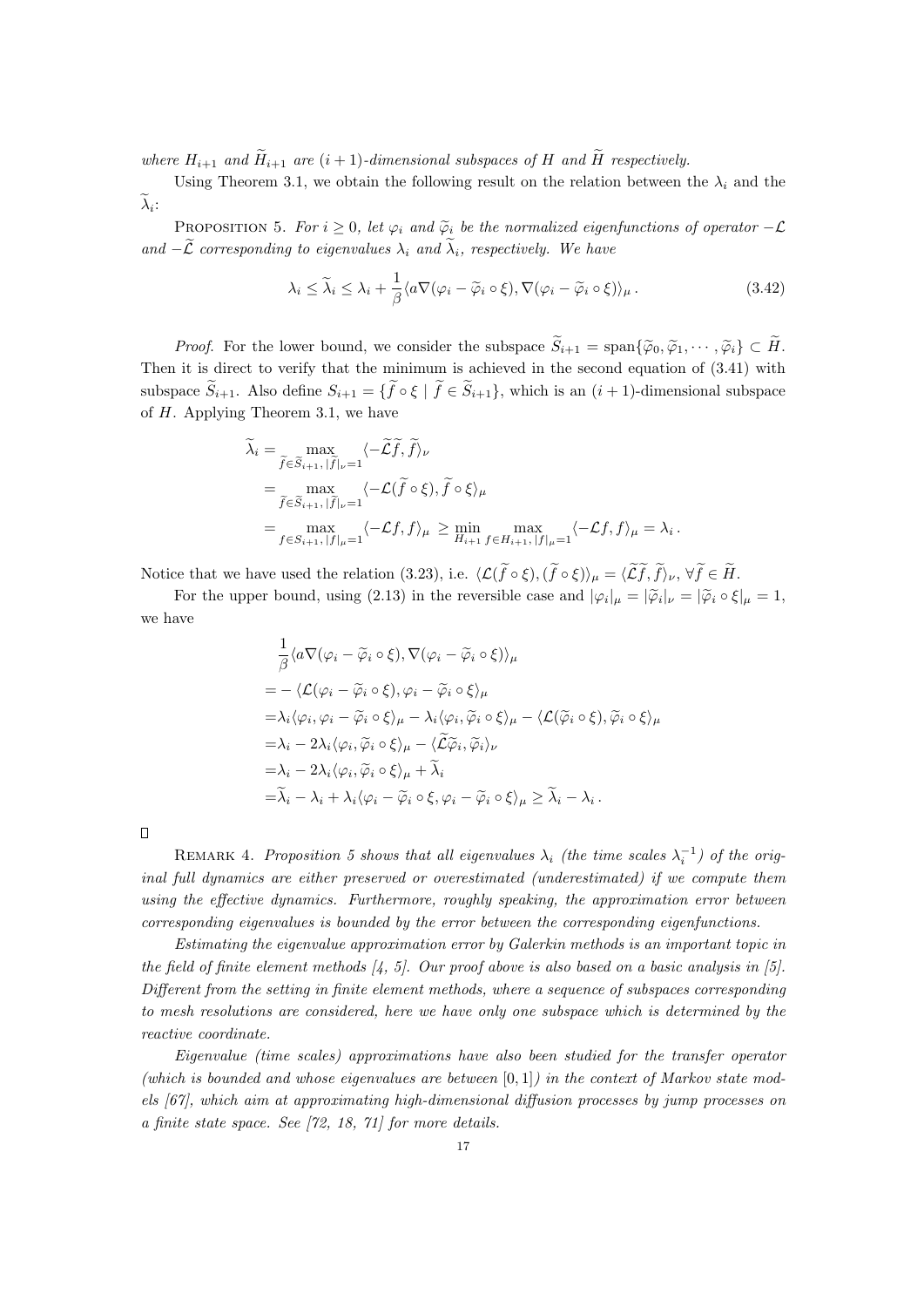Finally, we consider the special case when the reaction coordinate function  $\xi$  is defined by the eigenfunctions  $\varphi(x) = (\varphi_1(x), \varphi_2(x), \cdots, \varphi_m(x)) \in \mathbb{R}^m$ . Specifically, we assume  $\xi =$  $F \circ \varphi(x) \in \mathbb{R}^m$ ,  $\forall x \in \mathbb{R}^n$ , where  $F: \text{Im}(\varphi) \to \mathbb{R}^m$  is a  $\mathcal{C}^2$  diffeomorphism from  $\text{Im}(\varphi) \subset \mathbb{R}^m$  to  $\mathbb{R}^m$  and we denote  $G = F^{-1}$ . The reason to introduce the function F is to guarantee that the coefficients (3.11) are well defined on the whole space  $\mathbb{R}^m$ . Furthermore, it demonstrates that there is a freedom in choosing the reaction coordinate  $\xi$ .

To compute the coefficients in  $(3.11)$ , we notice that the projection operator P is the expectation conditioned on

$$
\xi(x) = F \circ \varphi(x) = z \in \mathbb{R}^m \iff \varphi(x) = G(z).
$$

For  $1 \leq l \leq m$ , denote  $F^{(l)}(z)$ ,  $G^{(l)}(z)$  as the *l*th component of function *F*, *G* respectively. Then, using the fact that  $\varphi_i$  are eigenfunctions, we can write the coefficients of the effective dynamics (3.10) as

$$
\widetilde{b}_{l}(z) = -\sum_{r=1}^{m} \lambda_{r} \left( \frac{\partial F^{(l)}}{\partial z_{r}} \circ G \right) (z) G^{(r)}(z) + \sum_{r,r'=1}^{m} \left( \frac{\partial^{2} F^{(l)}}{\partial z_{r} \partial z_{r'}} \circ G \right) (z) P \left( \sum_{i,j=1}^{n} a_{ij} \frac{\partial \varphi_{r}}{\partial x_{i}} \frac{\partial \varphi_{r'}}{\partial x_{j}} \right) (z) ,
$$
\n
$$
\widetilde{a}_{kl}(z) = \sum_{r,r'=1}^{m} \left( \frac{\partial F^{(k)}}{\partial z_{r}} \circ G \right) (z) \left( \frac{\partial F^{(l)}}{\partial z_{r'}} \circ G \right) (z) P \left( \sum_{i,j=1}^{n} a_{ij} \frac{\partial \varphi_{r}}{\partial x_{i}} \frac{\partial \varphi_{r'}}{\partial x_{j}} \right) (z) ,
$$
\n(3.43)

where  $z \in \mathbb{R}^m$ ,  $1 \leq l, k \leq m$ . Applying the chain rule and differentiating the identity  $G(F(z)) = z$ twice, then using (3.43), we can verify that  $\mathcal{L}G^{(k)} = \lambda_k G^{(k)}$ ,  $1 \leq k \leq m$ , i.e.  $\lambda_k$ ,  $G^{(k)}$  are the eigenvalues and eigenfunctions of the infinitesimal operator  $\widetilde{\mathcal{L}}$ , respectively.

In this case, we see that the corresponding eigenvalues  $\lambda_k$  of the original dynamics are preserved in the effective dynamics and the equality is achieved in Proposition 5.

3.3.3. Reaction rates. In this part we discuss some issues related to the reaction rates defined in the transition path theory (TPT) [25, 78, 24]. Suppose that two disjoint closed set  $A, B \subset \mathbb{R}^n$  are given. In many applications, it is often important to know the frequency for the system to enter set B when starting from set A. The reaction rate between set A and B which is defined in the TPT theory is a quantity to characterize this frequency and we will denote it by  $k_{AB}$ . It turns out that the committor function  $q : \mathbb{R}^n \to \mathbb{R}$ , which satisfies

$$
\mathcal{L}q = 0, \quad x \in (A \cup B)^c,
$$
  
\n $q|_A = 0, \quad q|_B = 1,$ \n(3.44)

plays an important role for computing the rate  $k_{AB}$ . In fact, we have

$$
k_{AB} = \frac{1}{\beta} \int_{\mathbb{R}^n} \sum_{i,j=1}^n a_{ij}(x) \frac{\partial q(x)}{\partial x_i} \frac{\partial q(x)}{\partial x_j} \delta(q(x) - z) \rho(x) dx, \quad \forall z \in [0, 1],
$$
  

$$
= \frac{1}{\beta} \int_{(A \cup B)^c} \sum_{i,j=1}^n a_{ij}(x) \frac{\partial q(x)}{\partial x_i} \frac{\partial q(x)}{\partial x_j} \rho(x) dx,
$$
 (3.45)

see equations (43) and (53) in [78] for more details. In general, however, solving the PDE (3.44) and computing the reaction rate using formula (3.45) is impractical for high dimensions. In order to see whether we can reduce the dimension by using reaction coordinates  $\xi$ , we first suppose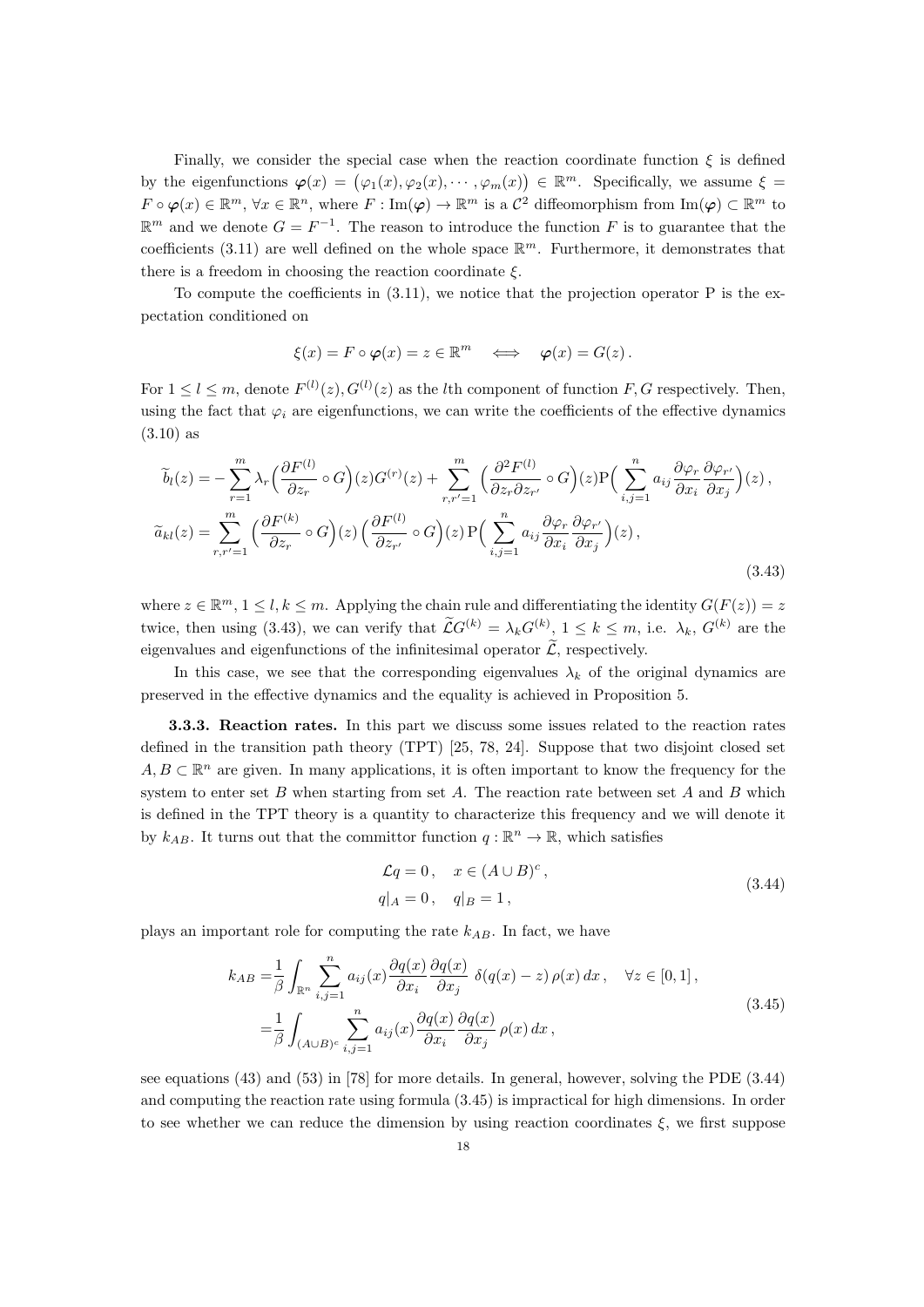that  $A = \xi^{-1}(\tilde{A})$  and  $B = \xi^{-1}(\tilde{B})$  for some disjoint closed sets  $\tilde{A}, \tilde{B} \subset \mathbb{R}^m$ , i.e. sets  $A, B$  are defined through the reaction coordinate. Now consider that we compute the committor function q from  $(3.44)$  by using the Galerkin method using the linear subspace of  $\hat{H}$  as above and assume that this procedure results in an approximation in the form  $\tilde{q}(\xi(x))$  with  $\tilde{q} : \mathbb{R}^m \to \mathbb{R}$ . Then, by proceeding in a very similar way as in Subsection 3.2, it turns out that  $\tilde{q}$  satisfies

$$
\widetilde{\mathcal{L}}\widetilde{q} = 0, \quad z \in (\widetilde{A} \cup \widetilde{B})^c,
$$
  
\n
$$
\widetilde{q}|_{\widetilde{A}} = 0, \quad \widetilde{q}|_{\widetilde{B}} = 1,
$$
\n(3.46)

i.e.  $\tilde{q}$  is actually the committor function of the effective dynamics (3.10) corresponding to sets  $\widetilde{A}$  and  $\widetilde{B}$ . With the approximate solution  $\widetilde{q}(\xi(x))$ , using the chain rule and the co-area formula  $(3.4)$ , formula  $(3.45)$  yields

$$
k_{AB} \approx \frac{1}{\beta} \int_{(A \cup B)^c} \sum_{i,j=1}^n a_{ij} \frac{\partial \widetilde{q}(\xi(x))}{\partial x_i} \frac{\partial \widetilde{q}(\xi(x))}{\partial x_j} \rho(x) dx
$$
  
\n
$$
= \frac{1}{\beta} \int_{(A \cup B)^c} \sum_{k,l=1}^m \frac{\partial \widetilde{q}(\xi(x))}{\partial z_k} \frac{\partial \widetilde{q}(\xi(x))}{\partial z_l} \sum_{i,j=1}^n a_{ij}(x) \frac{\partial \xi_k(x)}{\partial x_i} \frac{\partial \xi_l(x)}{\partial x_j} \rho(x) dx
$$
  
\n
$$
= \frac{1}{\beta} \int_{(\widetilde{A} \cup \widetilde{B})^c} \sum_{k,l=1}^m \frac{\partial \widetilde{q}(z)}{\partial z_k} \frac{\partial \widetilde{q}(z)}{\partial z_l} \widetilde{a}_{kl}(z) Q(z) dz = \widetilde{k}_{\widetilde{A}\widetilde{B}}, \qquad (3.47)
$$

where  $\widetilde{k}_{\widetilde{A}\widetilde{B}}$  is the reaction rate for the effective dynamics between set  $\widetilde{A}$  and  $\widetilde{B}$ .

In summary, if we compute the committor function  $q$  by solving the PDE (3.44) using the Galerkin method based on a finite-dimensional linear subspace of  $\tilde{H}$  and then compute the reaction rate based on the approximate solution  $\tilde{q}(\xi(x))$ , then what we obtained is actually the reaction rate for the effective dynamics.

In the reversible case, for any smooth function  $f : \mathbb{R}^n \to \mathbb{R}$  we define

$$
I(f) = \frac{1}{\beta} \int_{(A \cup B)^c} \sum_{i,j=1}^n a_{ij}(x) \frac{\partial f(x)}{\partial x_i} \frac{\partial f(x)}{\partial x_j} \rho(x) dx.
$$
 (3.48)

Then from  $(3.44)$  and  $(3.45)$  we know

$$
k_{AB} = I(q) = \min_{f} I(f), \qquad (3.49)
$$

where the minimum is taken wrt all smooth functions f such that  $f|_A = 0, f|_B = 1$  [25].

Similarly, we define  $\tilde{I}(\cdot)$  for the effective dynamics. Then, the derivations in (3.47) show that  $\widetilde{k}_{\widetilde{A}\widetilde{B}} = \widetilde{I}(\widetilde{q}) = I(\widetilde{q} \circ \xi)$ . Applying the calculus of variations to the functional  $I(\cdot)$ , we obtain

$$
\frac{1}{\beta} \int_{(A \cup B)^c} \sum_{i,j=1}^n a_{ij}(x) \frac{\partial q(x)}{\partial x_i} \frac{\partial h(x)}{\partial x_j} \rho(x) dx = 0,
$$
\n(3.50)

which holds for all smooth functions  $h : \mathbb{R}^n \to \mathbb{R}$ ,  $h|_{A\cup B} = 0$ . For all  $f : \mathbb{R}^n \to \mathbb{R}$  with  $f|_A = 0, f|_B = 1$ , since  $(f - q)|_{A \cup B} = 0$ , (3.50) yields that

$$
I(f) = I(q) + \frac{1}{\beta} \int_{(A \cup B)^c} \sum_{i,j=1}^n a_{ij}(x) \frac{\partial(q(x) - f(x))}{\partial x_i} \frac{\partial(q(x) - f(x))}{\partial x_j} \rho(x) dx
$$
  
=  $I(q) + I(q - f)$ . (3.51)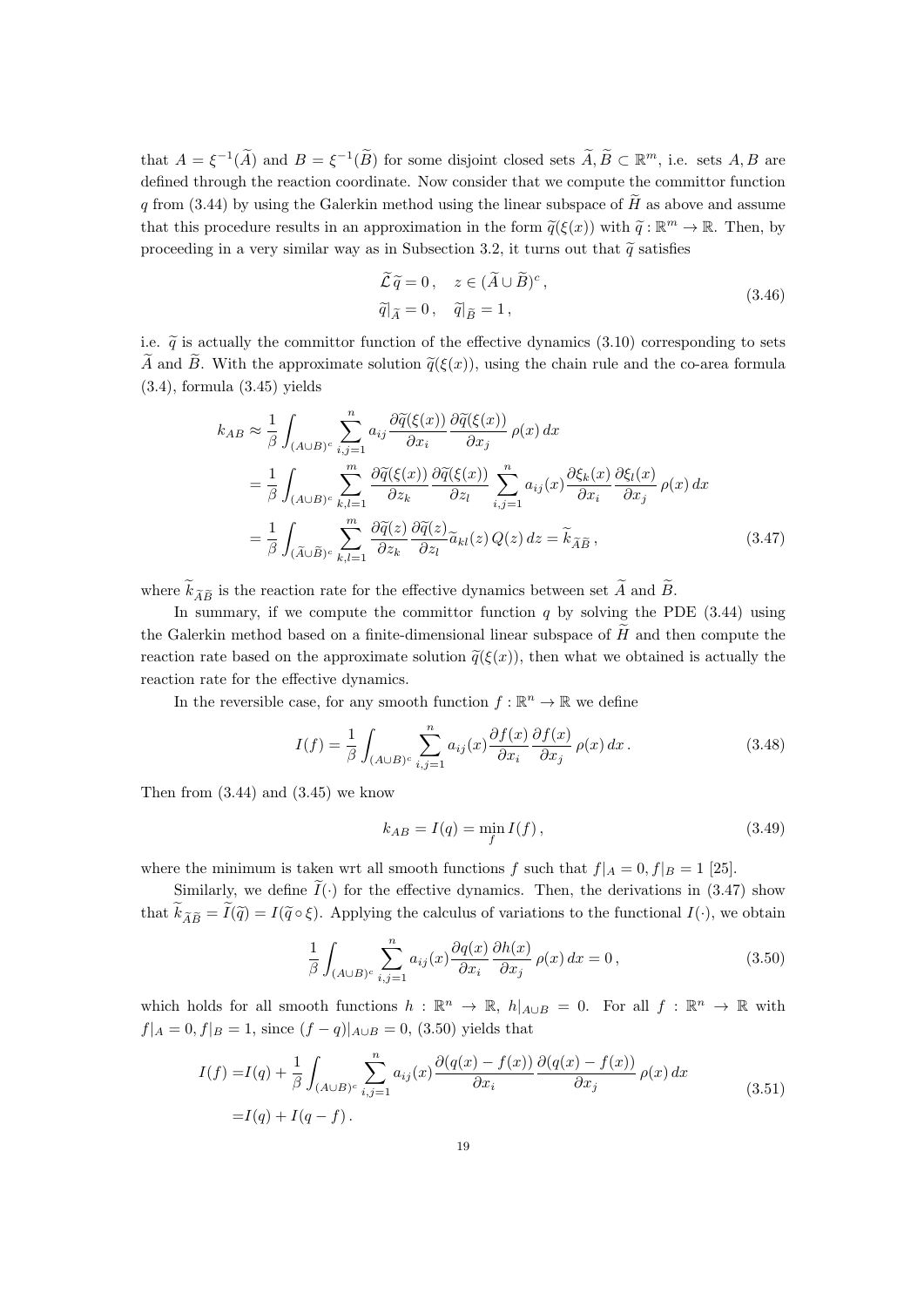Combining the above results, we conclude

PROPOSITION 6. Assume that full dynamics (2.1) is reversible. Let  $k_{AB}$  and  $\widetilde{k}_{\widetilde{A}\widetilde{B}}$  be the reaction rates of the full dynamics between the sets  $A$  and  $B$  and the effective dynamics between  $A$ and  $\tilde{B}$ , respectively, as defined above. Let q and  $\tilde{q}$  denote the corresponding committor functions, respectively. Then, we have

$$
k_{AB} \leq \widetilde{k}_{\widetilde{A}\widetilde{B}} = k_{AB} + \frac{1}{\beta} \int_{(A \cup B)^c} \sum_{i,j=1}^n a_{ij} \frac{\partial (q - \widetilde{q} \circ \xi)}{\partial x_i} \frac{\partial (q - \widetilde{q} \circ \xi)}{\partial x_j} \rho \, dx. \tag{3.52}
$$

*Proof.* By inserting  $f = \tilde{q} \circ \xi$  into equation (3.51), we obtain  $I(\tilde{q} \circ \xi) = I(q) + I(q - \tilde{q} \circ \xi)$ . The assertion follows by noticing that  $\widetilde{k}_{\widetilde{A}\widetilde{B}} = I(\widetilde{q} \circ \xi)$  and  $k_{AB} = I(q)$ .  $\Box$ 

The above results imply that the reaction rate of the full dynamics is either preserved or overestimated when we compute it using the effective dynamics. Furthermore, the approximation error of the reaction rate depends on the approximation error between the respective committor functions.

Finally we consider the special case when the reaction coordinate is constructed from the committor function (3.44), i.e., the idea is to set  $\xi = q$ . To this end, we need some preparations. First of all, in order to define a reaction coordinate mapping onto  $\mathbb{R}$ , we need to modify the value of the committor function q in  $\AA \cup \overrightarrow{B}$ , the interior of the set  $A \cup B$ . We consider a modification  $\bar{q}$  of q such that

$$
\overline{q}: \mathbb{R}^n \to \mathbb{R} \text{ is } C^2 \text{ smooth},
$$
  
\n
$$
\overline{q}(\mathring{A}) = (-\infty, 0), \quad \overline{q}(\mathring{B}) = (1, +\infty),
$$
  
\n
$$
\overline{q}(x) = q(x), \quad \forall x \in \overline{(A \cup B)^c}.
$$
\n(3.53)

Based on this, we especially know that  $\mathcal{L}\bar{q}=0$  holds on  $(A\cup B)^c$ . Then we consider the reaction coordinate  $\xi(x) = \bar{q}(x), x \in \mathbb{R}^n$ . From (3.53) and the boundary conditions in (3.44), we know  $A = \xi^{-1}((-\infty, 0]), B = \xi^{-1}([1, +\infty)),$  which implies that  $A = (-\infty, 0], B = [1, +\infty).$  Notice that for  $z \in (\tilde{A} \cup \tilde{B})^c = (0, 1), (3.53)$  implies that  $\bar{q}^{-1}(z) \subset (A \cup B)^c$ . Then, based on (3.11), the coefficients satisfy

$$
\widetilde{b}(z) = 0, \quad \widetilde{\sigma}^2(z) = \mathcal{P}\Big(\sum_{i,j=1}^n a_{ij}(x) \frac{\partial q(x)}{\partial x_i} \frac{\partial q(x)}{\partial x_j}\Big), \quad \forall z \in (0,1), \tag{3.54}
$$

where the projection operator P is defined through the expectation conditioning on  $\bar{q}(x)$  =  $q(x) = z$ . We also know from the rate formula (3.45) that  $\tilde{\sigma}^2(z) = \frac{\beta k_{AB}}{Q(z)}$ . Therefore, on the interval  $(0, 1)$ , the effective dynamics satisfies the SDE

$$
dz(s) = \sqrt{2 \frac{k_{AB}}{Q(z(s))}} dw(s) , \qquad (3.55)
$$

where  $z(s) \in (0,1)$  and  $w(s)$  is a one-dimensional Brownian motion. Accordingly, the infinitesimal generator on  $(0, 1)$  is  $\widetilde{\mathcal{L}} = \frac{k_{AB}}{\mathcal{Q}(z)} \frac{d^2}{dz^2}$ . Let  $\widetilde{q}(z)$  be the committor function of the effective dynamics corresponding to set  $\widetilde{A}$  and  $\widetilde{B}$ . Due to the specific form of  $\widetilde{L}$ , equation (3.46) can be analytically solved and we obtain that  $\tilde{q}(z) = z$ , for  $0 \le z \le 1$ . Applying formula (3.47), we can obtain that

$$
\widetilde{k}_{\widetilde{A}\widetilde{B}} = \int_0^1 Q(z)|\widetilde{q}'(z)|^2 \frac{k_{AB}}{Q(z)} dz = k_{AB}.
$$
\n(3.56)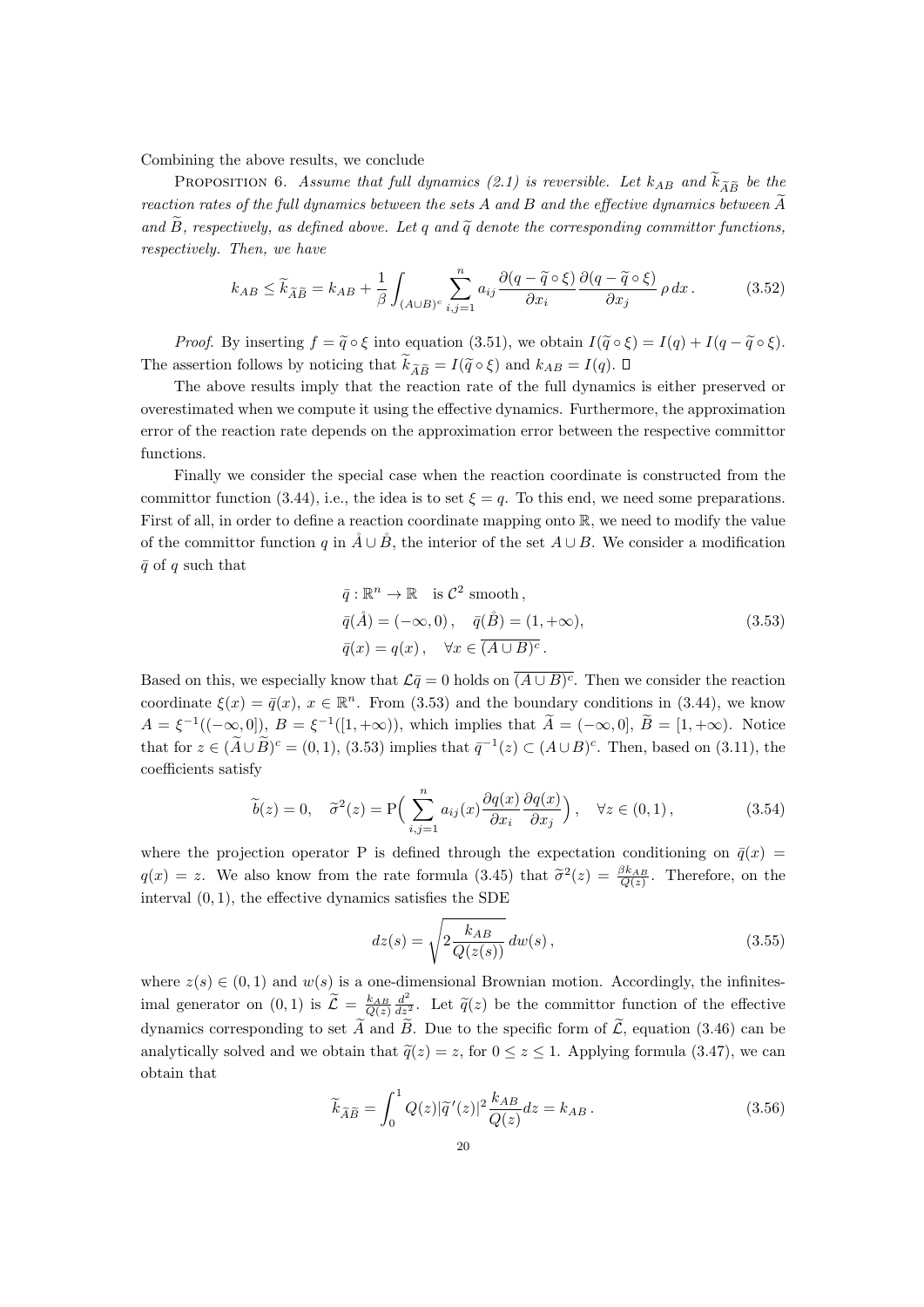In conclusion, the reaction rate constant  $k_{AB}$  is preserved by the effective dynamics (and equality is achieved in Proposition 6) when we take the committor function  $\bar{q}(\cdot)$  as the reaction coordinate. The choice of optimal reaction coordinates is also discussed in [56].

3.4. Numerical methods. In this section, we discuss two different options for performing numerical simulations of the effective dynamics. When considering numerical simulations one has to overcome the obstacle that the equations for the coefficients  $\tilde{b}$  and  $\tilde{\sigma}$  determining the effective dynamics are by no means explicit. That is, in most realistic cases the evaluation of the coefficients is a difficult numerical problem in itself. The literature contains several proposals for overcoming this obstacle. The two most prominent ones, the equation-free approach [44, 42, 43, 40, 75, 49] and the heterogeneous multiscale method (HMM) [20, 21, 1, 77], are utilizing short trajectories of the full dynamics in order to compute the coefficients of the effective dynamics and advocate that this is efficient as long as required full trajectories are much shorter than the resulting time-steps of the numerical simulation of the effective dynamics. Next we will demonstrate how these two approaches blend into the general results established above.

Apart from simulations of the effective dynamics there is a huge number of articles related to numerical methods for sampling the free energy space along a reaction coordinate; various algorithms have been proposed  $[40, 2, 80, 10, 17, 12, 53]$ . These are only partially related to the present investigation but contain tools that we can utilize, see below.

**3.4.1.** Two algorithms for simulating the effective dynamics. Next we will sketch tow different algorithms for simulations based on the effective dynamics. Subsequently, we will discuss their relation to the equation-free approach and HMM.

For the first algorithm, recall that the coefficients of the effective dynamics (3.10) are defined in  $(3.11)$ , where the projection operator P given in  $(3.1)$  or  $(3.5)$  is a conditional expectation on  $\Sigma_z$ . Therefore for each  $z \in \mathbb{R}^m$ , the coefficients  $b, \tilde{a}$  can be calculated by generating a long trajectory of the *constrained* full dynamics which evolves on  $\Sigma_z$  with the unique invariant measure  $\mu_z$ . The realization of this constrained full dynamics has already been discussed, e.g., in [12, 13]; we will denote it by  $y(s)$ . Based on this, an algorithm for simulating the effective dynamics (3.10) can be sketched as follows:

#### Algorithm 1.

- 1. Set  $t = 0$ ,  $k = 0$  and  $z^{(0)} = z \in \mathbb{R}^m$ . Choose time step size  $\Delta s$ ,  $\Delta t$  and fix the parameters  $i_0, M \in \mathbb{N}^+.$
- 2. At time  $t = k\Delta t$ , let  $z = z^{(k)}$ . Generate trajectories  $y(s)$  for  $(i_0 + M)$  steps with time step size  $\Delta s$  and compute coefficients  $\widetilde{b}, \widetilde{a}$  by

$$
\tilde{b}_{l}(z) = \frac{1}{M} \sum_{i=i_0+1}^{i_0+M} \mathcal{L}\xi_{l}(y^{(i)}),
$$
\n
$$
\tilde{a}_{ll'}(z) = \frac{1}{M} \sum_{i=i_0+1}^{i_0+M} \left( \sum_{j,j'=1}^n a_{jj'}(y^{(i)}) \frac{\partial \xi_{l}(y^{(i)})}{\partial x_j} \frac{\partial \xi_{l'}(y^{(i)})}{\partial x_{j'}} \right),
$$
\n(3.57)

where  $1 \leq l, l' \leq m, y(s)$  is the dynamics on  $\Sigma_z$  with invariant measure  $\mu_z$  and  $y^{(i)} =$  $y(i\Delta s)$ .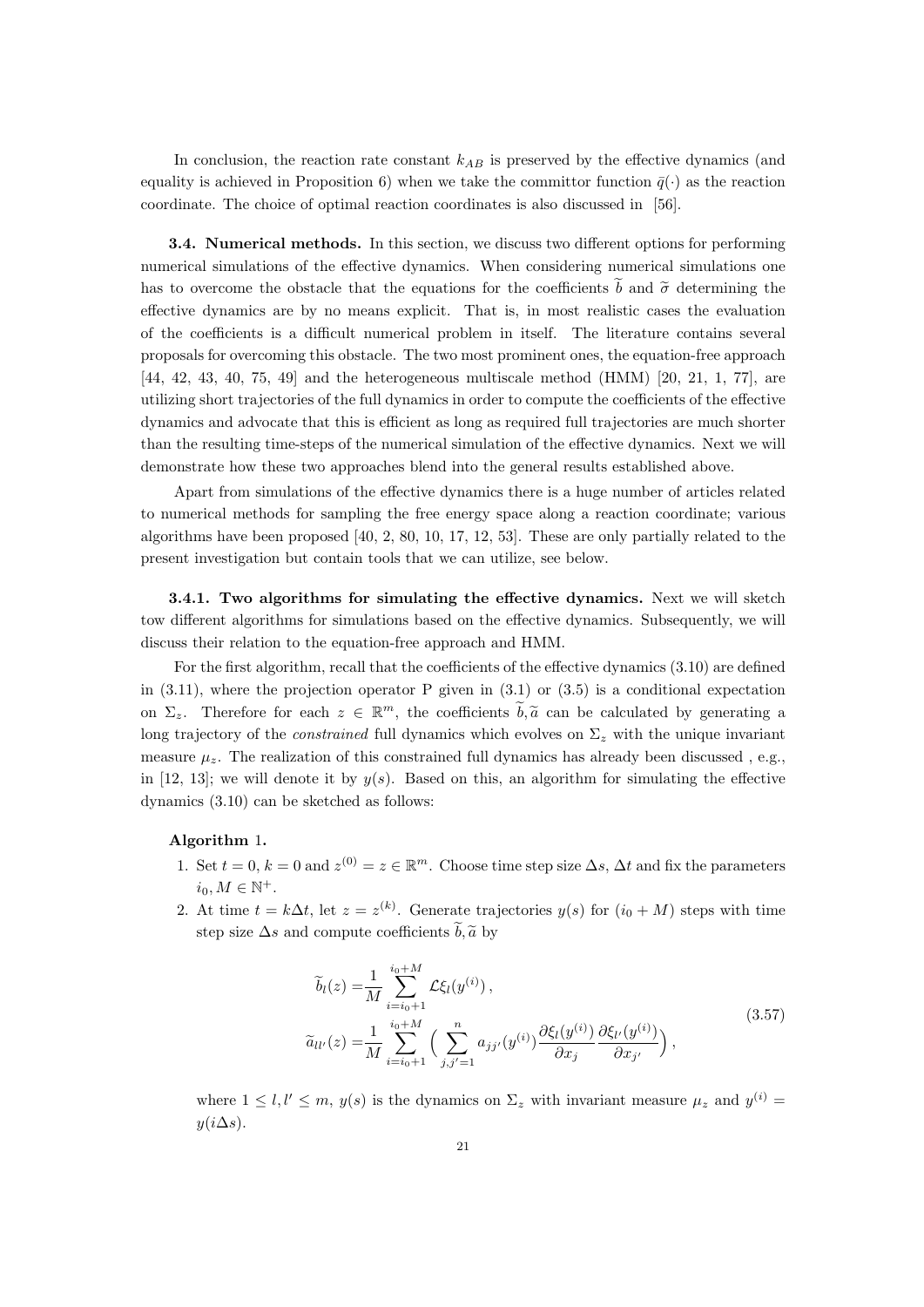3. Update  $z^{(k+1)}$  due to

$$
z_l^{(k+1)} = z_l^{(k)} + \tilde{b}_l(z)\Delta t + \sum_{i=1}^m \sqrt{\frac{2\Delta t}{\beta}} \tilde{\sigma}_{li}(z)\eta_i, \quad 1 \le l \le m,
$$
\n(3.58)

where  $\eta_i$  are independent standard Gaussian variables,  $1 \leq i \leq m$  (higher-order schemes are also possible [37, 46]).

4. Set  $k := k + 1$  and go back to step 2, or stop if the terminal time is arrived.

In the above algorithm, conditional expectations in the definition of (3.11) are replaced by the time integration of the constrained full dynamics  $y(s)$  on  $\Sigma_z$  and only the segment of trajectory  $y(s)$  after time  $i_0 \Delta s$  has been used. Here  $\Delta s$  and  $\Delta t$  are the time step sizes used for integrating the dynamics  $y(s)$  and  $z(s)$ , respectively. When the probability distribution of  $y(s)$  converges quickly to the equilibrium distribution  $\mu_z$  on  $\Sigma_z$  and the reaction coordinate  $\xi$  is chosen appropriately, we can expect that (3.57) will be a good approximation of coefficients  $b, \tilde{a}$ in (3.11) for moderate  $M > 0$ , and also a large time step size  $\Delta t$  can be used to integrate the effective dynamics  $z(s)$ . In particular, the above algorithm will accelerate the simulation if we have  $\Delta t \gg (M + i_0)\Delta s$ . Notice that coefficients  $\tilde{\sigma}$  can be obtained by decomposing the matrix  $\tilde{a}$ ; the computational cost is negligible compared to the other parts of the algorithm, since typically dimensions  $m \ll n$  and  $\tilde{\sigma}$  is only required to integrate dynamics  $z(s)$  with a large time step  $\Delta t$ (in Step 3).

For the second algorithm, we recall the alternative formulas (3.12) of the coefficients  $\tilde{b}, \tilde{a}$ of the effective dynamics. Based on these we can calculate the coefficients provided that we approximate the limit  $s \to 0^+$  by a small but finite time and replace the expectation by an appropriate trajectory ensemble:

## Algorithm 2.

- 1. Set  $t = 0$ ,  $k = 0$  and  $z^{(0)} = z \in \mathbb{R}^m$ . Choose time step size  $\Delta s$ ,  $\Delta t$ . Set  $N \in \mathbb{N}^+$  and  $\bar{s} = k_0 \Delta s$  for some  $k_0 \in \mathbb{N}^+$ ..
- 2. At time  $t = k\Delta t$ , let  $z = z^{(k)}$ . Generate N trajectories of length s of the unconstrained full dynamics  $x(s)$  by discretization of (2.1) and initial distribution  $\mu_z$  on  $\Sigma_z$  for  $k_0$  steps with time step size  $\Delta s$  and compute the coefficients  $\tilde{b}, \tilde{a}$  by

$$
\widetilde{b}_l(z) = \frac{1}{N} \sum_{i=1}^N \frac{\xi_l(x(\bar{s})) - z_l}{\bar{s}},
$$
\n
$$
\widetilde{a}_{ll'}(z) = \frac{\beta}{2} \left[ \frac{1}{N} \sum_{i=1}^N \frac{(\xi_l(x(\bar{s})) - z_l)(\xi_{l'}(x(\bar{s})) - z_{l'})}{\bar{s}} - \widetilde{b}_l \widetilde{b}_{l'} \bar{s} \right],
$$
\n(3.59)

where  $1 \leq l, l' \leq m$ .

3. Update  $z^{(k+1)}$  as in Algorithm 1:

$$
z_l^{(k+1)} = z_l^{(k)} + \widetilde{b}_l(z)\Delta t + \sum_{i=1}^m \sqrt{\frac{2\Delta t}{\beta}} \widetilde{\sigma}_{li}(z)\eta_i, \quad 1 \le l \le m,
$$
\n(3.60)

where  $\eta_i$  are independent standard Gaussian variables,  $1 \leq i \leq m$ .

4. Set  $k := k + 1$  and go back to step 2, or stop if the terminal time is arrived.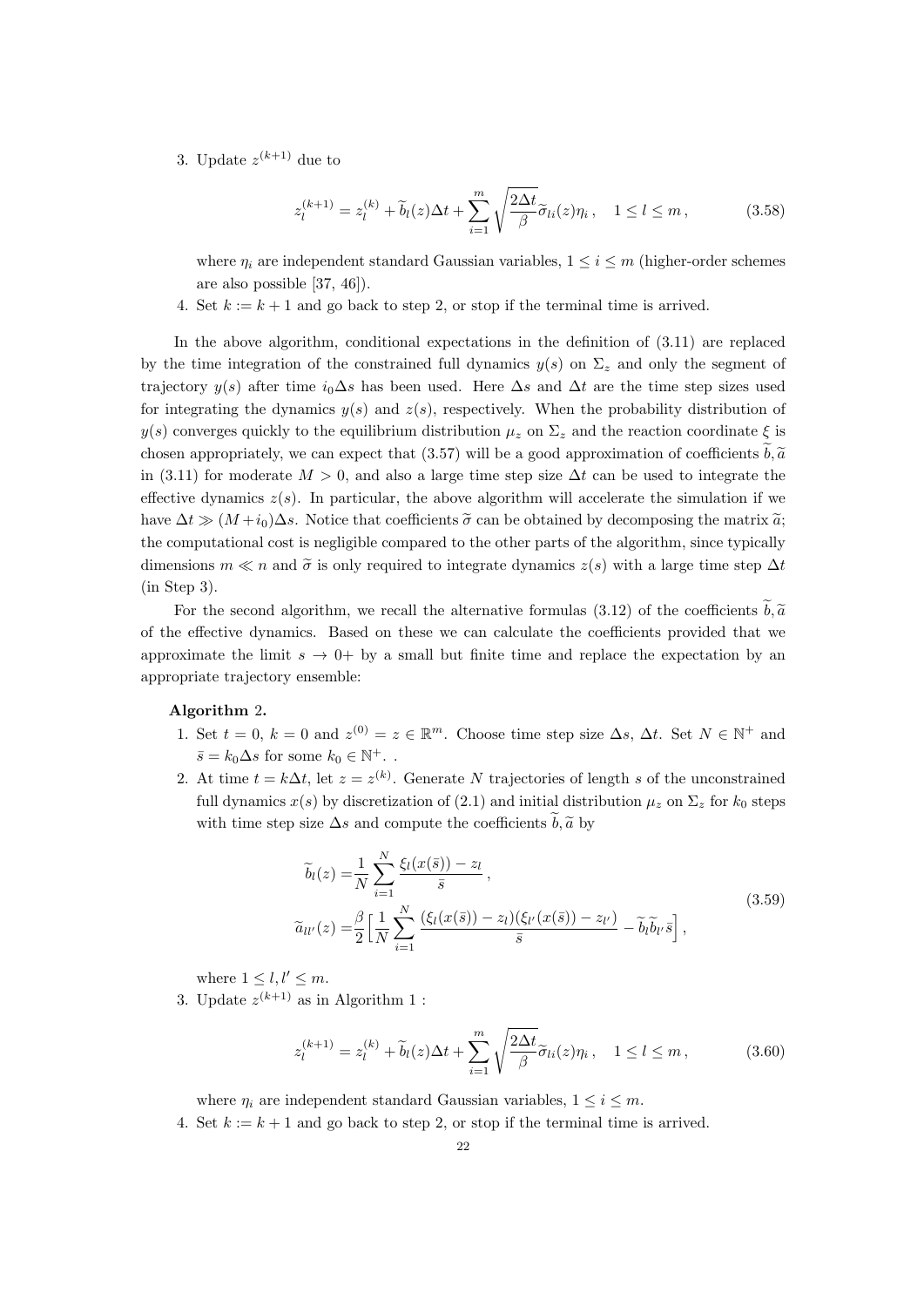In Algorithm 2, we use trajectories of length  $\bar{s} = k_0 \Delta s$  to approximate the limit  $s \to 0^+$ in (3.12). A correction term was added when computing  $\tilde{a}$  in (3.59) due to this finite time approximation [34, 69, 31, 74]. We expect that both, some small number of steps  $k_0$  as well as and a small step size  $\Delta s$  will be appropriate and sufficient to provide reasonable approximations. The conditional expectations in  $(3.12)$  are replaced by taking the average with N trajectories of the unconstrained full dynamics. The initial state that has to be distributed due  $\mu_z$  can be sampled either by using the dynamics  $y(s)$  or appropriate MCMC methods. As in the case of Algorithm 1, Algorithm 2 will accelerate the simulation if  $\Delta t \gg N k_0 \Delta s$ .

**3.4.2. Comparison.** We can readily recognize that Algorithms 1 and 2 fit into the HMM and equation-free approaches. More specifically, if we look at Algorithm 1 in the context of HMM, one supplies the required data/coefficients in the "macro model" (our effective dynamics) by simulating the "micro model" locally (constrained full dynamics). We refer to some generalizations of HMM to the implicit time scale separation case that can be found in [29]. In contrast, Algorithm 2, despite many similarities, utilizes the unconstrained full dynamics (called "legacy code" in the equation-free setting) for computing the coefficient of the effective dynamics "on the fly". We can conclude that, in our setting, both the HMM and the equation-free approach can be viewed as numerical approaches to simulate the same effective dynamics. More discussions on the connections and comparisons of these two approaches can be found in [19, 79]; one obvious advantage of Algorithm 2 is that computing the derivatives of the reaction coordinate  $\xi$  can be avoided, while on the other hand bias may be introduced when computing the coefficients using (3.59) due to the approximation of limit  $s \to 0^+$  by finite time length  $\bar{s}$ .

4. Conclusions. Ergodic diffusion processes are ubiquitous in the real world applications and have received considerable attentions in different disciplines during the past several decades. In this article, we have studied some structural properties of ergodic diffusion processes as well as their model reduction with respect to a low-dimensional reaction coordinate space. We showed that the effective dynamics, which is obtained from model reduction as the low-dimensional approximation of the full dynamics in the reaction coordinate space, inherits some important structual properties like ergodicity and reversibility and that other dynamical properties like inherent time-scales and reaction / transition rates of the full dynamics can be approximated by the effective dynamics. Numerical algorithms for simulating the effective dynamics and their relation to well-known approaches from the literature are discussed as well.

While Langevin dynamics is widely used in modeling chemical and biological systems, the model reduction of this type of dynamics (with degenerate noise) is not covered in the current work and will be studied in the future. However, the short introduction to this case in Appendix D already outlines that many of the results of the present article might be extended to the case of Langevin dynamics.

Acknowledgement. This research has been partially funded by Deutsche Forschungsgemeinschaft (DFG) through grant CRC 1114, and by the Einstein Foundation Berlin through the Einstein Center for Mathematics (ECMath).

Appendix. The appendix collects some rather technical aspects that have been taken out of the main text for improving readability.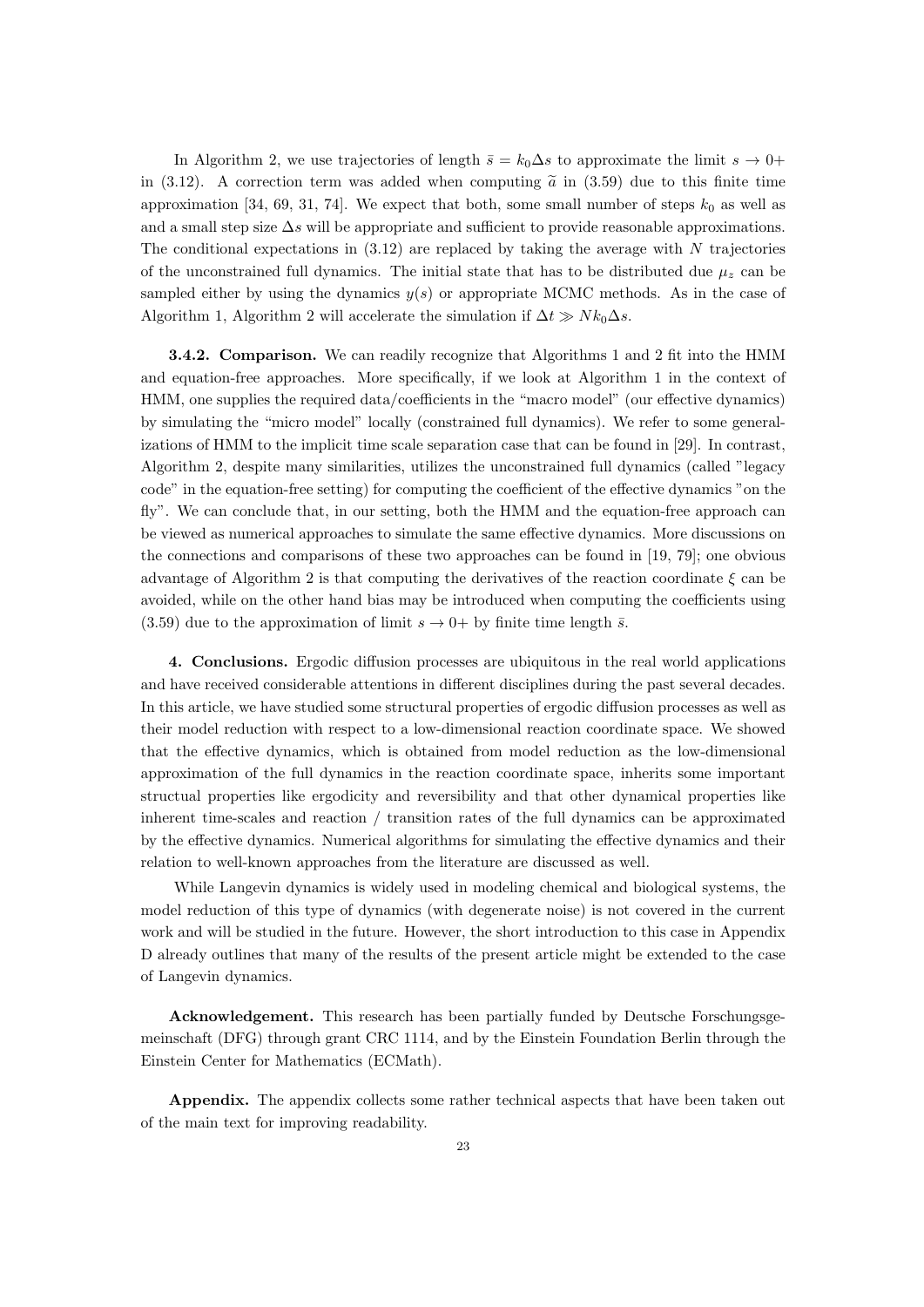## A: Proof of Proposition 1.

Proof.

1. Let  $f : \mathbb{R}^n \to \mathbb{R}$  be any integrable function. Applying some basic properties of the transportation of measures and the integration by parts formula, we can directly compute

$$
\frac{d}{ds} \int_{\mathbb{R}^n} f d((\phi_s)_\# \mu)
$$
\n
$$
= \frac{d}{dt} \int_{\mathbb{R}^n} f d((\phi_{t+s})_\# \mu)|_{t=0} = \frac{d}{dt} \int_{\mathbb{R}^n} f(\phi_s(\phi_t)) d\mu|_{t=0}
$$
\n
$$
= \int_{\mathbb{R}^n} \nabla (f \circ \phi_s)(x) \cdot J^{st}(x) \rho(x) dx = - \int_{\mathbb{R}^n} (f \circ \phi_s) \operatorname{div} (J^{st} \rho) dx = 0,
$$

where equation (2.11) is used in the last step. Therefore we can conclude  $(\phi_s)_{\#}\mu \equiv \mu$ and the first assertion follows.

2. For any measurable function  $f : \mathbb{R}^n \to \mathbb{R}$ , using the invariance  $(\phi_s)_{\#}\mu = \mu$  and the change of variables formula, we have

$$
\int_{\mathbb{R}^n} f \rho \, dx = \int_{\mathbb{R}^n} f \, d\mu = \int_{\mathbb{R}^n} f \, d(\phi_s)_{\#} \mu = \int_{\mathbb{R}^n} f(\phi_s) \, d\mu = \int_{\mathbb{R}^n} f(\phi_s) \rho \, dx,
$$
\n
$$
\int_{\mathbb{R}^n} f \rho \, dx = \int_{\mathbb{R}^n} f(\phi_s(x)) \, \rho(\phi_s(x)) \, |\text{det}(\nabla \phi_s)| \, dx,
$$
\n
$$
(4.1)
$$

where  $\nabla \phi_s$  denotes the Jacobian matrix of map  $\phi_s$ . Combining the above two equalities, we can conclude

$$
\rho(x) = \rho(\phi_s(x)) |\det(\nabla \phi_s)|, \quad \text{a.s. } x \in \mathbb{R}^n.
$$
\n(4.2)

A similar reasoning as in (4.1) gives

$$
v(x) = v_s(\phi_s(x)) |\det(\nabla \phi_s)|, \quad \text{a.s. } x \in \mathbb{R}^n.
$$
 (4.3)

Therefore, we can deduce that

$$
\begin{split} \text{Ent}(v_s) &= \int_{\mathbb{R}^n} v_s \ln\left(\frac{v_s}{\rho}\right) dx = \int_{\mathbb{R}^n} \ln\left(\frac{v_s}{\rho}\right) d\left((\phi_s)_{\#}\mu_v\right) \\ &= \int_{\mathbb{R}^n} \ln\left(\frac{v_s(\phi_s)}{\rho(\phi_s)}\right) d\mu_v = \int_{\mathbb{R}^n} \ln\left(\frac{v}{\rho}\right) d\mu_v = \text{Ent}(v) \,, \end{split} \tag{4.4}
$$

which holds for  $\forall s \geq 0$ .

 $\Box$ 

B: Proof of Proposition 2.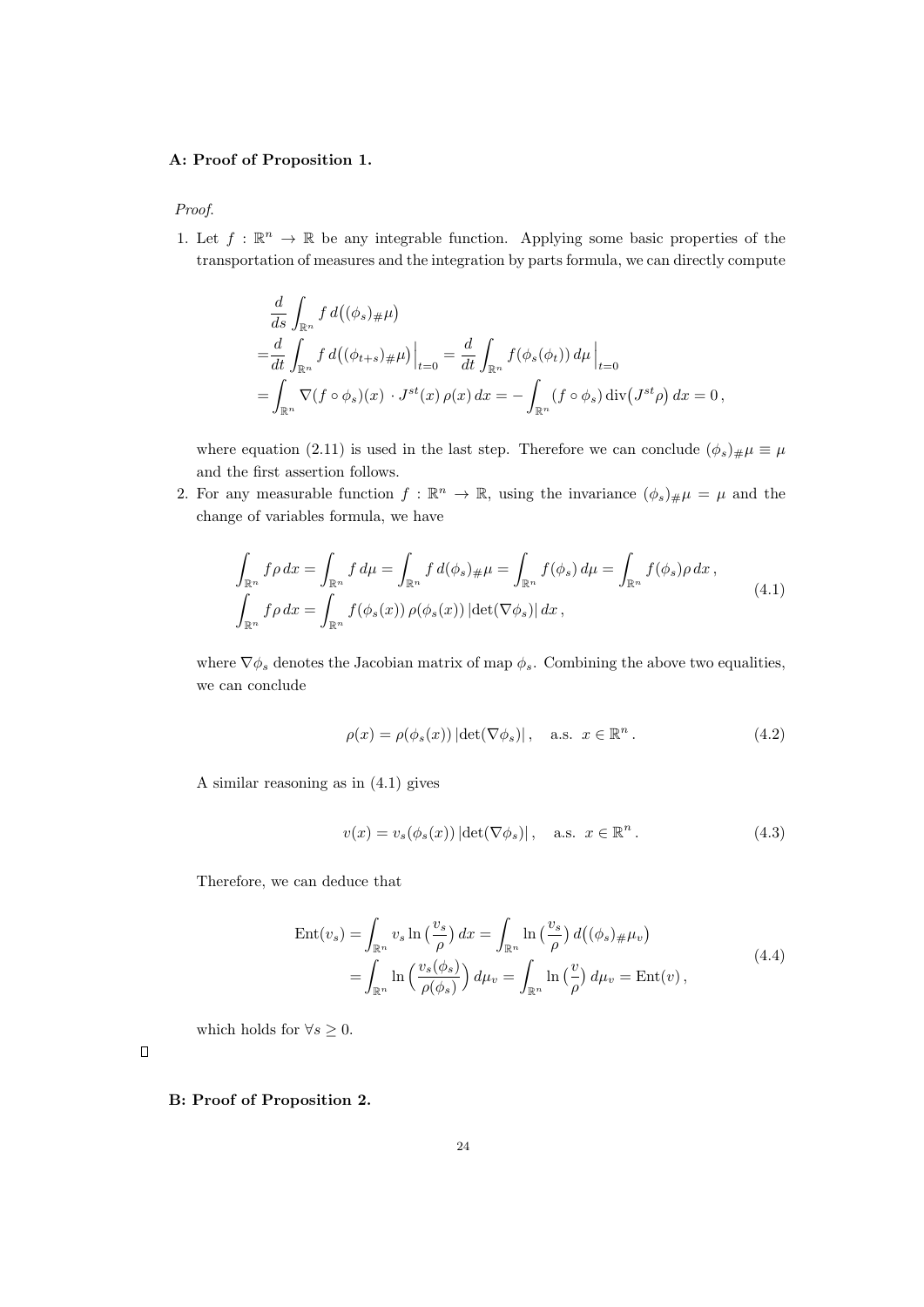Proof. The conclusion follows by direct calculation. Using  $(2.9)$ ,  $(2.11)$ , integration by parts formula as well as (2.10), we obtain

$$
\frac{d}{dt} \text{Ent}(u_t) \n= \int_{\mathbb{R}^n} \frac{\partial u_t}{\partial t} \left[ \ln \left( \frac{u_t}{\rho} \right) + 1 \right] dx = \int_{\mathbb{R}^n} J(u_t) \cdot \nabla \left( \frac{u_t}{\rho} \right) \rho dx \n= -\frac{1}{\beta} \sum_{i,j=1}^n \int_{\mathbb{R}^n} a_{ij} \frac{\partial}{\partial x_j} \left( \ln \frac{u_t}{\rho} \right) \frac{\partial}{\partial x_i} \left( \ln \frac{u_t}{\rho} \right) u_t dx \n= -\frac{1}{\beta} \int_{\mathbb{R}^n} \left( \nabla \ln \left( \frac{u_t}{\rho} \right) \right)^T a \left( \nabla \ln \left( \frac{u_t}{\rho} \right) \right) u_t dx \n= \frac{4}{\beta} \left\langle \mathcal{L}_s \left( \frac{u_t}{\rho} \right)^{\frac{1}{2}}, \left( \frac{u_t}{\rho} \right)^{\frac{1}{2}} \right\rangle_{\mu} \leq 0,
$$

which implies that the relative entropy is non-increasing.  $\square$ 

## C: Proof of Proposition 3.

*Proof.* Let us first assume that  $f \in D(\mathcal{L})$  and  $h \in H$  is a  $\mathcal{C}^1$  function. The partial derivatives of functions in  $\tilde{H}$  will be denoted as  $\frac{\partial}{\partial z_k}$ ,  $1 \leq k \leq m$ . Using relation (2.13) for the generator  $\mathcal{L}$ , the co-area formula (3.4) and the chain rule, we have

$$
\int_{\mathbb{R}^m} (P\mathcal{L}f)(z) \widetilde{h}(z) Q(z) dz
$$
\n
$$
= \int_{\mathbb{R}^n} \mathcal{L}f(x) \widetilde{h}(\xi(x)) \rho(x) dx
$$
\n
$$
= \int_{\mathbb{R}^n} (J^{st} \cdot \nabla f)(x) \widetilde{h}(\xi(x)) \rho(x) dx - \frac{1}{\beta} \int_{\mathbb{R}^n} \sum_{k=1}^m \sum_{i,j=1}^n \left( a_{ij} \frac{\partial f}{\partial x_i} \frac{\partial \xi_k}{\partial x_j} \right) (x) \frac{\partial \widetilde{h}}{\partial z_k} (\xi(x)) \rho(x) dx
$$
\n
$$
= \int_{\mathbb{R}^m} P(J^{st} \cdot \nabla f)(z) \widetilde{h}(z) Q(z) dz + \frac{1}{\beta} \int_{\mathbb{R}^m} \sum_{k=1}^m \frac{\partial}{\partial z_k} \left[ Q(z) P\left( \sum_{i,j=1}^n a_{ij} \frac{\partial f}{\partial x_i} \frac{\partial \xi_k}{\partial x_j} \right) (z) \right] \widetilde{h}(z) dz.
$$

Therefore we have obtained the identity

$$
P(\mathcal{L}f) = P(J^{st} \cdot \nabla f) + \frac{1}{\beta Q} \sum_{k=1}^{m} \frac{\partial}{\partial z_k} \left[ Q P\left(\sum_{i,j=1}^{n} a_{ij} \frac{\partial f}{\partial x_i} \frac{\partial \xi_k}{\partial x_j}\right) \right].
$$
 (4.5)

Especially, taking  $f = \xi_l$ ,  $1 \leq l \leq m$ , we have

$$
P(\mathcal{L}\xi_l) = P(J^{st} \cdot \nabla \xi_l) + \frac{1}{\beta Q} \sum_{k=1}^{m} \frac{\partial}{\partial z_k} \left[ Q P\left(\sum_{i,j=1}^{n} a_{ij} \frac{\partial \xi_l}{\partial x_i} \frac{\partial \xi_k}{\partial x_j} \right) \right].
$$
 (4.6)

Now consider function  $f = \tilde{f} \circ \xi \in H_0$  where  $\tilde{f} \in D(\tilde{L})$ . Using (4.5), (4.6) and the chain rule, it follows that

$$
P(\mathcal{L}f) = \sum_{l=1}^{m} P(J^{st} \cdot \nabla \xi_{l}) \frac{\partial \widetilde{f}}{\partial z_{l}} + \frac{1}{\beta Q} \sum_{k,l=1}^{m} \frac{\partial}{\partial z_{k}} \left[ Q P\left(\sum_{i,j=1}^{n} a_{ij} \frac{\partial \xi_{l}}{\partial x_{i}} \frac{\partial \xi_{k}}{\partial x_{j}}\right) \frac{\partial \widetilde{f}}{\partial z_{l}} \right]
$$
  

$$
= \sum_{l=1}^{m} P(\mathcal{L}\xi_{l}) \frac{\partial \widetilde{f}}{\partial z_{l}} + \frac{1}{\beta} \sum_{k,l=1}^{m} P\left(\sum_{i,j=1}^{n} a_{ij} \frac{\partial \xi_{l}}{\partial x_{i}} \frac{\partial \xi_{k}}{\partial x_{j}}\right) \frac{\partial^{2} \widetilde{f}}{\partial z_{l} \partial z_{k}}
$$
(4.7)  

$$
= \widetilde{\mathcal{L}}\widetilde{f}.
$$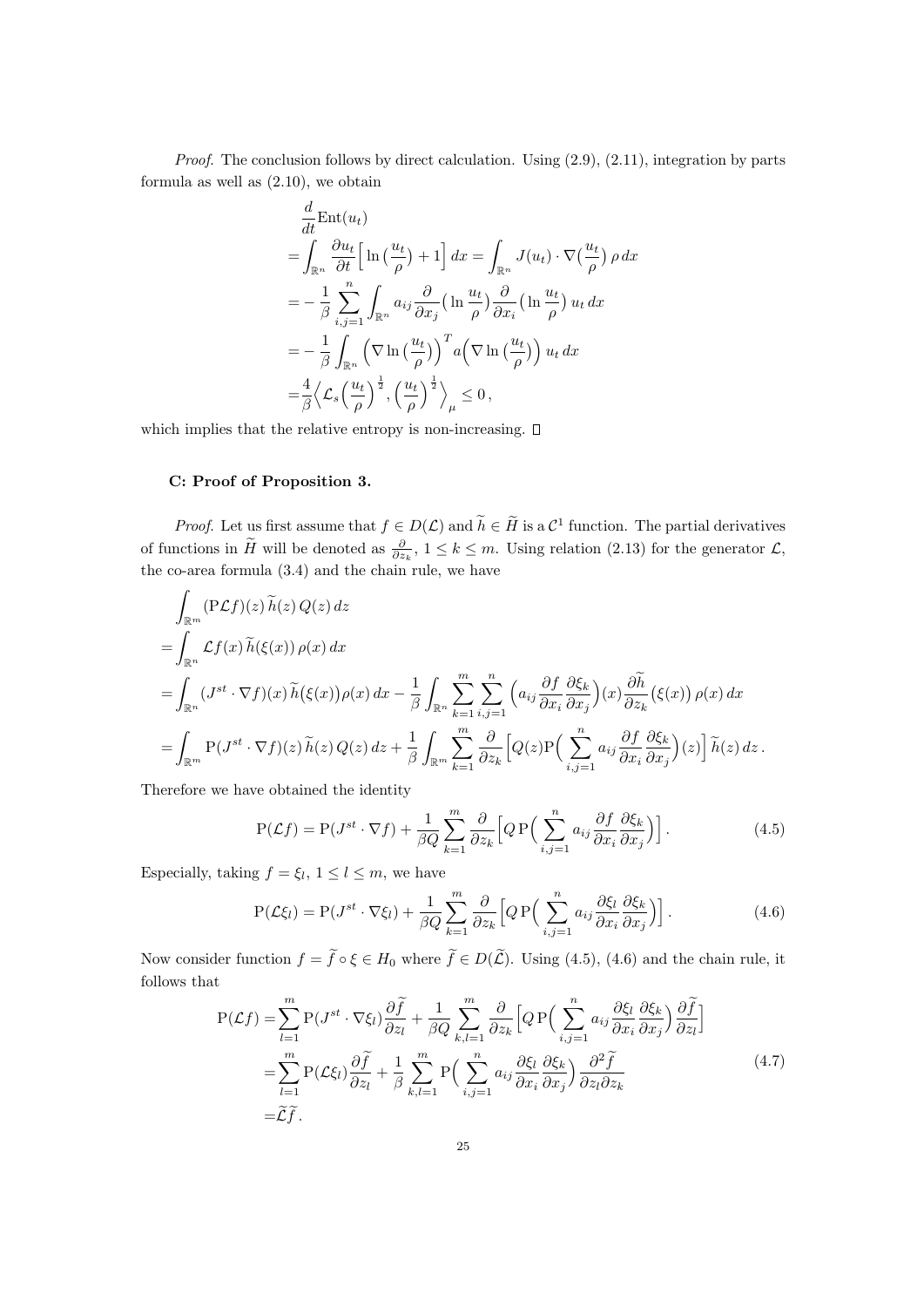D: Langevin dynamics. Consider the Langevin dynamics

$$
\dot{r}_i = v_i
$$
  
\n
$$
m_i \dot{v}_i = -\frac{\partial V}{\partial r_i} - \gamma v_i + \sqrt{2\beta^{-1}\gamma} \eta_i(t)
$$
 1 \le i \le n, (4.8)

where  $r = (r_1, r_2, \dots, r_n), v = (v_1, v_2, \dots, v_n) \in \mathbb{R}^n$ . The infinitesimal generator is

$$
\mathcal{L} = \sum_{i=1}^{n} \left( v_i \frac{\partial}{\partial r_i} - \frac{1}{m_i} \frac{\partial V}{\partial r_i} \frac{\partial}{\partial v_i} - \frac{\gamma v_i}{m_i} \frac{\partial}{\partial v_i} + \frac{\gamma}{\beta m_i^2} \frac{\partial^2}{\partial v_i^2} \right).
$$
(4.9)

The system has an invariant measure

$$
\mu(dr, dv) = \rho(r, v) dr dv = \frac{1}{Z} e^{-\beta H(r, v)} dr dv, \quad H = V(r) + \frac{1}{2} \sum_{i=1}^{n} m_i v_i^2.
$$
 (4.10)

However it is not reversible, and at equilibrium there is a nonzero flux  $J^{st}$  with

$$
J_i^{st} = \begin{cases} v_i, & 1 \le i \le n, \\ -\frac{1}{m_{i'}} \frac{\partial V}{\partial r_{i'}} & n+1 \le i = i' + n \le 2n. \end{cases}
$$
(4.11)

Now suppose a reaction coordinate  $z = \xi(r, v) \in \mathbb{R}^m$  is given. Applying the previous derivations, we have for  $f = \widetilde{f} \circ \xi$ ,

$$
\mathcal{P}\mathcal{L}f = \sum_{k=1}^{m} \mathcal{P}(\mathcal{L}\xi_k) \frac{\partial f}{\partial z_k} + \frac{\gamma}{\beta} \sum_{j,k=1}^{m} \mathcal{P}\left(\sum_{i=1}^{n} \frac{1}{m_i^2} \frac{\partial \xi_k}{\partial v_i} \frac{\partial \xi_j}{\partial v_i}\right) \frac{\partial^2 f}{\partial z_j \partial z_k} = \widetilde{\mathcal{L}}f. \tag{4.12}
$$

The corresponding SDE in  $\mathbb{R}^m$  is

$$
dz(t) = \tilde{b}(z(t))dt + \sqrt{2\gamma\beta^{-1}}\,\tilde{\sigma}(z(t))dw(t)
$$
\n(4.13)

where for  $1 \leq j, k \leq m$ ,

$$
\widetilde{b}_j(z) = P(\mathcal{L}\xi_j), \quad (\widetilde{a})_{jk} = \widetilde{\sigma}\widetilde{\sigma}^T(z)_{jk} = P\Big(\sum_{i=1}^n \frac{1}{m_i^2} \frac{\partial \xi_k}{\partial v_i} \frac{\partial \xi_j}{\partial v_i}\Big). \tag{4.14}
$$

When  $z = (\xi(r), \xi'(v)) \in \mathbb{R}^m \times \mathbb{R}^m$ , we have

$$
dz_1(t) = P\left(\sum_{i=1}^n v_i \frac{\partial \xi}{\partial r_i}\right) dt
$$
  

$$
dz_2(t) = P\left[\sum_{i=1}^n \left(-\frac{1}{m_i} \frac{\partial V}{\partial r_i} \frac{\partial \xi'}{\partial v_i} - \frac{\gamma v_i}{m_i} \frac{\partial \xi'}{\partial v_i} + \frac{\gamma}{\beta m_i^2} \frac{\partial^2 \xi'}{\partial v_i^2}\right)\right] dt + \sqrt{2\beta^{-1}\gamma} \tilde{\sigma}(z) dw(t)
$$

where for  $1 \leq j, k \leq m$ ,

$$
(\widetilde{\sigma}\widetilde{\sigma}^T)_{jk} = P\Big(\sum_{i=1}^n \frac{1}{m_i^2} \frac{\partial \xi_j'}{\partial v_i} \frac{\partial \xi_k'}{\partial v_i}\Big). \tag{4.15}
$$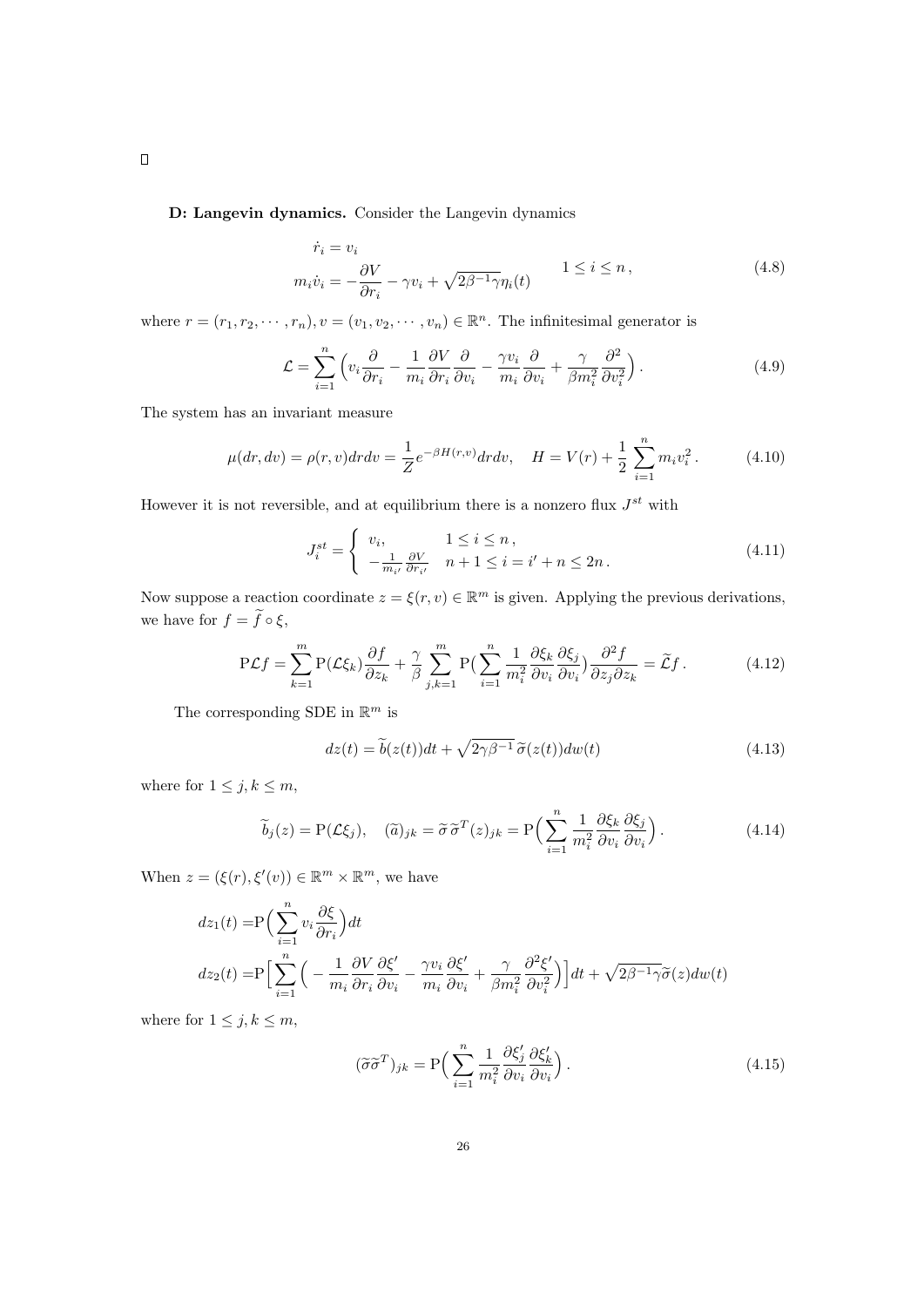#### REFERENCES

- [1] A. Abdulle, W. E, B. Engquist, and E. Vanden-Eijnden, The heterogeneous multiscale method, Acta Numer., 21 (2012), pp. 1–87.
- [2] C. Abrams and G. Bussi, Enhanced sampling in molecular dynamics using metadynamics, replicaexchange, and temperature-acceleration, Entropy, 16 (2014), pp. 163–199.
- [3] L. AMBROSIO, N. GIGLI, AND G. SAVARÉ, Gradient Flows: in Metric Spaces and in the Space of Probability Measures, Lectures in Mathematics, Birkhäuser, 2005.
- [4] I. BABUŠKA AND J. E. OSBORN, Finite element-Galerkin approximation of the eigenvalues and eigenvectors of selfadjoint problems, Math. Comput., 52 (1989), pp. 275–297.
- -, *Eigenvalue problems*, in Finite Element Methods (Part 1), vol. 2 of Handbook of Numerical Analysis, Elsevier, 1991, pp. 641 – 787.
- [6] H. B. G. CASIMIR, On Onsager's principle of microscopic reversibility, Rev. Mod. Phys., 17 (1945), pp. 343– 350.
- [7] A. J. CHORIN, O. H. HALD, AND R. KUPFERMAN, Optimal prediction and the Mori-Zwanzig representation of irreversible processes, Proc. Natl. Acad. Sci. U.S.A., 97 (2000), pp. 2968–2973.
- $[8] \longrightarrow$ , *Optimal prediction with memory*, Physica D, 166 (2002), pp. 239–257.
- [9] A. J. CHORIN, R. KUPFERMAN, AND D. LEVY, Optimal prediction for Hamiltonian partial differential equations, J. Comput. Phys., 162 (2000), pp. 267 – 297.
- [10] C. D. CHRIST, A. E. MARK, AND W. F. VAN GUNSTEREN, Basic ingredients of free energy calculations: A review, J. Comput. Chem., 31 (2010), pp. 1569–1582.
- [11] P. CIARLET, The Finite Element Method for Elliptic Problems, Classics in Applied Mathematics, Society for Industrial and Applied Mathematics, 2002.
- [12] G. CICCOTTI, R. KAPRAL, AND E. VANDEN-EIJNDEN, Blue moon sampling, vectorial reaction coordinates, and unbiased constrained dynamics, ChemPhysChem, 6 (2005), pp. 1809–1814.
- [13] G. CICCOTTI, T. LELIÈVRE, AND E. VANDEN-EIJNDEN, Projection of diffusions on submanifolds: Application to mean force computation, Commun. Pur. Appl. Math., 61 (2008), pp. 371–408.
- [14] G. DA PRATO AND J. ZABCZYK, Ergodicity for Infinite Dimensional Systems, Cambridge Monographs on Particle Physics, Nuclear Physics and Cosmology, Cambridge University Press, 1996.
- [15] E. DARVE, J. SOLOMON, AND A. KIA, Computing generalized Langevin equations and generalized Fokker-Planck equations, Proc. Natl. Acad. Sci. U.S.A., 106 (2009), pp. 10884–10889.
- [16] E. B. DAVIES, Spectral Theory and Differential Operators, Cambridge Studies in Advanced Mathematics, Cambridge University Press, 1995.
- [17] C. DELLAGO AND P. G. BOLHUIS, Advanced Computer Simulation Approaches for Soft Matter Sciences III, Springer Berlin Heidelberg, Berlin, Heidelberg, 2009, ch. Transition Path Sampling and Other Advanced Simulation Techniques for Rare Events, pp. 167–233.
- [18] N. DJURDJEVAC, M. SARICH, AND CH. SCHÜTTE, Estimating the eigenvalue error of Markov state models, Multiscale Model. Simul., 10 (2012), pp. 61 – 81.
- [19] W. E, Principles of Multiscale Modeling, Cambridge University Press, 2011.
- [20] W. E AND B. ENGQUIST, The heterognous multiscale methods, Commun. Math. Sci., 1 (2003), pp. 87–132.
- [21] W. E, B. Engquist, X. Li, W. Ren, and E. Vanden-Eijnden, Heterogeneous multiscale methods: A review, Commun. Comput. Phys., 2 (2007), pp. 367–450.
- [22] W. E, W. REN, AND E. VANDEN-EIJNDEN, String method for the study of rare events, Phys. Rev. B, 66 (2002), p. 052301.
- [23] , Finite temperature string method for the study of rare events, J. Phys. Chem. B, 109 (2005), pp. 6688–6693.
- [24] W. E AND E. VANDEN-EIJNDEN, Towards a theory of transition paths, J. Stat. Phys., 123 (2006), pp. 503-523.
- [25]  $\frac{1}{25}$ , Transition-path theory and path-finding algorithms for the study of rare events, Annu. Rev. Phys. Chem., 61 (2010), pp. 391–420.
- [26] J. P. ECKMANN AND D. RUELLE, Ergodic theory of chaos and strange attractors, Rev. Mod. Phys., 57 (1985), pp. 617–656.
- [27] R. ERBAN, I. G. KEVREKIDIS, D. ADALSTEINSSON, AND T. C. ELSTON, Gene regulatory networks: A coarsegrained, equation-free approach to multiscale computation, J. Chem. Phys., 124 (2006).
- [28] L. C. EVANS AND R. F. GARIEPY, Measure Theory and Fine Properties of Functions, Studies in Advanced Mathematics, Taylor & Francis, 1991.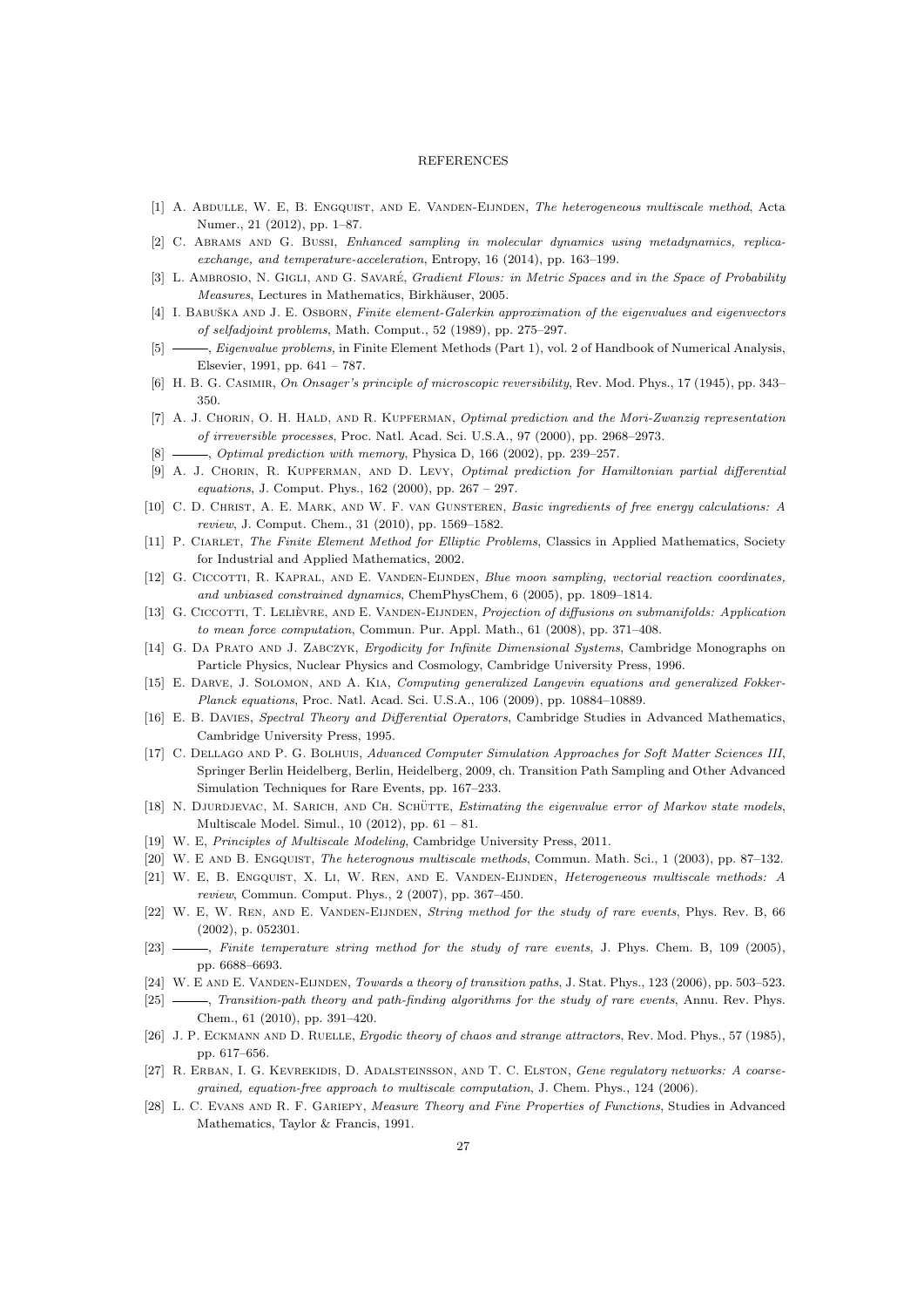- [29] I. FATKULLIN AND E. VANDEN-EIJNDEN, A computational strategy for multiscale systems with applications to lorenz 96 model, J. Comput. Phys., 200 (2004), pp. 605 – 638.
- [30] H. FENG AND J. WANG, Potential and flux decomposition for dynamical systems and non-equilibrium thermodynamics: Curvature, field, and generalized fluctuation-dissipation theorem, J. Chem. Phys., 135  $(2011)$ .
- [31] R. FRIEDRICH, CH. RENNER, M. SIEFERT, AND J. PEINKE, Comment on "indispensable finite time corrections for Fokker-Planck equations from time series data", Phys. Rev. Lett., 89 (2002), p. 149401.
- [32] D. GIVON, R. KUPFERMAN, AND A. M. STUART, Extracting macroscopic dynamics: model problems and algorithms, Nonlinearity, 17 (2004), pp. R55–R127.
- [33] H. Grabert, Projection Operator Techniques in Nonequilibrium Statistical Mechanics, Springer Tracts in Modern Physics, Springer-Verlag, 1982.
- [34] J. GRADIŠEK, S. SIEGERT, R. FRIEDRICH, AND I. GRABEC, Analysis of time series from stochastic processes, Phys. Rev. E, 62 (2000), pp. 3146–3155.
- [35] I. Gyöngy, Mimicking the one-dimensional marginal distributions of processes having an Ito differential, Probab. Th. Rel. Fields, 71 (1986), pp. 501–516.
- [36] M. HAATAJA, D. J. SROLOVITZ, AND I. G. KEVREKIDIS, Apparent hysteresis in a driven system with selforganized drag, Phys. Rev. Lett., 92 (2004), p. 160603.
- [37] D. J. HIGHAM., An algorithmic introduction to numerical simulation of stochastic differential equations, SIAM Rev., 43 (2001), pp. 525–546.
- [38] C. HIJON, P. ESPANOL, E. VANDEN-EIJNDEN, AND R. DELGADO-BUSCALIONI, Mori-Zwanzig formalism as a practical computational tool, Farad. Discuss., 144 (2010), pp. 301–322.
- [39] E. P. Hsu, Stochastic analysis on manifolds, Graduate Studies in Mathematics, American Mathematical Society, 2002.
- [40] G. HUMMER AND I. G. KEVREKIDIS, Coarse molecular dynamics of a peptide fragment: Free energy, kinetics, and long-time dynamics computations, J. Chem. Phys., 118 (2003), pp. 10762–10773.
- [41] S. Izvekov, Microscopic derivation of particle-based coarse-grained dynamics, J. Chem. Phys., 138 (2013), p. 134106.
- [42] I. G. KEVREKIDIS, C. W. GEAR, AND G. HUMMER, Equation-free: The computer-aided analysis of complex multiscale systems, AIChE J., 50 (2004), pp. 1346–1355.
- [43] I. G. KEVREKIDIS, C. W. GEAR, J. M. HYMAN, P. G KEVREKIDID, O. RUNBORG, AND C. THEODOROPOULOS, Equation-free, coarse-grained multiscale computation: Enabling mocroscopic simulators to perform system-level analysis, Commun. Math. Sci., 1 (2003), pp. 715–762.
- [44] I. G. KEVREKIDIS AND G. SAMAEY, Equation-free multiscale computation: Algorithms and applications, Annu. Rev. Phys. Chem., 60 (2009), pp. 321–344.
- [45] B. KHOUIDER, A. J MAJDA, AND S. N STECHMANN, Climate science in the tropics: waves, vortices and PDEs, Nonlinearity, 26 (2013), pp. R1–R68.
- [46] P. E. KLOEDEN AND E. PLATEN, Numerical solution of stochastic differential equations, Applications of Mathematics, Springer, Berlin, New York, 1999.
- [47] D. I. KOPELEVICH, A. Z. PANAGIOTOPOULOS, AND I. G. KEVREKIDIS, Coarse-grained kinetic computations for rare events: Application to micelle formation, J. Chem. Phys., 122 (2005).
- [48] S. G. KRANTZ AND H. R. PARKS, Geometric Integration Theory, Cornerstones, Birkhäuser Boston, 2008.
- [49] C. R. LAING, T. FREWEN, AND I. G. KEVREKIDIS, Reduced models for binocular rivalry, J. Comput. Neurosci., 28 (2010), pp. 459–476.
- [50] J. L. LEBOWITZ AND O. PENROSE, *Modern ergodic theory*, Phys. Today, 26 (1973), pp. 23–29.
- [51] F. LEGOLL AND T. LELIEVRE, *Effective dynamics using conditional expectations*, Nonlinearity, 23 (2010), pp. 2131–2163.
- [52] F. LEGOLL, T. LELIÈVRE, AND G. SAMAEY, A micro-macro parareal algorithm: application to singularly perturbed ordinary differential equations, SIAM J. Sci. Comput., 35 (2013), pp. A1951–A1986.
- [53] T. LELIÈVRE, G. STOLTZ, AND M. ROUSSET, Free Energy Computations: A Mathematical Perspective, Imperial College Press, 2010.
- [54] T. Li, X. Li, AND X. ZHOU, Finding transition pathways on manifolds, Multiscale Model. Simul., 14 (2016), pp. 173–206.
- [55] Z. Li, X. BIAN, B. CASWELL, AND G. E. KARNIADAKIS, Construction of dissipative particle dynamics models for complex fluids via the Mori-Zwanzig formulation, Soft Matter, 10 (2014), pp. 8659–8672.
- [56] J. Lu AND E. VANDEN-EIJNDEN, Exact dynamical coarse-graining without time-scale separation, J. Chem.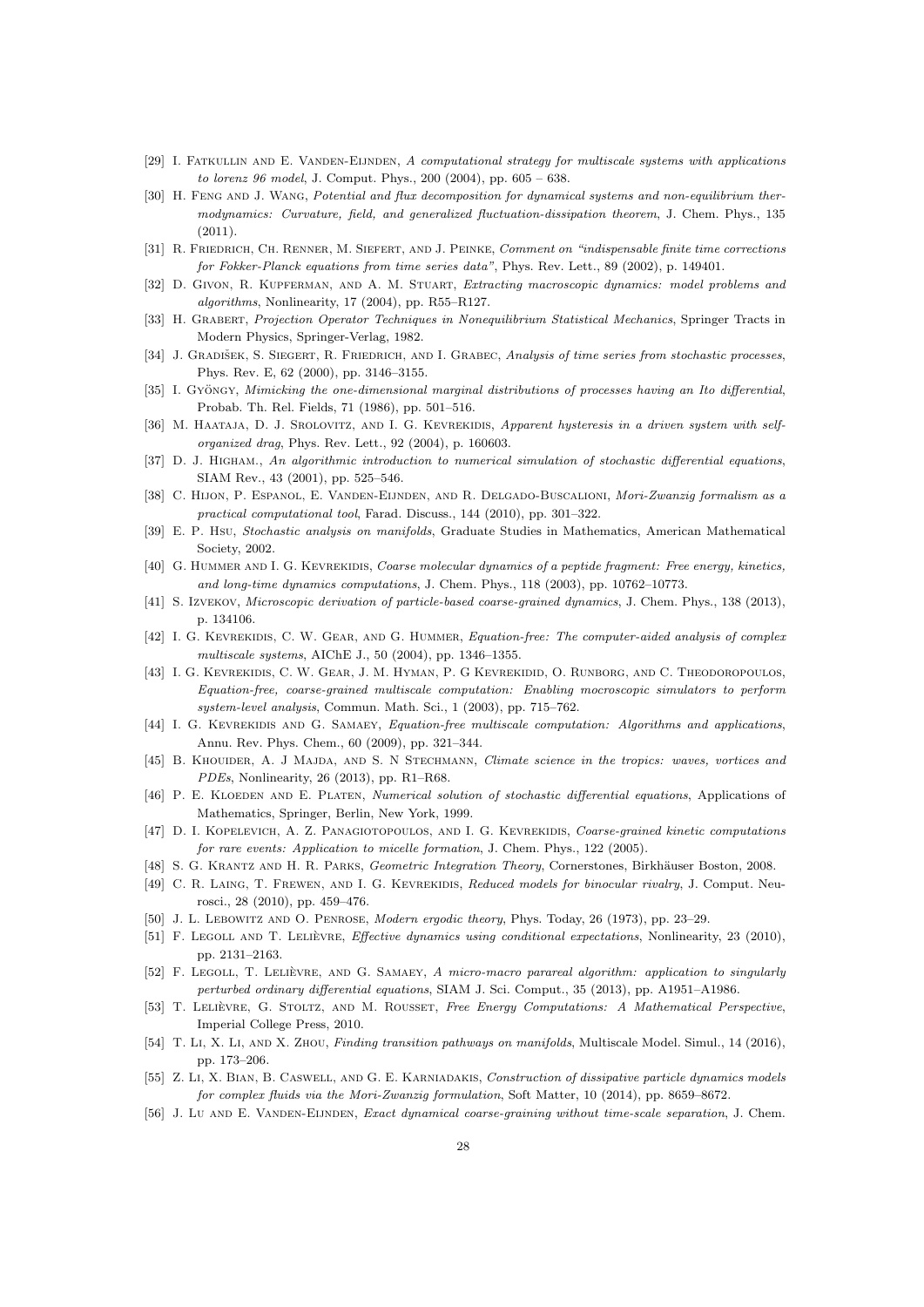Phys., 141 (2014), p. 044109.

- [57] A. J. MAJDA, C. FRANZKE, AND B. KHOUIDER, An applied mathematics perspective on stochastic modelling for climate, Philos. Trans. A: Math. Phys. Eng. Sci., 366 (2008), pp. 2427–2453.
- [58] C. C. Moore, Ergodic theorem, ergodic theory, and statistical mechanics, Proc. Natl. Acad. Sci. U.S.A., 112 (2015), pp. 1907–1911.
- [59] H. Mori, Transport, collective motion, and Brownian motion, Prog. Theor. Phys., 33 (1965), pp. 423–455.
- [60] B. Øksendal, Stochastic Differential Equations: An Introduction with Applications, Springer, 5th ed., 2000.
- [61] L. Onsager, Reciprocal relations in irreversible processes. I., Phys. Rev., 37 (1931), pp. 405–426.
- [62] A. Papavasiliou, G. A. Pavliotis, and A. M. Stuart, Maximum likelihood drift estimation for multiscale diffusions, Stoch. Proc. Appl., 119 (2009), pp. 3173 – 3210.
- [63] G. A. PAVLIOTIS AND A. M. STUART, Parameter estimation for multiscale diffusions, J. Stat. Phys., 127 (2007), pp. 741–781.
- [64]  $\frac{1}{64}$  , Multiscale Methods: Averaging and Homogenization, Texts in Applied Mathematics, Springer New York, 2008.
- [65] K. E. PETERSEN, Ergodic Theory, Cambridge Studies in Advanced Mathematics, Cambridge University Press, 1989.
- [66] P. Petersen, Riemannian Geometry, Graduate Texts in Mathematics, Springer New York, 2006.
- [67] J. H. Prinz, H. Wu, M. Sarich, B. Keller, M. Senne, M. Held, J. D. Chodera, Ch. Schutte, and ¨ F. Noé, Markov models of molecular kinetics: Generation and validation, J. Chem. Phys., 134 (2011), p. 174105.
- [68] H. Qian, A decomposition of irreversible diffusion processes without detailed balance, J. Math. Phys., 54 (2013), p. 053302.
- [69] M. Ragwitz and H. Kantz, Indispensable finite time corrections for Fokker-Planck equations from time series data, Phys. Rev. Lett., 87 (2001), p. 254501.
- [70] H. Risken, The Fokker-Planck equation : Methods of solution and applications, vol. 18 of Springer series in synergetics, Springer-Verlag, Berlin, New York, 1996.
- [71] M. SARICH, F. NOÉ, AND CH. SCHÜTTE, On the approximation quality of Markov state models, Multiscale Model. Simul., 8 (2010), pp. 1154 – 1177.
- [72] M. SARICH AND CH. SCHÜTTE, Approximating selected non-dominant timescales by Markov state models, Comm. Math. Sci., 10 (2012), pp. 1001 – 1013.
- [73] CH. SCHÜTTE, W. HUISINGA, AND P. DEUFLHARD, Transfer operator approach to conformational dynamics in biomolecular systems, in Ergodic Theory, Analysis, and Efficient Simulation of Dynamical Systems, B. Fiedler, ed., Springer Berlin Heidelberg, 2001, pp. 191–223.
- [74] S. Siegert, R. Friedrich, and J. Peinke, Analysis of data sets of stochastic systems, Phys. Lett. A, 243 (1998), pp. 275 – 280.
- [75] S. SRIRAMAN, I. G. KEVREKIDIS, AND G. HUMMER, Coarse nonlinear dynamics and metastability of fillingemptying transitions: Water in carbon nanotubes, Phys. Rev. Lett., 95 (2005), p. 130603.
- [76] G. TESCHL, Mathematical methods in quantum mechanics : With applications to Schrödinger operators, vol. 99 of Graduate Studies in Mathematics, American Mathematical Society, Providence, RI, 2009.
- [77] E. Vanden-Eijnden, Numerical techniques for multi-scale dynamical systems with stochastic effects, Commun. Math. Sci., 1 (2003), pp. 385–391.
- [78] , Transition path theory, in Computer Simulations in Condensed Matter Systems: From Materials to Chemical Biology Volume 1, M. Ferrario, G. Ciccotti, and K. Binder, eds., Springer Berlin Heidelberg, Berlin, Heidelberg, 2006, pp. 453–493.
- [79]  $\_\_\_\_\_$ , On HMM-like integrators and projective integration methods for systems with multiple time scales, Commun. Math. Sci., 5 (2007), pp. 495–505.
- [80] , Some recent techniques for free energy calculations, J. Comput. Chem., 30 (2009), pp. 1737–1747.
- [81] E. VANDEN-EIJNDEN AND M. VENTUROLI, Revisiting the finite temperature string method for the calculation of reaction tubes and free energies, J. Chem. Phys., 130 (2009), p. 194103.
- [82] C. VILLANI, Topics in optimal transportation, Graduate studies in mathematics, American Mathematical Society, 2003.
- [83]  $\_\_\_\_$ , Optimal transport : old and new, Grundlehren der mathematischen Wissenschaften, Springer, Berlin, 2009.
- [84] CH. SCHÜTTE W. HUISINGA, S. MEYN, Phase transitions and metastability in Markovian and molecular